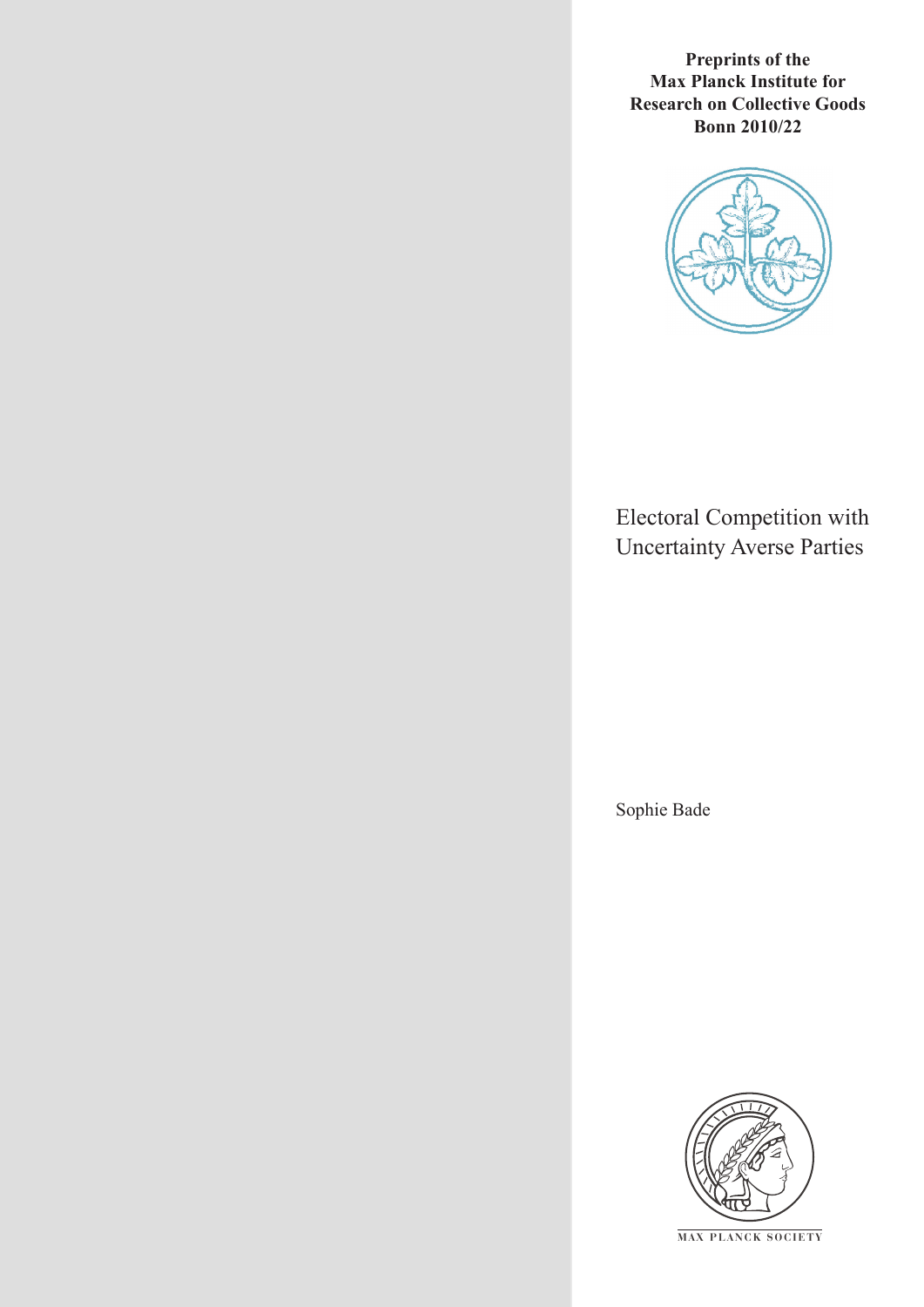

# **Electoral Competition with Uncertainty Averse Parties**

Sophie Bade

May 2010

Max Planck Institute for Research on Collective Goods, Kurt-Schumacher-Str. 10, D-53113 Bonn http://www.coll.mpg.de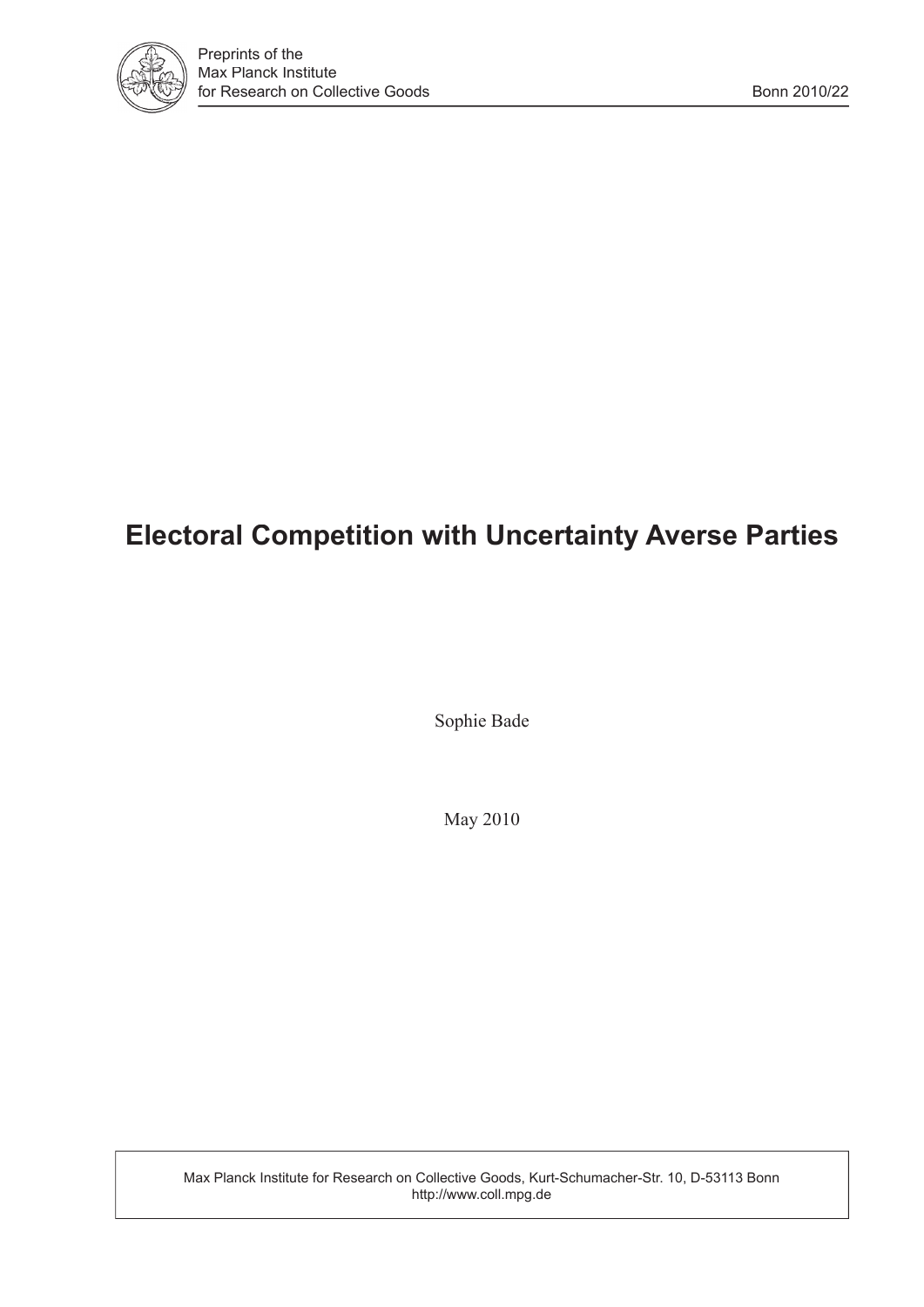# Electoral Competition with Uncertainty Averse Parties <sup>∗</sup>

Sophie Bade†

Max Planck Institute for Collective Goods

May 2010

#### Abstract

The nonexistence of equilibria in models of electoral competition involving multiple issues is one of the more puzzling results in political economics. In this paper, we relax the standard assumption that parties act as expected utility maximizers. We show that equilibria often exist when parties with limited knowledge about the electorate are modeled as uncertainty-averse. What is more, these equilibria can be characterized as a straightforward generalization of the classical median voter result.

Keywords: Uncertainty Aversion, Multiple Priors, Median Voter, Electoral Competition over many Issues. JEL Classification Numbers: D72, D81.

# 1 Introduction

The present paper introduces two interlaced modeling innovations into an otherwise standard model of Downsian electoral competition with a multidimensional policy space. It is, first of all, assumed that electoral outcomes for different constellations of party platforms are subjectively uncertain in the sense that there is no function that maps every constellation of party platforms to objectively known probability distributions over the vote shares for the two parties. Secondly, it is assumed that parties have uncertainty-averse preferences. In justification of the first assumption, observe that real parties do indeed face choices with uncertain consequences. Electoral outcomes are generally hard to predict as elections are

†bade@coll.mpg.de

<sup>∗</sup> I would like to thank Jean-Pierre Benoit, Christoph Engel, Alrejandro Jofre, Philip Leifeld, Debraj Ray, Ronny Razin, Ennio Stacchetti, Raquel Fernandez, Alessandro Lizzeri, Philipp Weinschenk and the seminar participants at Columbia University, NYU, the CERMSEM Paris and the Chilean Central Bank. I gratefully acknowledge the hospitality of the Centro de Modelacion Matematica of la Universidad de Chile. My biggest thanks goes out to Efe Ok, my advisor, who tirelessly discussed all the new developments of this work with me.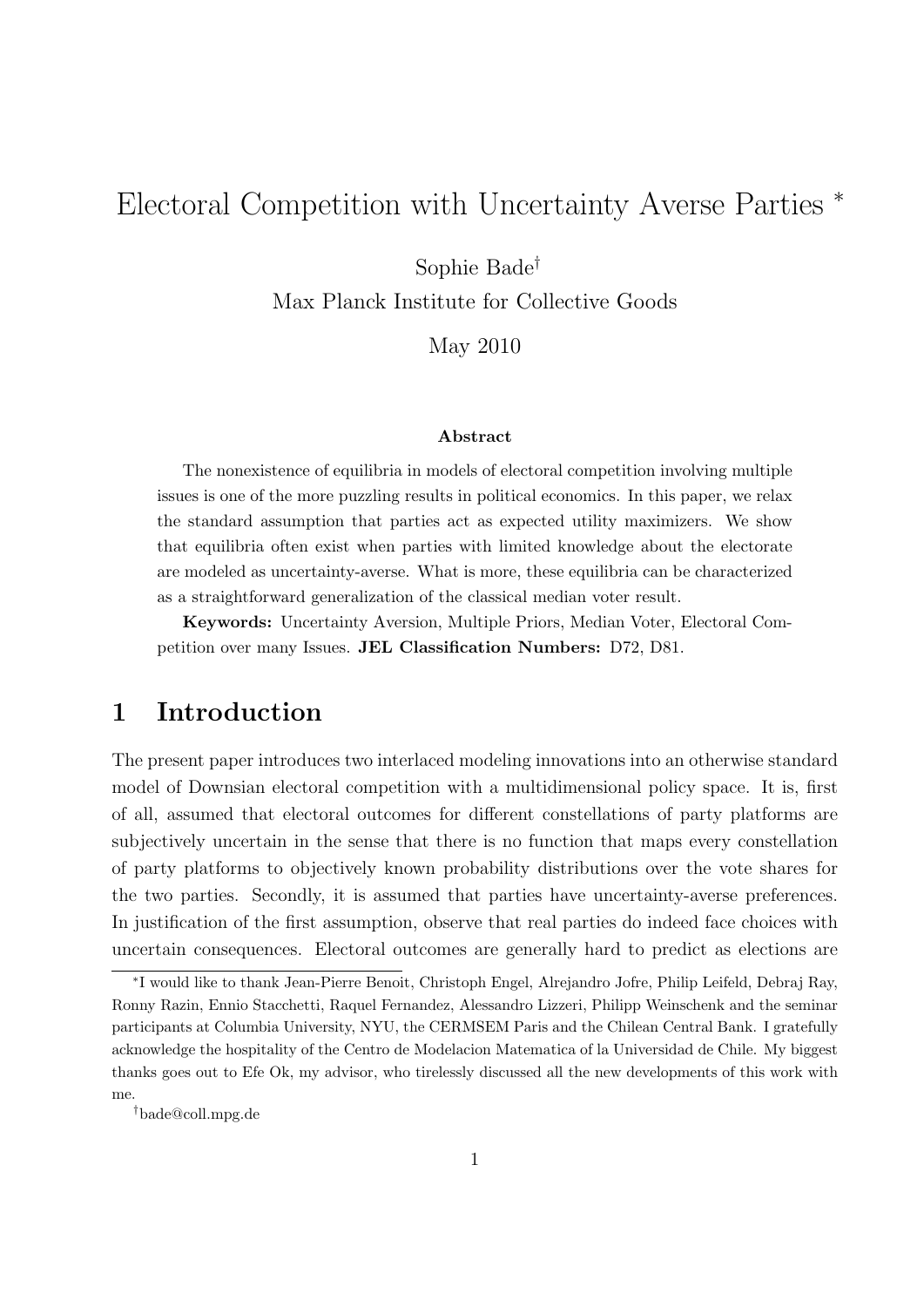usually held in ever-changing environments involving new issues, turnover of party elites, and an evolving composition of the electorate. Taking the 2008 US presidential election as an example, observe that neither the experience with past elections nor any amount of polling would have been sufficient to determine objective winning probabilities for Barack Obama and John McCain for all possible combinations of platforms, given that they where dealing with some new issues (how to respond to the Lehmann brothers bankruptcy?), a new party elite (Barack Obama was the first African American to be nominated for President by a major political party) and a large share of first-time voters.

The second, related, assumption is that parties are uncertainty-averse, in the sense that all else being equal, parties prefer situations in which they know more about the probability distributions over the vote shares to situations in which there is less clarity about these distributions. Such a bias against uncertainty is evidenced in the famous Ellsberg paradox in which subjects can choose to bet on red or black in either an urn with 5 red and 5 black balls or an urn with a total of 10 red and black balls in unknown proportion. Subjects are generally indifferent between betting on either color for a fixed urn. They do, however, prefer betting on the urn with the known proportion to betting on the other urn. This behavior violates expected utility theory since expected utility-maximizing subjects would have to calculate their preferences according to a fixed probability for red being drawn from the second urn, which has to be either above, below or equal to  $1/2$ . Since such a preference for options involving less uncertainty manifests itself in many experiments (see Camerer and Weber (1992) for a review), we might also expect that the decision makers in parties have uncertainty-averse preferences.

The median voter theorem states that in a game of electoral competition with a unidimensional policy space played by two office motivated parties and a set of voters with single-peaked preferences, both parties will announce the median ideal point in equilibrium (Black 1948, Downs 1957 and Hotelling 1929). The assumption that the policy space is unidimensional is crucial. If one allows for a multidimensional policy space, in a classical Downsian model pure strategy equilibria only exist under very restrictive conditions on the distribution of voter preferences. (Plott (1967), Davis, Hinich and de Groot (1972), Grandmont (1978), McKelvey (1979) all show that a Condorcet winner only exists for very special distributions of voter preferences.) This is problematic since actual electoral campaigns usually concern various different issues and the assumption that all these issues can be aligned perfectly into a unidimensional policy space (say, left to right) is quite strong. Ordeshook (1986) suggests in his discussion of multidimensional games of electoral competition (in his book "Game Theory and Political Theory") that a more realistic modeling approach to the uncertainties of politics might mitigate the problems of equilibrium non-existence. He says that, "We should keep in mind, of course, that our examples do not match reality. Candi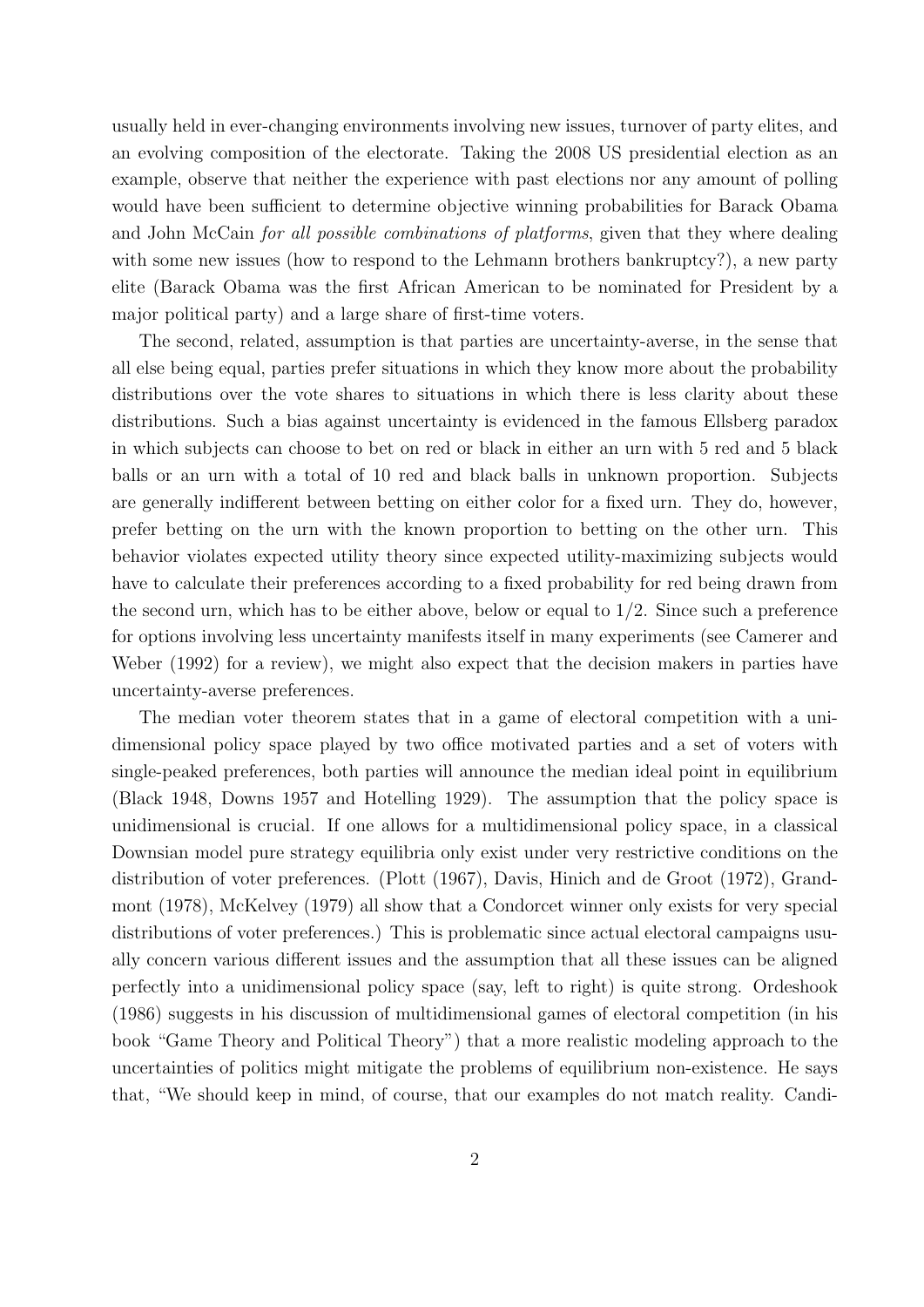dates are uncertain about voters' exact preferences, and voters are only imperfectly informed about candidates' strategies..."

The main results of the present paper validate this claim by Ordeshook: the existence of uncertainty about voters' preferences, together with the assumption that parties are uncertainty-averse, significantly alleviates the problem of equilibrium non-existence in Downsian models with multidimensional policy spaces. It has to be said, though, that the sufficient conditions for equilibrium existence only carry an intuitive interpretation for policy spaces with at most three dimensions. Still, in terms of empirical applicability, this is a major step forward, given that a diverse set of empirical studies finds that actual policy spaces are often of low dimensionality.<sup>1</sup> In addition to the results on equilibrium existence, the political equilibria in the present model are characterized through a simple extension of the equilibrium prediction of the classic Downsian model to the environment with multiple issues. Thanks to a separability assumption of voter preferences, parties behave as if they were playing separate games of standard Downsian electoral competition in every dimension of the policy space. In equilibrium they do announce the ideal point of some relevant median voters with respect to every dimension.

The driving intuition behind the result of equilibrium existence is that the game of electoral competition played by the parties resembles the Ellsberg paradox in the sense that parties can set their platforms such as to choose between an objective lottery or a subjectively uncertain distribution of vote shares. For a fixed platform of the opponent, a party can eliminate the relevance of all uncertainty on voter preferences over policies by simply announcing the platform of the opponent. Formally, the party generates a situation similar to the urn with the known proportion of balls. Alternatively, the party can announce a platform that differs from the platform of the opponent. In this case, the parties' uncertainty on voter preferences over policies matters for the determination of vote shares for the two parties. Formally, this situation resembles the Ellsberg urn. Consequently the assumption of uncertainty aversion introduces a bias towards adopting the platform of the opponent. If this bias is strong enough to outweigh the desire to deviate from the platform of the other party, equilibrium existence is obtained.

<sup>&</sup>lt;sup>1</sup>The long-term analysis by Poole and Rosenthals long-term analysis of roll call votes finds that a policy space of low dimensionality accurately describes the voting patterns in the US congress (Poole and Rosenthal 1997 and 2007). Hix, Noury, and Roland (2006) apply the same technique to voting in the European Parliament and obtain the same finding: very few dimensions suffice to explain voting patterns of European parliamentarians. Party manifestos provide a different source of information on the issue space. Using data from the Comparative Manifesto Project, Hix (1999) finds two salient policy dimensions for European politics from 1976 until 1994. As an alternative approach to the one of the Comparative Manifesto Project, Laver and Garry (2000) and Laver et al. (2003) use a fully automated method to extract meaning from political texts, to locate the positions of parties. They content themselves with two dimensions each to describe the policy spaces of England, Ireland, and Germany.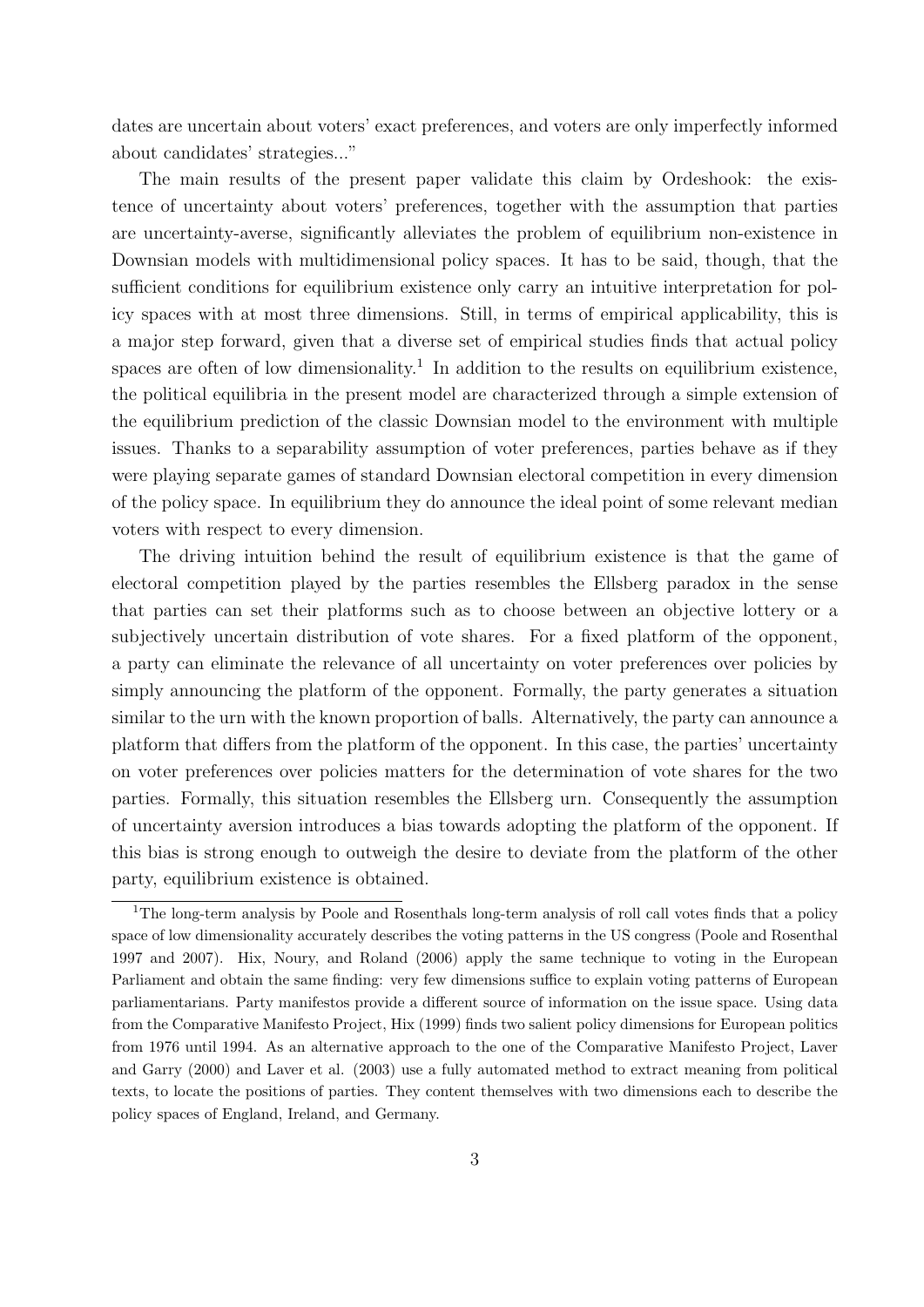There is a range of different proposals on how to represent the preferences of uncertaintyaverse agents, notably Bewley (2002), Gilboa and Schmeidler (1989), Schmeidler (1989), Ghirardato et al. (2003) and Maccheroni et al. (2006). Since the main intuition for the existence result presented in this article is rooted in the Ellsberg paradox, and since all of these approaches are able to explain the Ellsberg paradox, the main arguments of this paper could be based on any of these approaches. Gilboa and Schmeidler's (1989) approach was chosen, since their model allows for tractable results and since it has already found some application outside decision theory.<sup>2</sup> In political economy, Ghirardato and Katz (2002) use uncertainty aversion to explain the empirical puzzle that voters abstain from elections, even when voting is costless, i.e., when the voter is already in the booth because of a different election. Ashworth (2007) uses a similar framework to explain parties' decisions to target some groups of voters to affect turnout and to target other groups to switch their allegiance. Berliant and Konishi's (2005) explanation of the fact that parties avoid discussing some issues in electoral campaigns is most related to the present paper, as the driving force behind their argument is the assumption that parties are uncertainty-averse.

The assumption that parties are uncertain about electoral outcomes is not new to the literature on electoral competition; models of probabilistic voting do share this assumption with the model of the current paper.<sup>3</sup> The present model and models of probabilistic voting also share some results: according to both approaches Downsian games of electoral competition with multidimensional policy spaces have equilibria, if the parties' uncertainty about voter behavior satisfies certain assumptions. The two approaches also share the result that both parties announce the same platform in equilibrium. Their assumptions differ insofar as parties are assumed to hold a prior on the behavior of the electorate in models of probabilistic voting, whereas parties in the present model are assumed to be uncertainty-averse. Another major difference lies in the fact that the present model derives the parties' uncertainty about their vote shares from an uncertainty about a primitive of the model, namely the voters' preferences over the policy space as expressed by their ideal points and marginal rates of substitution between the various issues.<sup>4</sup> Conversely, models of probabilistic voting assume an exogenous source of uncertainly about voter behavior. The models also differ with respect to the location of the equilibrium platform. While the equilibrium platforms in models of probabilistic voting models are calculated as weighted means of the voter ideal points, parties in the present paper announce a median ideal point policy with respect to every dimension of the policy space in equilibrium. In Section 3, the two models will be compared in some more detail.

<sup>&</sup>lt;sup>2</sup>For a survey of applications of the decision theory of uncertainty aversion to various contexts of economics see Mukerji and Tallon (2004).

<sup>3</sup>For reviews of the literature on probabilistic voting, see Coughlin (1992) or Banks and Duggan (2006).

<sup>&</sup>lt;sup>4</sup>In the literature on probabilistic voting, these models are sometimes called "random utility models".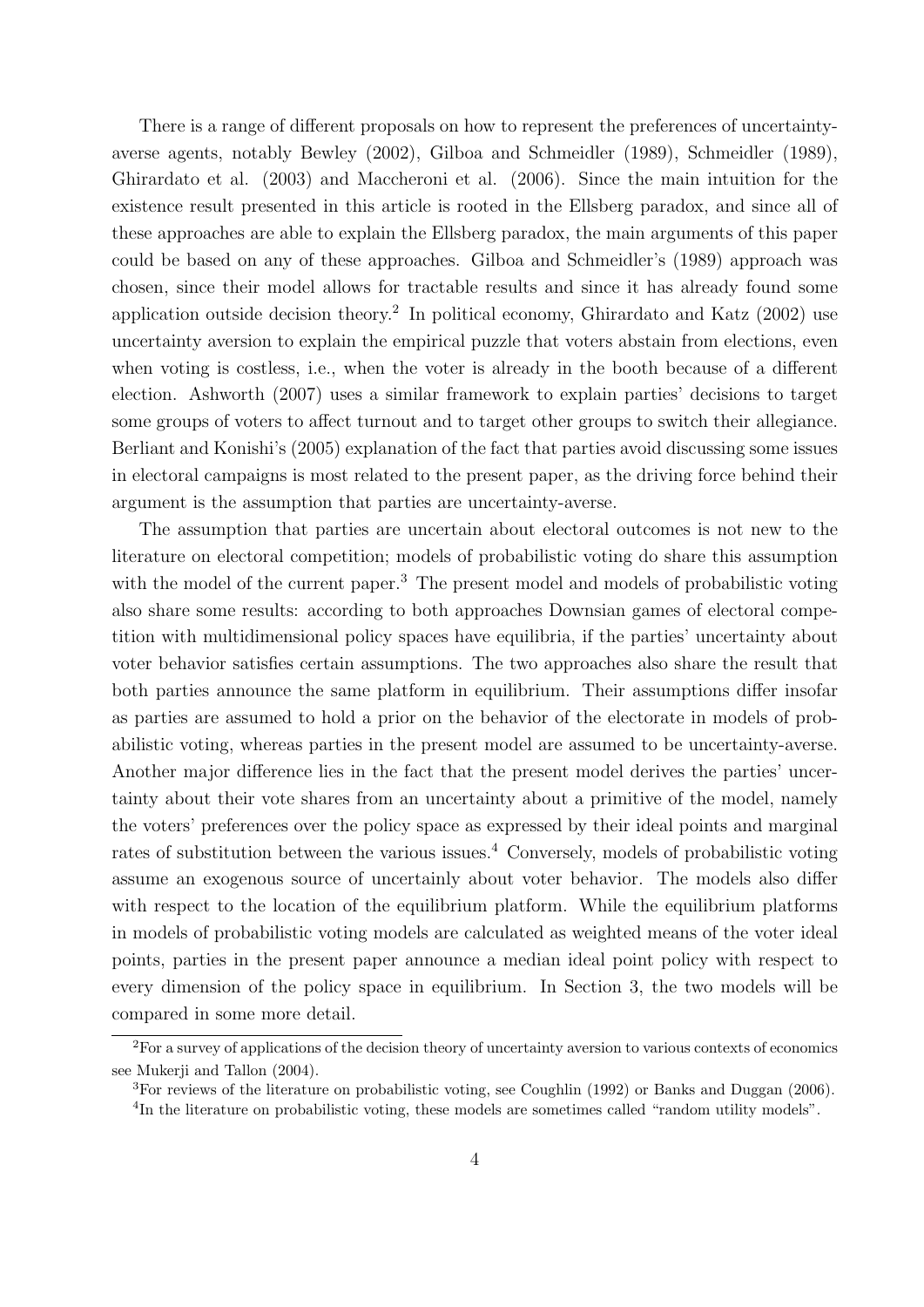Other proposals to remedy the problem of equilibrium non-existence in platform positioning games with multidimensional issue spaces include Besley and Coate (1997), Roemer (1999), and Duggan and Jackson (2006). In Besley and Coate's (1997) citizen candidate model, we are faced with the problem that equilibrium sets are potentially very large. The key to equilibrium existence in Roemer (1999) is the assumption that parties have incomplete preferences. In his model, any party consists of three factions called the opportunists, militants and reformists. Parties only deviate from their platform if all three factions unanimously agree that such a deviation implies an improvement for the party. In the context of the present model, an equilibrium would be trivially obtained if each party announced the ideal point of its militant faction, as this faction would veto any deviation from this platform. Roemer avoids such trivial conclusions by imposing some additional assumptions on party preferences that are very reasonable in the context of progressive taxation, the subject of his study. In the very general context of the present study, it would be difficult to identify such additional assumptions. It should be said, however, that our assumption on party preferences could be derived from a similar setup as Roemer's (1999) if one were to attribute the different priors in the utility function of a party to different factions within the party.<sup>5</sup> Finally, Duggan and Jackson (2006) show that Simon and Zame's (1990) result on endogenous sharing rules can be applied to the case of platform positioning in multidimensional issue spaces. Duggan and Jackson show that mixed strategy equilibria exist in the Downsian model with multiple issues if voters are not assumed to randomize exogenously between two candidates when they are indifferent.

# 2 Electoral Competition

We model electoral competition as a two-stage game played by two political parties, denoted by 1 and 2, and a set of voters.<sup>6</sup> First, the two parties simultaneously choose their platforms within some (non-empty) convex policy space  $X \subset \mathbb{R}^d$ ,  $d \geq 1$ . The separate dimensions of the policy space are called issues. Then the voters, whose preferences are defined over X, cast their votes. We assume throughout that parties credibly commit to their proposed policies and that voters only care about policies. In particular, no voter has any ideological

<sup>5</sup>Levy (2004) also assumes that parties will only change platforms if the various factions in a party can agree on such a move. Keller, Sarin, and Sounderpandian (2002) provide some empirical evidence that groups act more uncertainty-aversely than individuals, which might be derived from a decision procedure that groups only change their strategies if such a change is judged advantageous from the vantage point of different factions who hold different beliefs about the stochastic environment.

 ${}^{6}$ At this moment, I do not specify anything about the size of the electorate, as it is, on the one hand, easier to state introductory examples on the theory with finite electorates and, on the other hand, easier to state and prove theorems for the case of a continuum of voters.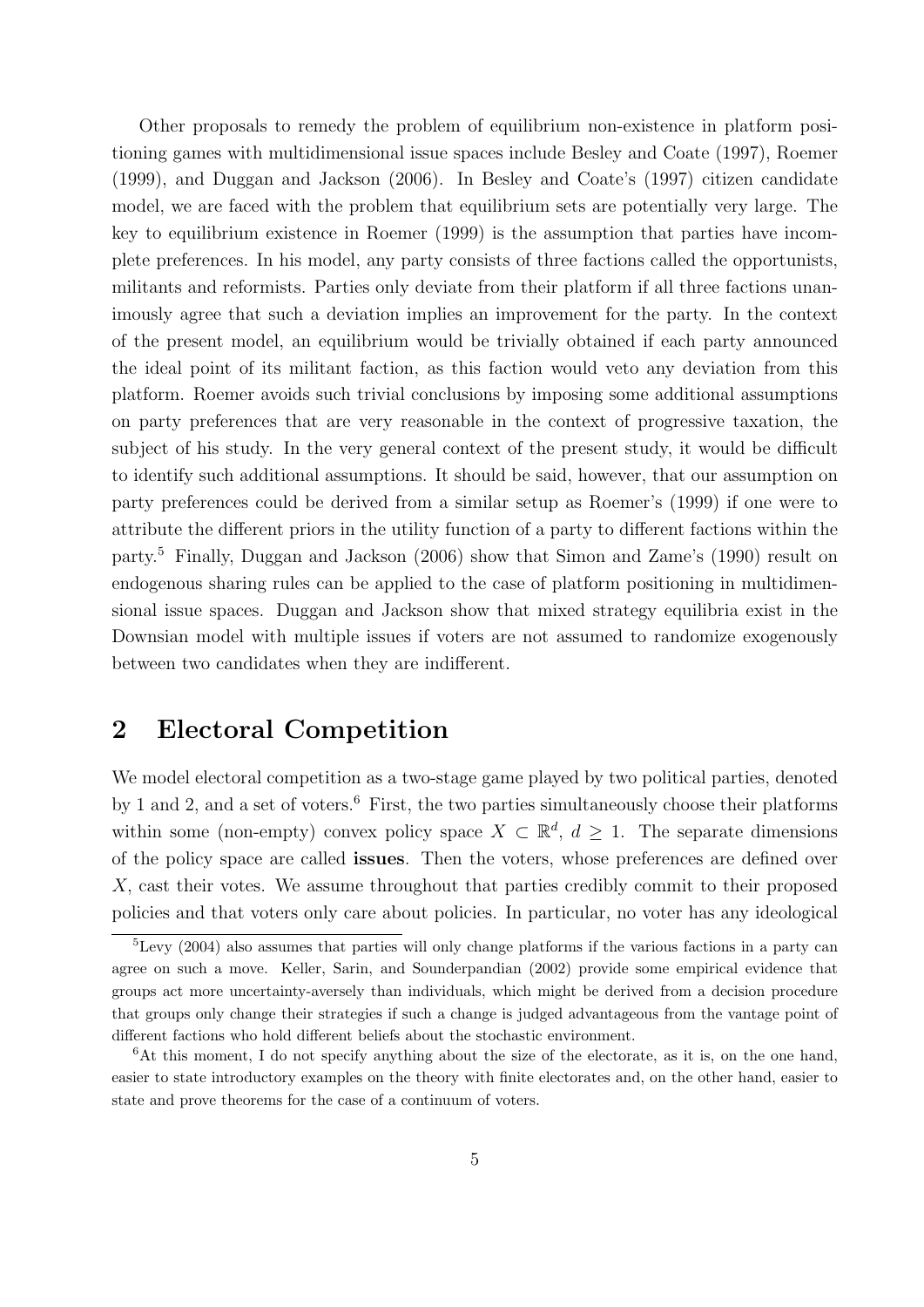attachment or bias towards either party.

### 2.1 Voters

Throughout this paper, we assume that each voter's preferences can be represented by a utility function  $u^g(\cdot, a): X \to \mathbb{R}$  with

$$
u^g(x, a) := -\sum_{i=1}^d g_i(|x_i - a_i|)
$$
 for all  $x \in X$ 

where  $a \in X$ ,  $g_i : \mathbb{R}_+ \to \mathbb{R}_+$  is a strictly increasing continuous function for all  $1 \leq i \leq d$ , and  $g := (g_1, ..., g_d)$ . We normalize  $g_i(0) = 0$  for all i. Since  $u^g(x, a)$  is maximized at  $x = a$ , we call the vector  $a \in X$  the voter's **ideal point**. Observe that the functions  $u^g((\cdot, x_{-i}), a)$ are single-peaked for any  $x_{-i} \in X_{-i}$ . In fact, any preference relation that can be represented by a function  $u^g(\cdot, a)$  that is single-peaked according to the most common notions of singlepeaked ness for multidimensional issue spaces which require that utility monotonically falls on every arrow that points away from the ideal point of the voter (cf. Barbera, Gul, and Stachetti (1993) and Roemer (2001)). Since the vector g determines the form of a voter's indifference curves, we refer to it as the shape of the voter's indifference curves and we call the function  $g_i$  the **attitude** of a voter towards issue i. Geometrically, the indifference curves of two voters with the same shape are translations of each other.

Observe that the model in which a voter's utility of a policy is a negative transformation of the Euclidean distance between his ideal point and that policy is a special case, of the present model. To obtain this special case we need to set  $g_i(t) := t^2$  for all  $t \in \mathbb{R}_+$  and  $1 \leq i \leq d$ ; we denote this shape by  $g^{\circ}$ . The shape g for which  $g_i(t) := \alpha_i t$  for some  $\alpha_i > 0$ for all  $1 \leq i \leq d$  will play a major role in this paper. We denote such a shape by the vector  $\alpha := (\alpha_1, ..., \alpha_d)$ . The indifference curves that correspond to utility function  $u_\alpha(\cdot, a)$ are diamond-shaped. Notably, for such a voter the marginal rate of substitution between all issues is constant.

#### Insert Figure 1

Formally speaking, a voter in the present setup is characterized by a pair

$$
(a, g) \in X \times H,
$$

where H is some finite set of shapes  $H := \{g^1, ..., g^m\}$  with  $g^j = (g_1^j, ..., g_m^j)$  $j_1^j, ..., g_a^j$  $g_d^j$ ) and each  $g_i^j$ i being some strictly increasing continuous map on  $\mathbb{R}_+$ . Consequently, the entire electorate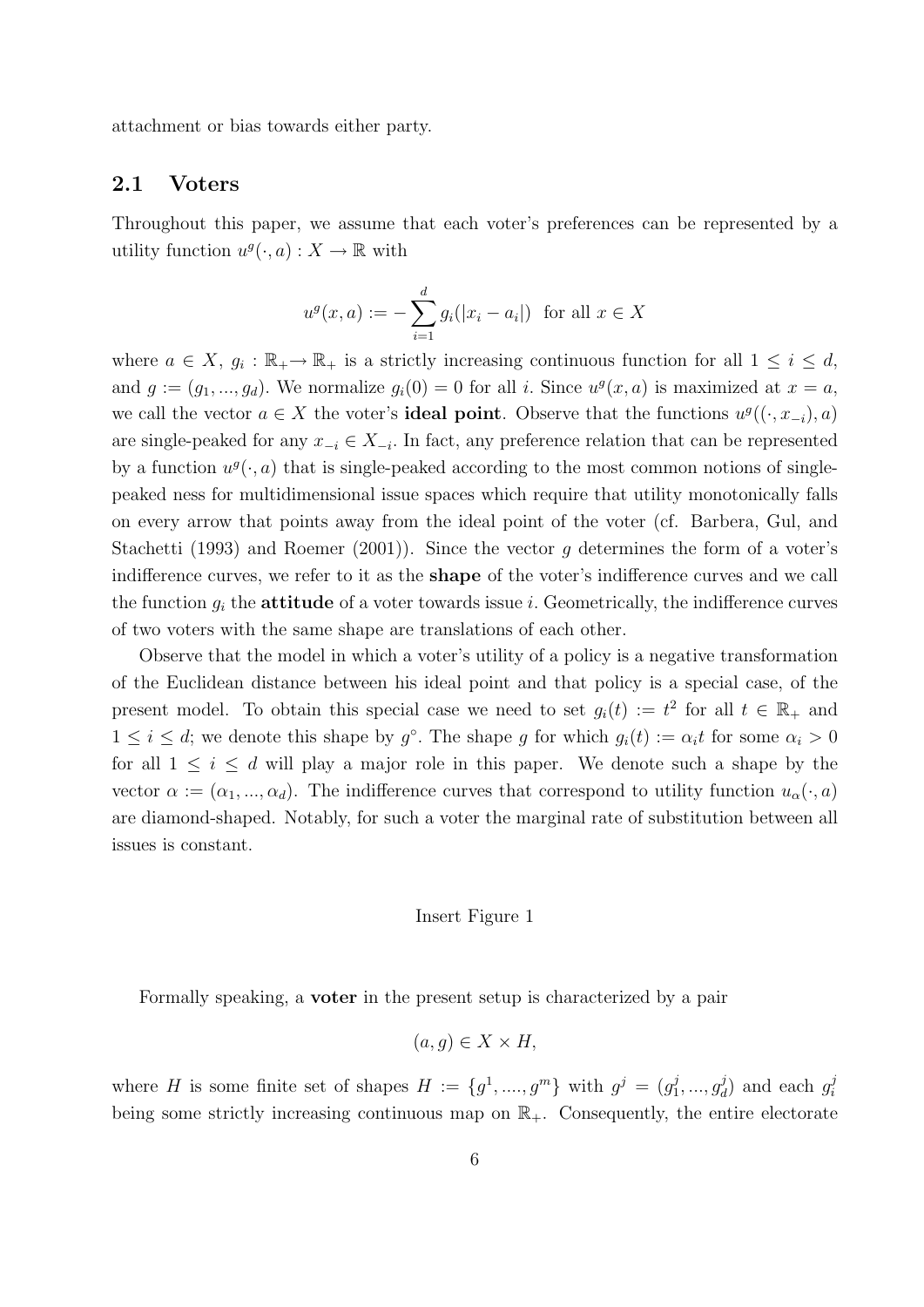can be described by a distribution of voters  $(a, g)$ , which is modeled as a Borel probability measure on  $X \times H$ . Thus, if we denote the set of all Borel probability measures on a metric space Y by  $\mathbb{P}(Y)$ , then the space of all possible electorates in this model is  $\mathbb{P}(X \times H)$ . For any  $\psi \in \mathbb{P}(X \times H)$ , we define the **distribution of voter ideal points**  $\psi_a \in \mathbb{P}(X)$  and the distribution of shapes  $\psi_g \in \mathbb{P}(H)$  as the marginal distributions of a and g, respectively. That is,

$$
\psi_a(A) := \psi(A \times H)
$$
 and  $\psi_g(K) := \psi(X \times K)$ ,

for any Borel sets  $A$  in  $X$  and  $K$  in  $H$ .

The expression  $\pi_{\psi}(x, y)$  denotes the share of voters that will vote for platform x given that the other platform is y and given that the electorate is described by  $\psi$ . We assume that that this share  $\pi_{\psi}(x, y)$  can be calculated as the total mass of all voters who strictly prefer  $x$  to  $y$  plus half the mass of all indifferent voters. More formally, we can express the vote share-function  $\pi_{\psi}: X \times X \to [0,1]$  by

$$
\pi_{\psi}(x, y) := \psi(T(x, y)) + \frac{1}{2}\psi(I(x, y)).
$$

with

$$
T(x, y) := \{(a, g) \in X \times H : u^{g}(x, a) > u^{g}(y, a)\}
$$

and

$$
I(x, y) := \{(a, g) \in X \times H : u^g(x, a) = u^g(y, a)\}
$$

for any  $(x, y) \in X \times X$ , the sets of voters that strictly prefer x to y and the set of indifferent voters, respectively. The vote share function  $\pi_{\psi}$  is well defined, since both T and I are measurable. The following example provides a concrete illustration of the model presented so far.

Example 1: Consider a world in which there are 5 voters and 2 issues. The policy space X equals  $[0,1]^2$ . There are two voters with ideal point  $(\frac{1}{2},\frac{1}{2})$  $(\frac{1}{2})$  and shape  $\alpha^*$ : = (1, 1). There is one voter with ideal point  $(0, 0)$  and circular indifference curves, two other voters with the same ideal point  $(\frac{2}{3}, \frac{1}{3})$  $\frac{1}{3}$ ) but different shapes, one has shape  $\alpha^*$  and the other has circular indifference curves. This electorate is formally described by the distribution  $\psi \in \mathbb{P}([0,1]^2 \times \{g^{\circ}, \alpha^*\})$  with  $\psi(\{((\frac{1}{2}, \frac{1}{2}))$  $\{\frac{1}{2}), \alpha^*\}\) = \frac{2}{5}, \psi(\{((0,0),g^{\circ})\}) = \psi(\{((\frac{2}{3},\frac{1}{3}$  $(\frac{1}{3}), \alpha^*)\}) =$  $\psi(\{((\frac{2}{3}, \frac{1}{3}$  $(\frac{1}{3}), g^{\circ}$ }) =  $\frac{1}{5}$ . Now suppose the two parties propose the platforms  $x = (0, \frac{1}{3})$  $(\frac{1}{3})$  and  $y = (\frac{5}{6}, 0)$ , respectively. In this case, we have that  $\pi_{\psi}(x, y) = \psi((\frac{1}{2}, \frac{1}{2})$  $(\frac{1}{2}), \alpha^*) + \psi((0,0), g^{\circ}) = \frac{3}{5}.$ 

### Insert Figure 2

The dotted lines in Figure 2 represent the indifference curves of the voters  $\left(\left(\frac{2}{3},\frac{1}{3}\right)\right)$  $(\frac{1}{3}), \alpha^*$  and  $\left(\left(\frac{2}{3},\frac{1}{3}\right)$  $(\frac{1}{3}), g^{\circ}$  through their preferred platform  $(\frac{5}{6}, 0)$ . The dashed arc represents the indifference curve of a voter  $((0,0),g^{\circ})$  through his preferred platform  $(0, \frac{1}{3})$  $\frac{1}{3}$ ). The remaining (bold) lines all belong to the indifference curve of voter  $\left(\left(\frac{1}{2},\frac{1}{2}\right)$  $(\frac{1}{2}), \alpha^*$ ) through his preferred platform:  $(0, \frac{1}{3})$  $\frac{1}{3}$ .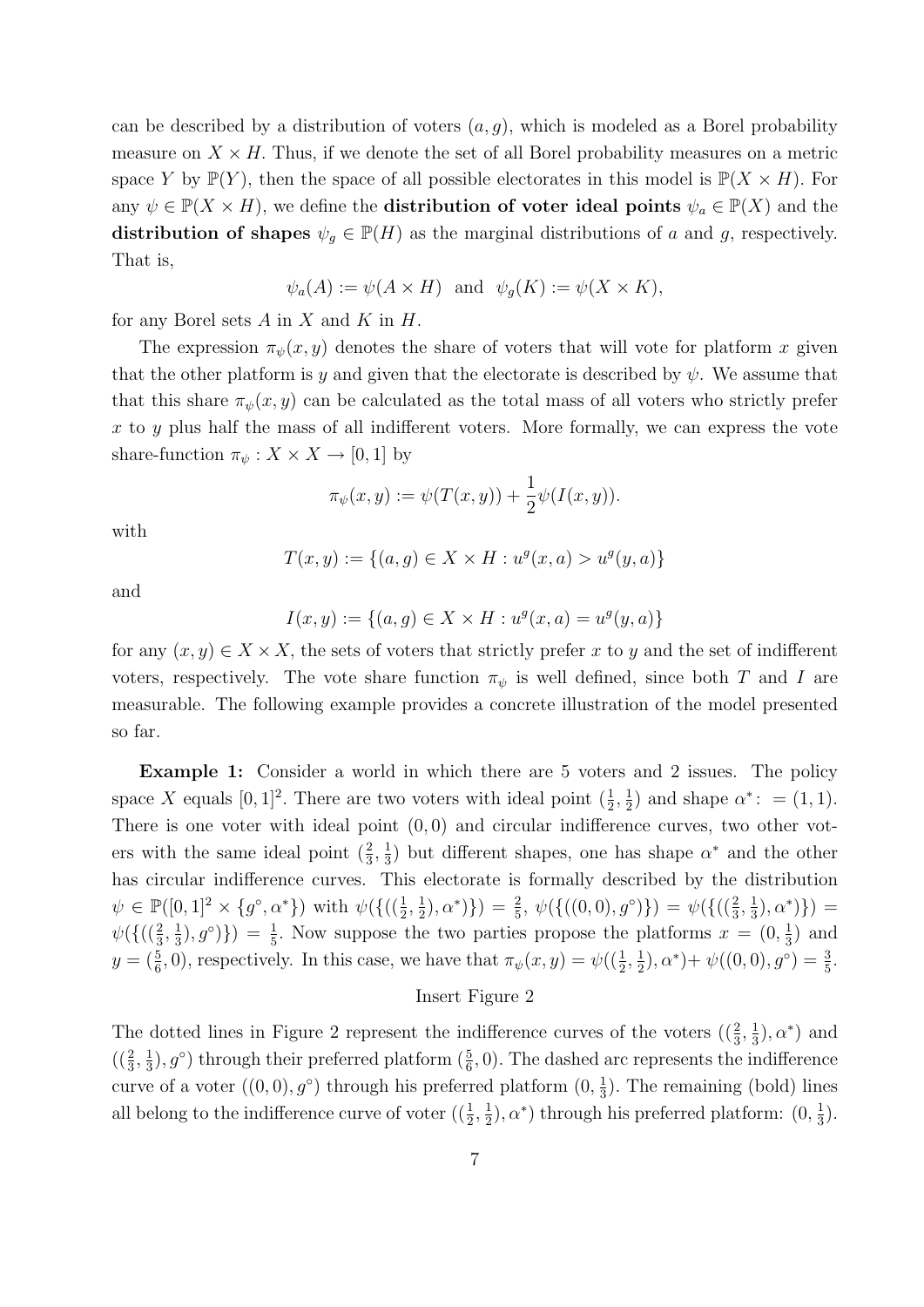### 2.2 Parties

The goal of each party is to maximize its vote share.<sup>7</sup> A party's strategy variable is its platform, and hence  $X$  is its strategy space. If the electorate were known, the objective of a party would simply be to maximize  $\pi_{\psi}(x, y)$ . Parties in our model, however, do not know the electorate; they are instead uncertain about voters' preferences. The innovation of this paper is to study such an environment under the hypothesis that parties are uncertainty-averse.

In particular, following Gilboa and Schmeidler (1989) we assume that party preferences can be represented with Maxmin expected utilities. The preferences of party i can be represented by a map  $\Pi_{\mathcal{P}_i}: X \times X \to \mathbb{R}$  with

$$
\Pi_{\mathcal{P}_i}(x,y):=\,\min_{p\in\mathcal{P}_i}\int\limits_{\mathbb{P}_i(X\times H)}\pi_{\psi}(x,y)p(d\psi),
$$

where  $P_i \subseteq \mathbb{P}(\mathbb{P}(X \times H))$  is a non-empty, convex and compact set of priors on the electorate  $\psi$  and where x denotes the platform of Party 1 and y the other party's platform (exchanging the names, we obtain Party 2's preferences). Note that in this model the set of all electorates  $\mathbb{P}^*(X \times H)$  represents the set of all possible states. Keeping the platform of Party 2 fixed at some  $y \in X$ , Party 1 can choose any platform x in X. Each of these platforms x corresponds to an act  $f_x$  assigning to every state  $\psi$  a consequence  $\pi_{\psi}(x, y)$ . Formally the assumption that parties are vote share maximizers translates to the assumption that Party 1 derives utility  $\pi_{\psi}(x, y)$  from the consequence  $\pi_{\psi}(x, y)$ , so the function  $\psi \mapsto \pi_{\psi}(x, y)$  represents the utility of Party 1 in each state. A generic element of the set  $\mathbb{P}(\mathbb{P}^*(X \times H))$  is viewed as a belief (or prior) on the electorate; it is a probability measure on the set of all electorates (or states)  $\mathbb{P}^*(X \times H)$ . The case of expected vote share maximizing parties is embedded for the set of party beliefs being a singleton.

Schmeidler's (1989) definition of uncertainty aversion requires that an agent who is indifferent between two acts (weakly) prefers a mixture of these two acts to either one of them. In terms of the game of electoral competition the concept of uncertainty aversion can be expressed as follows. Suppose in some election Party 2 runs on platform  $y$  and Party 1 is indifferent between opposing y with platform x or platform  $x'$ . Now let that party go through a thought experiment in which the party imagines that same identical election twice. In each of these identical elections, Party 2 runs on platform y. Then, by the uncertainty aversion axiom of Schmeidler, Party 1 must like to offer  $x$  in one of the elections and  $x'$  in the other at least as much as offering  $x$  in both elections. In short, we assume that if a party had a

<sup>&</sup>lt;sup>7</sup>This assumption on the preferences of parties is standard, but not without criticism. The other most common assumption on party preferences is that they maximize their probability of winning. The true goal of a party is likely a convex combination of these two. We chose the assumption of vote share maximization since it allows for some neat simplifications of the parties' objective functions.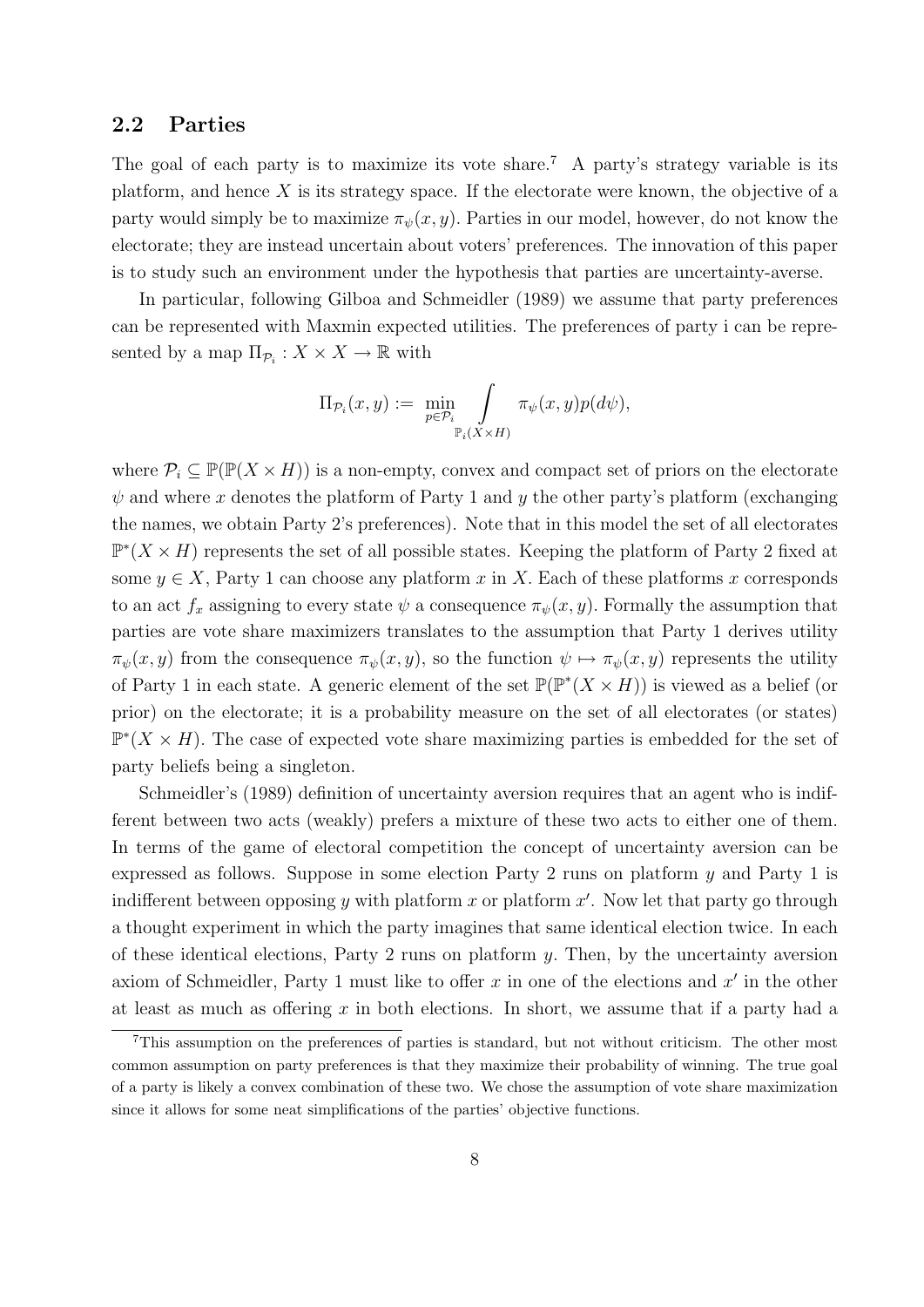chance to hedge its bets, it would not reject this chance.

### 2.3 The Game

The game with the two parties as players, X as each party's strategy space and  $\Pi_{\mathcal{P}_i}: X \times X \to Y$  $\mathbb R$  as the payoff function of parties  $i = 1, 2$  is called a game of electoral competition. A (pure) strategy profile  $(x, y)$  is called a **political equilibrium** if it constitutes a Nash equilibrium in the game of electoral competition.<sup>8</sup>

We provide an example of a game of electoral competition that does not have an equilibrium when one assumes that parties are expected utility maximizers. We show that when one assumes that parties are sufficiently uncertain about the electorate and sufficiently uncertainty-averse, this same game does have a political equilibrium.

Example 2: Consider the game of electoral competition with 3 voters, and a 2 dimensional issue space  $X = [-1, 1]^2$ . Assume that there are two states of the world,  $\psi_1$  and  $\psi_2$ . Assume that, independently of the state, all voters have Euclidean preferences and voters 1 and 2 have their ideal points at  $(-1, -1)$  and  $(1, 1)$ , respectively. Assume, furthermore, that voter 3's ideal point depends on the state of the world. In state 1, it is  $(-1, 1)$ ; in the alternative state, it is  $(1, -1)$ . Now let both parties be expected utility maximizers and assume that they believe that state 1 obtains with a probability of  $\frac{5}{8}$ . To see that this game has no equilibrium, suppose the platform profile  $(x, y)$  does constitute a political equilibrium. Observe that in equilibrium each party has to get an expected vote share of  $\frac{1}{2}$ . Next, observe that for any platform of Party 2, and therefore also for platform  $y$ , there exists a platform  $x'$ , for Party 1 such that Party 1 obtains at least two votes in state 1. Since the preferences of voters 1 and 2 are not state-dependent, this means also that Party 1 obtains at least one vote in state 2 given the platform profile  $(x', y)$ . Combining these two observations with the modeling assumption that parties agree that state 1 happens with probability  $\frac{5}{8}$ , we can conclude that Party 1 always has a deviation according to which its expected vote share is 1  $rac{1}{3}(\frac{5}{8})$  $\frac{5}{8}2 + \frac{3}{8}1$ ) >  $\frac{1}{2}$  $\frac{1}{2}$ . No political equilibrium exists.

Now consider the case that parties are uncertainty-averse and that their preferences can be represented following Gilboa and Schmeidler. Assume that both parties base the calculation of their maxmin expected vote shares on a set of priors  $\left[\frac{4}{9}, \frac{2}{3}\right]$  $\frac{2}{3}$  which is to be interpreted as the set of probabilities that state 1 obtains  $(p(\psi_1 \in [\frac{4}{9}$  $\frac{4}{9}, \frac{2}{3}$  $\frac{2}{3}$ ]). Consider the strategy profile

<sup>8</sup>Since the interpretation of mixed strategies poses a challenge in the context of games of electoral competition, we do not examine mixed strategy equilibria in the present paper. In addition it has to be said that the extension of the present model to one in which parties are allowed to mix is non-trivial: one would have to make some well-founded choices on the interaction between the endogenous uncertainty (mixtures of parties) and the exogenous uncertainty about the voters' preferences.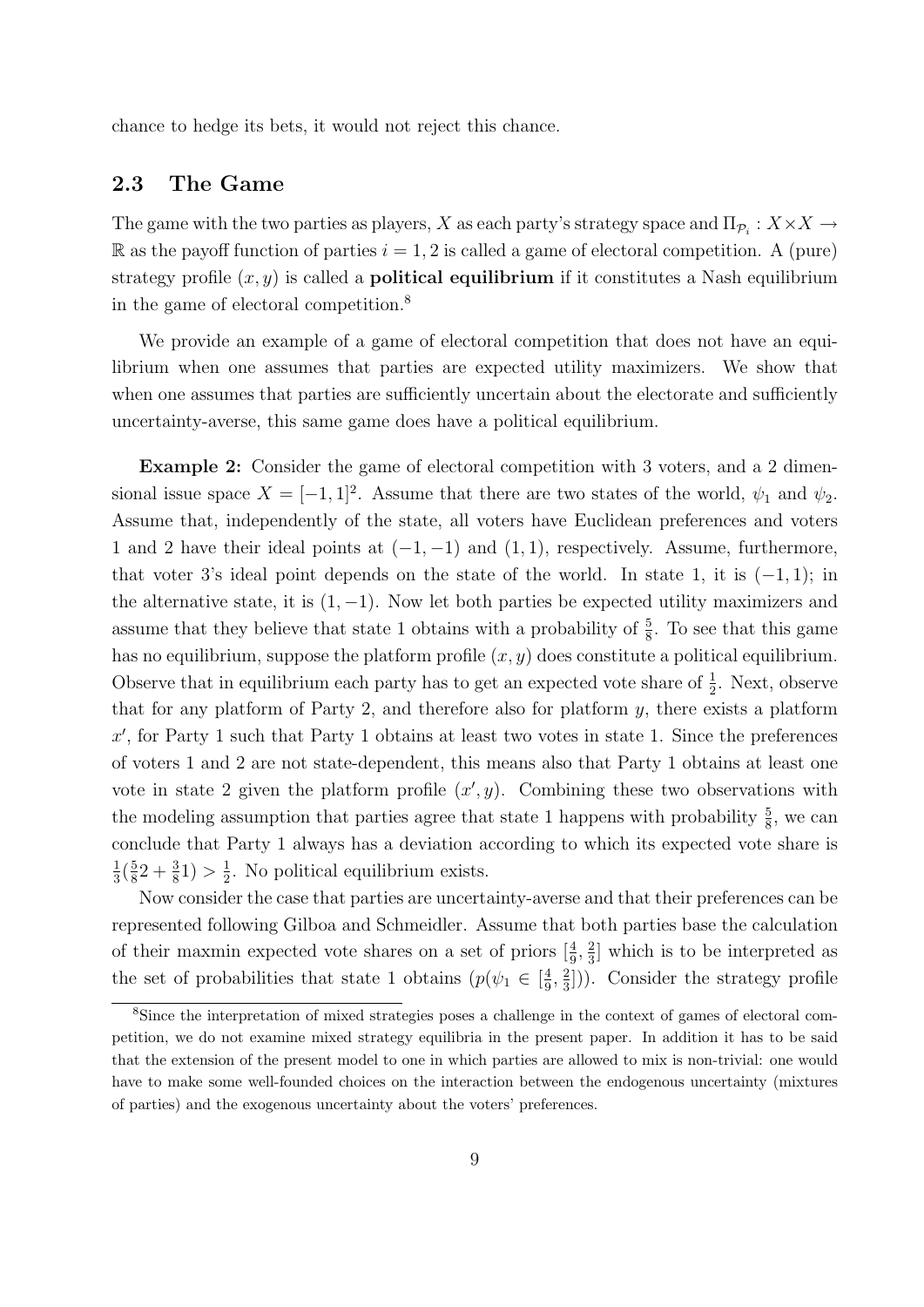according to which both parties offer the platform  $(0, 0)$ . Observe that, for any deviation from this platform profile, the deviator party obtains at most two votes in one of the two states and one vote for the other state. A party that ponders a deviation that yields more votes in  $\psi_1$  uses  $p(\psi_1) = \frac{4}{9}$  to calculate its maxmin expected vote share as smaller or equal than  $\frac{1}{3}(\frac{4}{9})$  $\frac{4}{9}2 + \frac{5}{9}$  >  $\frac{1}{2}$  $\frac{1}{2}$ . Conversely, if the deviation under consideration yields more votes in  $\psi_2$ the maxmin expected vote share is smaller or equal to  $\frac{1}{3}(\frac{1}{3})$  $\frac{1}{3}2 + \frac{2}{3}$  >  $\lt \frac{1}{2}$  $\frac{1}{2}$ . In sum, there are no profitable deviations from  $((0,0)(0,0))$ ; the profile is a political equilibrium.

It is important to note that it is conceptually impossible to consider the "same model" with and without uncertainty aversion. In the example, parties were once modeled as expected utility maximizers with a prior of  $\frac{5}{8}$  and once as maxmin expected utility maximizers with a set of priors  $\left[\frac{4}{9}, \frac{2}{3}\right]$  $\frac{2}{3}$ . However, nothing forces us to assume this particular prior and this particular set of priors. If the expected utility maximizing parties had a single prior p with  $p(\psi_1) = \frac{1}{2}$ , the profile  $((0, 0), (0, 0))$  would also be an equilibrium for expected utility maximizing parties. Conversely if the uncertainty-averse parties had a set of priors  $\left[\frac{1}{8}, \frac{1}{4}\right]$  $\frac{1}{4}$ , no political equilibrium would exist even for the uncertainty-averse parties. It is important to note, though, that the case in which an equilibrium exists for expected utility-maximizing parties is a knife-edge case: an equilibrium exists if and only if  $p(\psi_1) = \frac{1}{2}$ . Conversely, the set of sets of beliefs for which an equilibrium exists is a large one, namely a political equilibrium exists for all intervals  $[a, b]$  with  $a \leq \frac{1}{2} \leq b$ .

Consequently, the claim made by the present paper is not that uncertainty aversion suffices to obtain equilibrium existence in games of electoral competition. Rather, the main claim is that while the conditions under which equilibria exist in multidimensional games of electoral competition with expected vote share maximizing parties are knife-edge conditions, the conditions for equilibrium existence for the case of uncertainty-averse parties are rather generic - at least as long as one considers only two- to three-dimensional policy spaces.

### 3 Large Electorates

While it is easier to state concrete examples in terms of finite electorates, as was done above, the derivation of general results turns out to be easier when assuming non-atomic distributions of voter ideal points, since in this case medians of distributions of most preferred policies with respect to single issues are unique. We therefore impose from now on that parties believe that the voter ideal point distribution is non-atomic and has full support. Formally, we assume that for any  $\psi \in \text{supp}(p)$  for some  $p \in \mathcal{P}$ , the distribution of voter ideal points  $\psi_a$  is non-atomic and supp $(\psi_a) = X$ . We write the set of all Borel measures fulfilling these additional assumptions as  $\mathbb{P}^*(X \times H)$ . In the context of large electorates, this seems to be a reasonable simplification.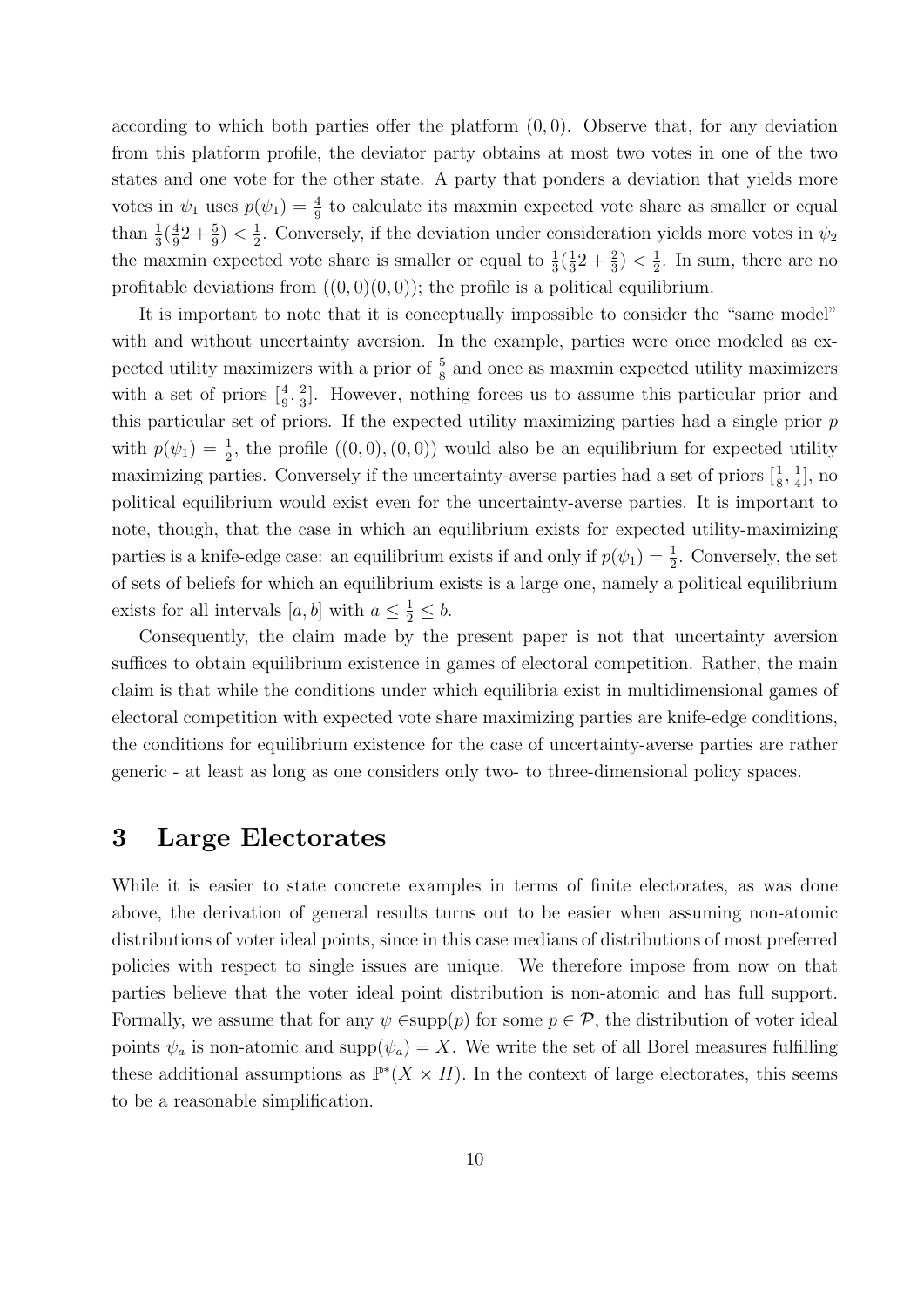It turns out that it is equivalent to think of the decision problem of parties in terms of expected vote shares or in terms of vote shares according to the expected electorate. To this end, the set of expected voter distributions for a set of beliefs on the electorate  $\mathcal{P} \in \mathbb{P}(\mathbb{P}^*(X \times H))$  is defined as  $\Psi := \{\int_{\mathbb{P}^*(X \times H)} \psi p(d\psi) : p \in \mathcal{P}\}.$ 

**Proposition 1:** For any non-empty, convex and compact subset  $\mathcal{P}$  of  $\mathbb{P}(\mathbb{P}^*(X \times H))$ , the set  $\Psi := \{\int_{\mathbb{P}^*(X \times H)} \psi p(d\psi) : p \in \mathcal{P}\}\$ is a convex subset of  $\mathbb{P}^*(X \times H)$ , and

$$
\Pi_{\mathcal{P}}(x,y) = \min_{\psi \in \Psi} \pi_{\psi}(x,y) \quad \text{for all } (x,y) \in X^2.
$$

#### Proof: See Appendix. ■

Proposition 1 shows that it is without loss of generality to represent the preferences of Party 1 over platform profiles by a map of the form:

$$
(x,y)\mapsto \min_{\psi\in\Psi} \pi_\psi(x,y)
$$

where  $\Psi$  is some non-empty convex subset of  $\mathbb{P}^*(X \times H)$ . Moreover, it will simplify things greatly to view  $\Psi$  as the primitive of the model and to introduce our further assumptions on party beliefs, as assumptions on this set.

Remark:. Expected vote share maximizing parties arise as a special case of multiple-prior formulation of party preferences. If the set of priors  $P$  is a singleton, say  $\{p^*\}$ , the objective of any party is to maximize its expected vote share. In this case, the utility of Party 1 reduces to

$$
\Pi_{\mathcal{P}}(x,y) = \int\limits_{\mathbb{P}^*(X \times H)} \pi_{\psi}(x,y) p^*(d\psi).
$$

Following Proposition 1, this is exactly the vote share of Party 1 when the platform profile is  $(x, y)$  and the expected electorate  $\psi^* := \int_{\mathbb{P}^*(X \times H)} \psi p(d\psi)$ . That is,

$$
\Pi_{\{p^*\}}(x,y) = \pi_{\psi^*}(x,y)
$$

where  $\psi^*(S) := \int_{\mathbb{P}^*(X \times H)} \psi(S) p(d\psi)$  for all Borel subsets S of  $X \times H$ . Therefore, models with parties that are certain about the electorate and models with expected vote share maximizing parties are formally equivalent. Consequently, there is no hope to solve the well-known nonexistence problems of the standard electoral competition models with multidimensional issue spaces by just introducing risk (or Savagean uncertainty) into these models. In other words, this is a formal statement and proof of Banks and Duggan's (2006) assertion of a "folk theorem" on probabilistic voting which is that the "Random Utility Model" (deriving party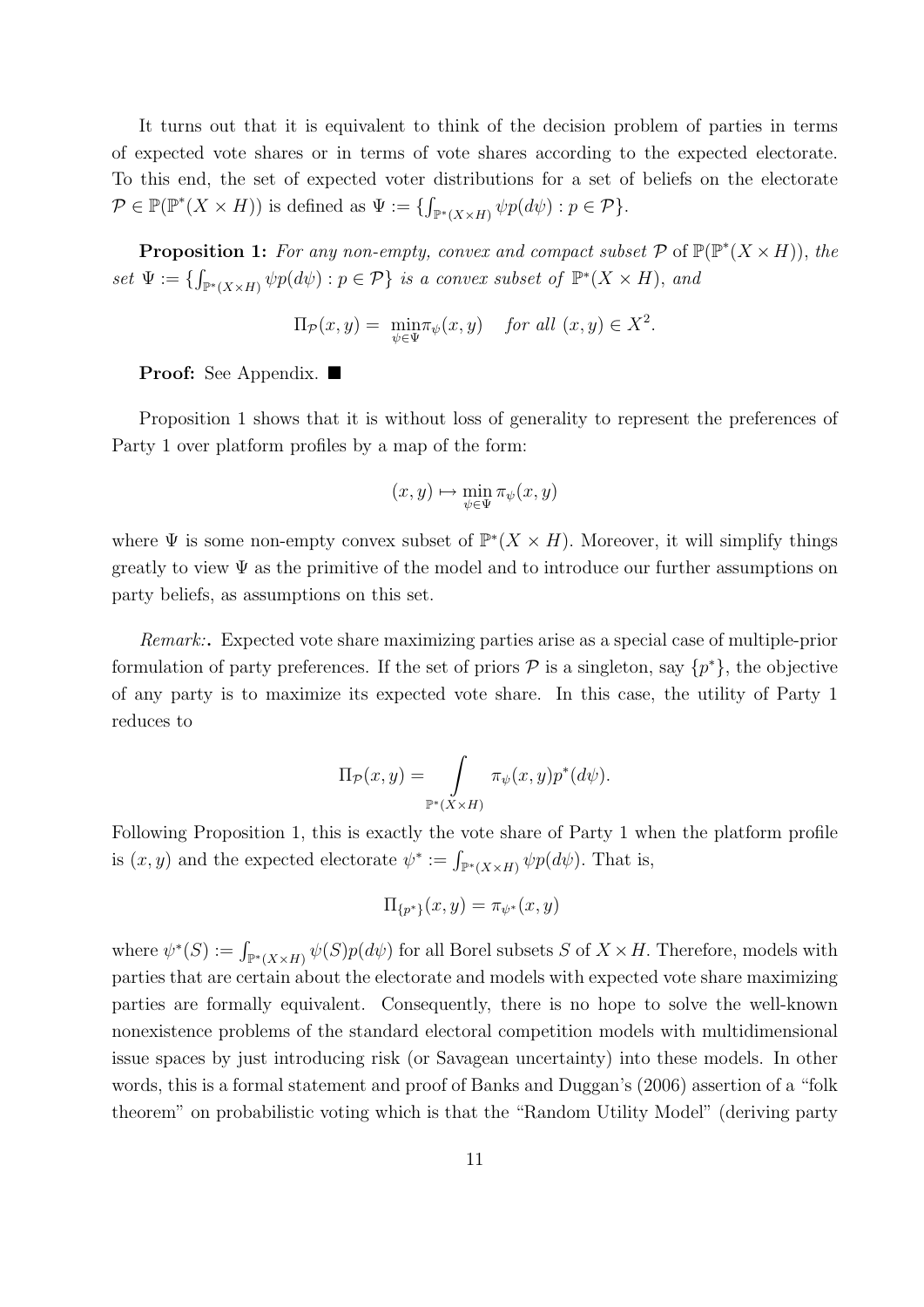uncertainty on vote shares from their uncertainty about voter types) is formally equivalent to the model of electoral competition with parties that know the voter distribution.<sup>9</sup> To obtain equilibrium existence probabilistic voting models have to assume that the uncertainty about vote shares derives from an exogenous source, not from uncertainty about aspects of voter preferences.

To save on notation, we let  $\Psi_1 = \Psi_2 = \Psi$ . This assumption is not needed for any of the results in the paper: all results hold if the conditions on  $\Psi$  are instead applied to each of the set of beliefs  $\Psi_1, \Psi_2$ . The set  $\Psi$  not only reflects the parties' beliefs about the electorate but it also reflects their uncertainty aversion. Therefore it is not appropriate to invoke the common prior assumption as a justification of the assumption that  $\Psi_1 = \Psi_2 = \Psi$ . Two actors that have access to the same amount of information might base their decisions on different sets of priors, simply because actors' attitudes towards uncertainty might differ. There are some decision-theoretic models that distinguish between the uncertainty of the decision maker and his attitude towards that uncertainty; see, for instance, Ghiradato (2004) and Klibanoff, Marinacci, and Mukerji (2005). Additional comments on the common prior assumption can be found in Remark (d) in Section 4.1.

We need further assumptions on the nature of the set  $\Psi$  of parties' beliefs to establish our main results. To this end, we define the set  $\Psi(\Lambda, G)$  as the set of beliefs on the electorate that has been generated by the set  $\Lambda$  of voter ideal point distributions and by the set G of shapes as follows:

$$
\Psi(\Lambda, G) := \{ \psi \in \mathbb{P}^*(X \times H) : \psi_a \in \Lambda \text{ and } \text{supp}(\psi_g) \subseteq G \}.
$$

This definition says that for any electorate in  $\Psi(\Lambda, G)$ , the voter ideal point distribution belongs to  $\Lambda$  and the shape of the indifference curves of any voter belongs to set G. Our assumption states that party beliefs about the electorate can be generated from a set of beliefs on the voter ideal point distribution and some sets of attitudes towards all the different issues.

(A1) There exists a non-empty, convex set  $\Lambda \subset \mathbb{P}(X)$  and non-empty, finite sets  $G_i$  of strictly increasing and continuous maps on  $\mathbb{R}_+$  such that  $\Psi = \Psi(\Lambda, G_1 \times \cdots \times G_d)$ .

(A1) excludes the case that certain attitudes about issues say  $g'_1$  only arise in combination with certain other attitudes about other issues, say  $g'_2$  or  $g''_2$ . In contrast, if according to some

 $^{9}$ Duggan (2007) notes in a somewhat different context that "the probabilistic voting model [in which parties share a prior about the distribution of voter preferences], once majority preferences have been generated, is formally a special case of the general continuum model" in which parties maximize expected vote shares given a known electorate. I chose to provide my own proof of Proposition 1, since Banks and Duggan (2006) do not formally state and prove the claimed "folk theorem", and since Duggan's (2007) proof concerns a slightly different context.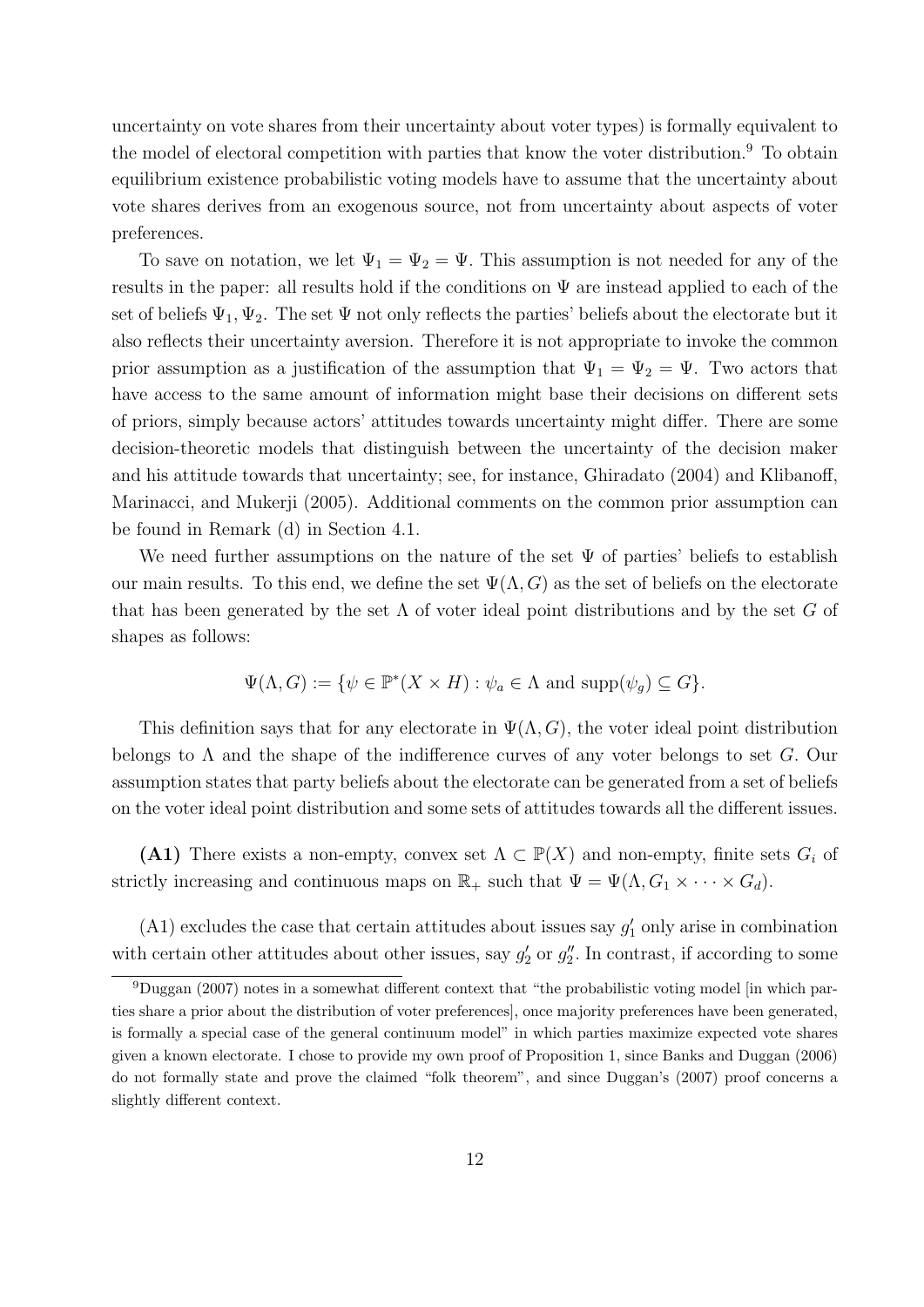belief the indifference curves of some voters have the shape  $(g_1, g_2)$  (over a two-dimensional issue space) while others have the shape  $(g'_1, g'_2)$ , then there must be an alternative belief in the set  $\Psi$  according to which some voters have indifference curves with shape  $(g'_1, g_2)$ . (A1) also excludes the case that parties associate certain sets of ideal points with a particular type of indifference-curve shape. (A1) requires that if for some  $\psi \in \Psi$  the parties believe that all voters with ideal points in some set  $A \subset X$  have the shape g, then there must be a  $\psi' \in \Psi$ such that parties believe that all voters with ideal point not in  $A$  have that shape  $q$ .

The standard case of an electorate where all voters are assumed to have Euclidean preferences fulfils (A1), as can be seen by letting  $G_i$  consist only of the map  $t \mapsto t^2$  for all i. The belief set of parties that are maximally uncertain about the electorate also satisfies (A1) as we have that  $\mathbb{P}^*(X \times H) = \Psi(\mathbb{P}^*(X), H)$ . More importantly, given (A1), we can control the amount of uncertainty in the model, by varying the sizes of  $\Lambda$  and  $G$ . For instance, take a set of belief sets  $\Psi^{\nu} := \Psi(\Lambda^{\nu}, G^{\nu})$  for a sequence of sets  $({\Lambda}^{\nu}, G^{\nu})_{\nu \in \mathbb{N}}$ . Let  $\Lambda^{\nu} \supset \Lambda^{\nu+1}$  and  $G^{\nu} \supset G^{\nu+1}$  for all  $\nu \in \mathbb{N}$ , which of course implies that  $\Psi^{\nu} \supset \Psi^{\nu+1}$  for all  $\nu \in \mathbb{N}$ . Then the uncertainty of parties decreases as  $\nu$  becomes larger. Consequently, the degree of uncertainty can be varied continuously within the model. Electorates in which all voters have the same shape of indifference curves  $q = \alpha$  play a major role in the proofs of this paper. Such an electorate is denoted by  $\mu \times \alpha$  with the understanding that  $\mu$  is the voter ideal point distribution and  $\alpha$  the (diamond-)shape of all voter's indifference curves.

Under Assumption (A1), all the information that defines a game of electoral competition is summarized by the quadruple  $(d, X, \Lambda, G)$ . Both players share the d dimensional policy space  $X$  as their action space. The players' payoff functions are derived from the set of beliefs on the distribution of the electorate  $\Lambda$  and the set of beliefs on voter types  $G = G_1 \times \cdots \times G_n$ , as follows:

$$
\min_{\pi \in \Psi(\Lambda, G)} \pi_{\psi}(x, y) \quad \text{and} \quad \min_{\pi \in \Psi(\Lambda, G)} (1 - \pi_{\psi}(x, y)) \quad \text{for all } (x, y) \in X^2.
$$

Since the quadruple  $(d, X, \Lambda, G)$  uniquely defines a game of electoral competition, it is convenient to call this quadruple itself the game of electoral competition.

We conclude this section with a Lemma about two preliminary observations on games of electoral competition. The first one is that in any political equilibrium, both parties have to get exactly half the vote share according to all beliefs on the electorate. The second is that an increase in the amount of uncertainty and uncertainty aversion in a game of electoral competition, as reflected by the increase of the sets  $\Lambda$  and  $G$ , weakly increases the set of equilibria.

**Lemma 1.** Let  $(d, X, \Lambda, G)$  and  $(d, X, \Lambda', G')$  be two games of electoral competition with  $\Lambda \subset \Lambda'$  and  $G \subset G'$  and let  $(x, y)$  be political equilibrium of the former game. Then  $\pi_{\psi}(x, y) =$ 1  $\frac{1}{2}$  for all  $\psi \in \Psi(\Lambda, G)$  and  $(x, y)$  is also an equilibrium of the latter game.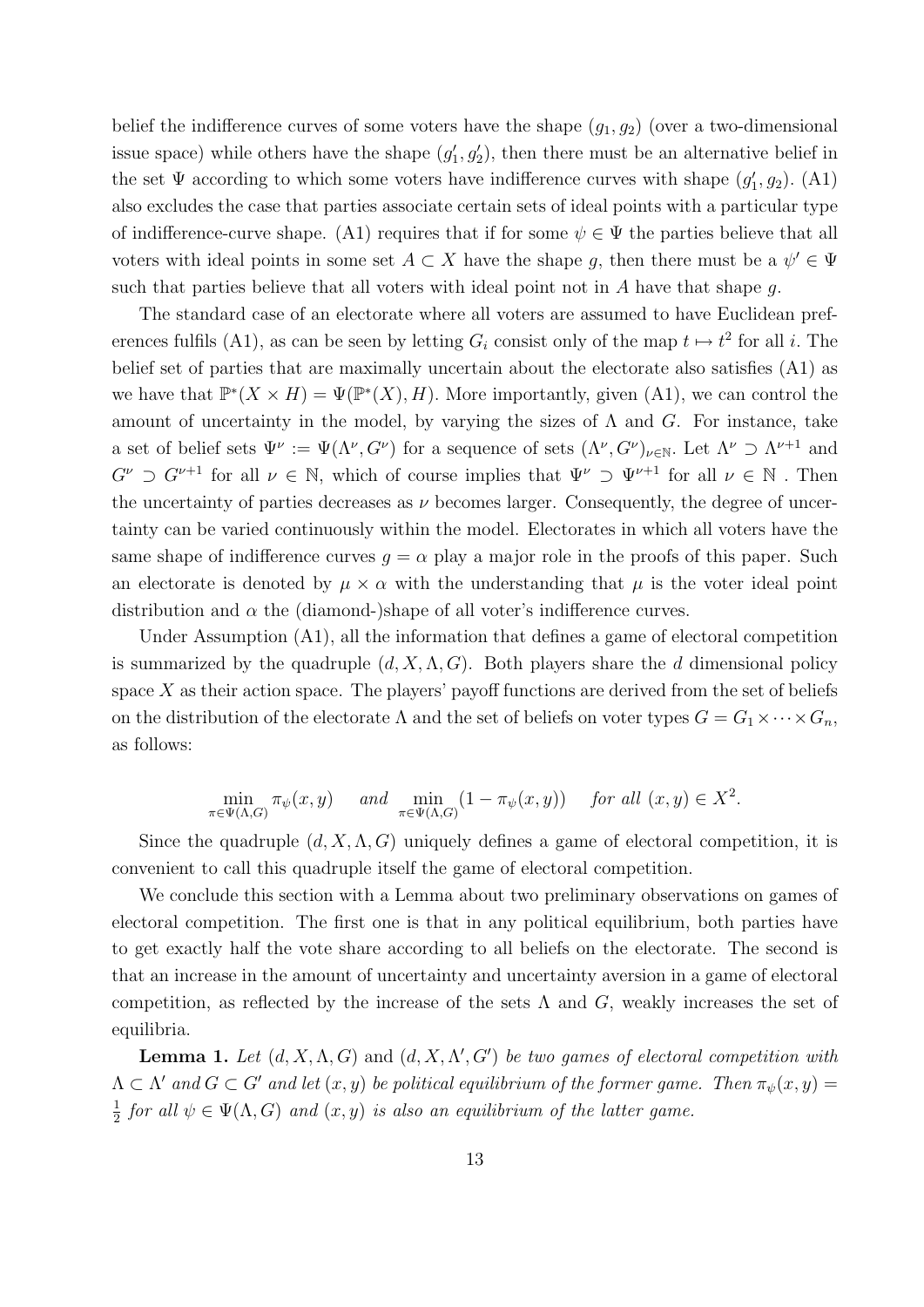**Proof:** Let  $(x, y)$  be an equilibrium in  $(d, X, \Lambda, G)$ . Suppose we had that  $\pi_{\psi}(x, y) < \frac{1}{2}$ 2 for some  $\psi' \in \Psi(\Lambda, G)$ . Then  $\min_{\psi \in \Psi(\Lambda, G)} \pi_{\psi}(x, y) < \frac{1}{2}$  $\frac{1}{2}$  and Party 1 would be better off to offer y as  $\pi_{\psi}(y, y) = \frac{1}{2}$  for all  $\psi \in \Psi(\Lambda, G)$  and therefore  $\min_{\psi \in \Psi(\Lambda, G)} \pi_{\psi}(y, y) = \frac{1}{2}$ . If, on the other hand,  $\pi_{\psi}(x, y) > \frac{1}{2}$  $\frac{1}{2}$  for some  $\psi' \in \Psi(\Lambda, G)$ , then Party 2 would like to offer x by the same reasoning. To see that  $(x, y)$  is also an equilibrium of the latter game, observe that neither player has a profitable deviation from  $(x, y)$  as  $\min_{\psi \in \Psi(\Lambda, G)} \pi_{\psi}(x, y) = \frac{1}{2} \geq$  $\min_{\psi \in \Psi(\Lambda, G)} \pi_{\psi}(x, y) \geq \min_{\psi \in \Psi(\Lambda', G')} \pi_{\psi}(x, y)$  where the first inequality follows from  $(x, y)$ being an equilibrium in the former game and the second following from  $\Lambda'$  and  $G'$  being supersets of  $\Lambda$  and  $G$ .

## 4 Uncertainty about Marginal Rates of Substitution

The voters' marginal rates of substitution between issues are determined by the shapes of their indifference curves  $q$ . Consequently, the parties' uncertainty about the voters' rates of substitution between the issues can be expressed as uncertainty about the shapes of indifference curves. Information about all voters' patterns of marginal rates of substitution between issues is probably even harder to obtain than information about their ideal points; we therefore start out by analyzing games of electoral competition when parties are only uncertain about rates of substitution and show that any game of electoral competition with two issues has a political equilibrium if parties are uncertain as to whether the voters' marginal rates of substitution between these two issues is more or less than some fixed rate. This includes games with known distributions of voter ideal points. So we can say that for games of electoral competition with only two issues, one kind of uncertainty is sufficient for the existence of political equilibria. Such equilibria exist even if parties are only uncertain about the voters' marginal rates of substitution. The following definition of uncertainty about the marginal rates of substitution comprises the case of  $n$  issues.

Definition: A party is (strictly) uncertain about the marginal rates of substitution if there exists an  $\alpha \in \mathbb{R}^d_{++}$  such that in all  $G_i$  there are some differentiable functions  $h_i$  and  $k_i$  with  $h'_i(t) \geq \alpha_i \geq k'_i(t)$  for all  $t \in \mathbb{R}_+$  (or, in the case of strict uncertainty,  $h'_i(t) > \alpha_i > k'_i(t)$ .

To illustrate this condition, fix a platform  $x$  and consider a voter with ideal point  $a$ . A party that is uncertain about the marginal rates of substitution does not know that voter's indifference curve through platform x. It does, however, have a fixed rate of substitution  $\frac{\alpha_1}{\alpha_2}$ in mind and always takes the cases that the rate of substitution is larger or smaller than this rate into account. Formally, the assumption that parties are uncertain about the shapes of voter indifference curves  $q$  is equivalent to the assumption that voters have thick indifference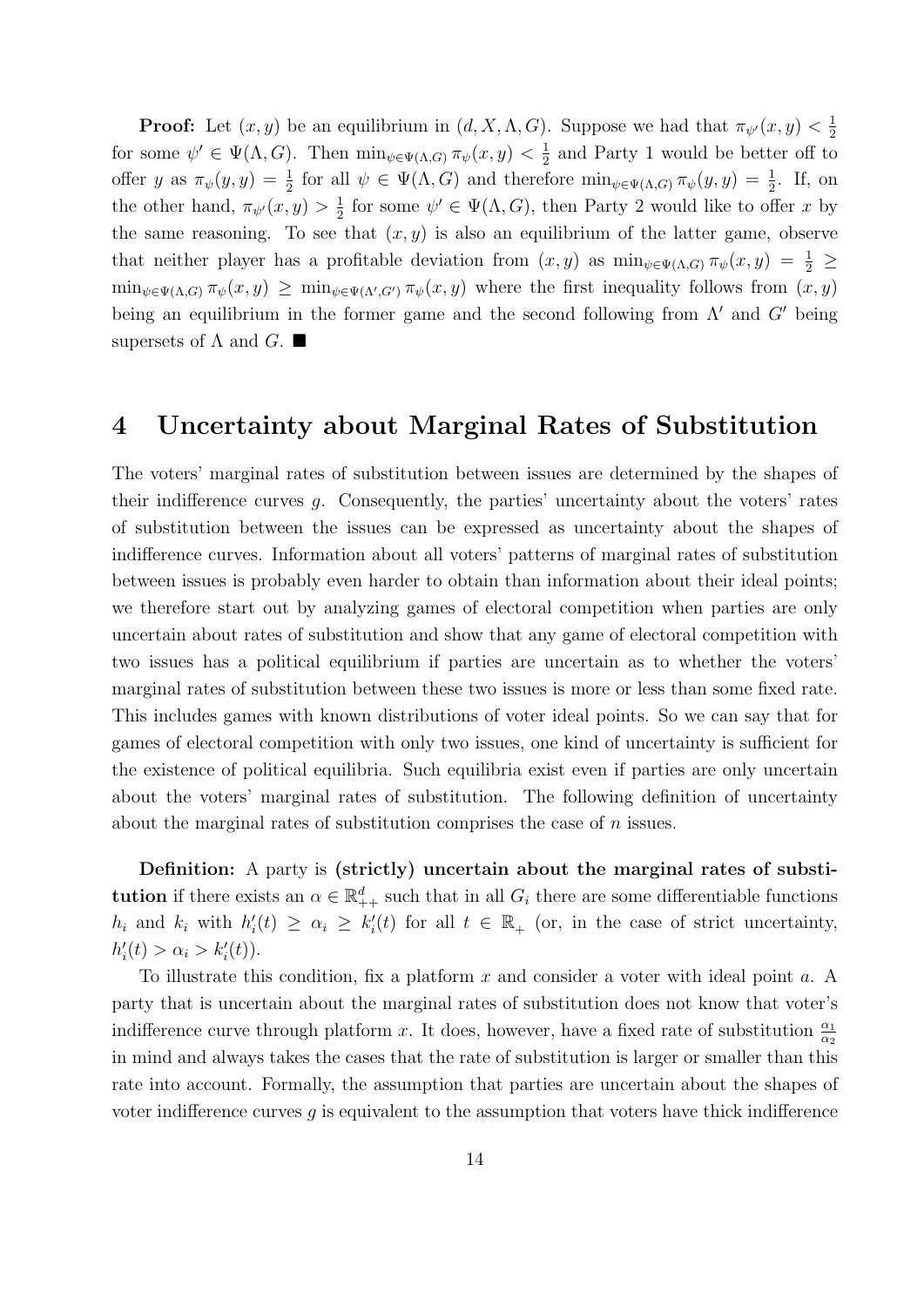curves and each party assumes that all indifferent voters and all voters with a strict preference for the other party will vote for the other party. In terms of these thick indifference curves, the assumption that parties are (strictly) uncertain about the marginal rates of substitution arises if there exists a shape  $\alpha$  such that every one of these thick indifference curves contains the indifference curve of that shape  $\alpha$ .

This definition is not vacuous. If all voters have Euclidean preferences, the condition is, for example, not fulfilled. Observe, on the other hand, that parties need not be very uncertain for this condition to be fulfilled. Indifference curves do not have to be very thick to contain the indifference curves of shape  $\alpha$ . Parties might, for example, know that the marginal rate of substitution between issues i and j lies in a small interval around  $\frac{\alpha_i}{\alpha_j}$ .

In fact, the extreme case that parties know that all voters' indifference curves have the same shape  $\alpha$  is also covered by the definition of uncertainty about the marginal rates of substitution. For such voters, the marginal rates of substitution between all issues are constant over the entire range of platforms. Our definition of uncertainty about marginal rates of substitution still applies, even though, in this case, the set G and therefore also the set  $\Psi({\mu}, G)$  are singletons.

The following Theorem states that any two-dimensional game with parties that are uncertain about the marginal rates of substitution of voters has an equilibrium. Even these in which parties know the distribution of voter ideal points  $\mu$ . As long as there are only two issues involved, the uncertainty about marginal rates of substitution is sufficient for the existence of equilibria. Of course, following Lemma 1, two-dimensional games of electoral competition also have equilibria if parties are in addition uncertain about  $\mu$ .

**Theorem 1.** Let  $(2, X, \{\mu\}, G)$  be a game where parties are uncertain about the marginal rates of substitution. Then  $(2, X, \{\mu\}, G)$  has a political equilibrium.

There is no hope of demonstrating this theorem using Nash's Existence Theorem or any of its relatives, for the best response correspondences in games of the type  $(2, X, {\mu}, G)$  are generally not convex-valued. We proceed by means of a different strategy: we first show that there is only one candidate for an equilibrium, and then prove that in our game there does not exist any preferred deviation for either party from that platform profile.

### 4.1 Characterization of Political Equilibria

To characterize the set of equilibria of a game of electoral competition  $(d, X, {\mu}, G)$ , we need to introduce the notion of the median vector. For any probability distribution  $\mu$ , we call the vector of the medians of all marginal distributions  $\mu_i$ , that is, the vector  $\mathbf{m}(\mu)$  :=  $(m(\mu_1), ..., m(\mu_d))$ , the **median vector** of  $\mu$ . Since  $\mu$  has full support on the convex set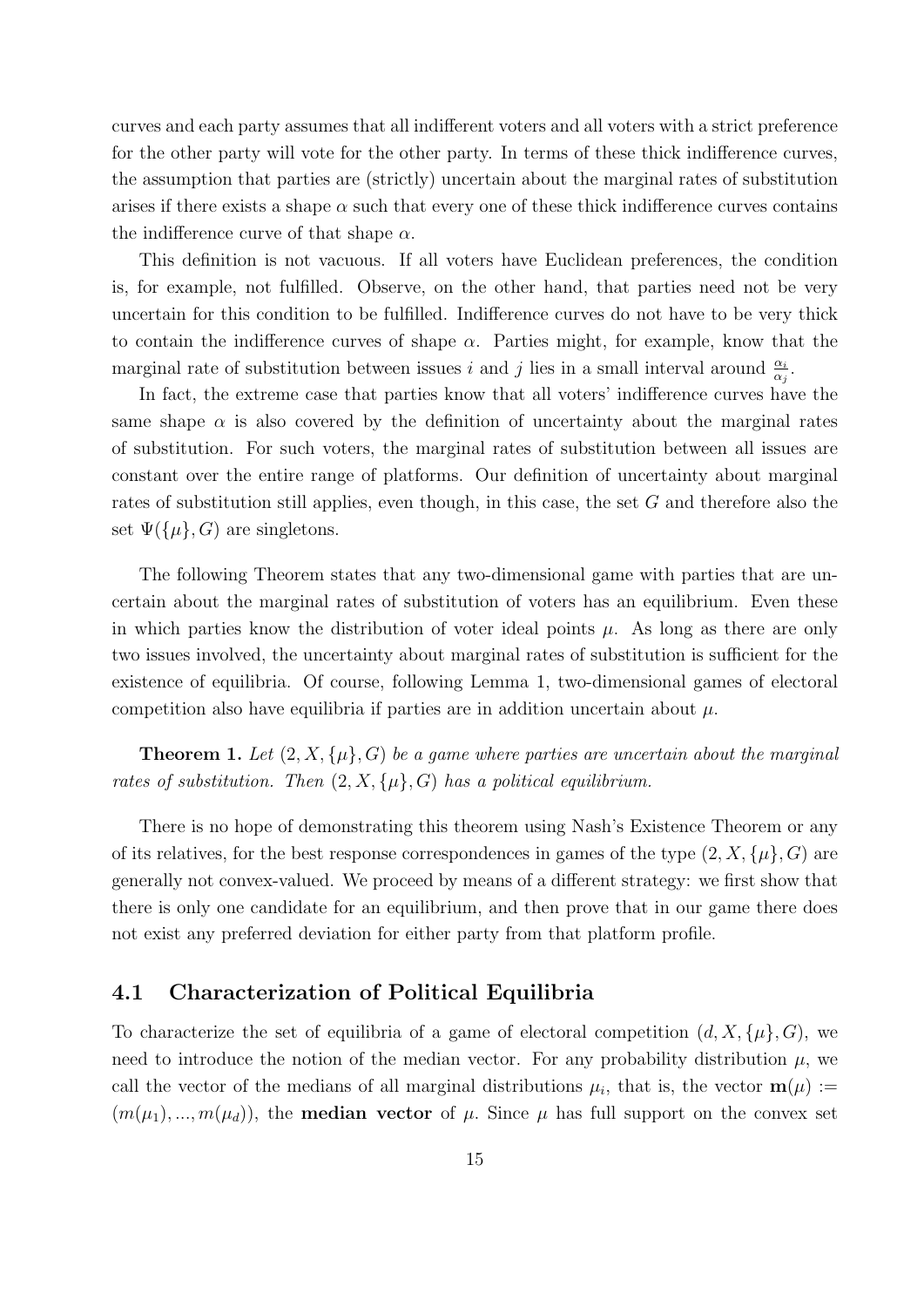X, the medians of the marginal distributions and thereby the median vector are uniquely defined. Throughout this section, we normalize the median vector of  $\mu$  to  $\mathbf{0} : \mathbf{m}(\mu) = \mathbf{0}$ , and take the convention that  $\bf{0}$  denotes the vector  $(0, 0, ..., 0)$  (the dimension of this vector will always be clear from the context).

Observe that the median vector can be found as the intersection of  $n$  hyperplanes such that each of them cuts the policy space  $X$  into two parts containing exactly half of the probability mass of  $\mu$  and has one of the n base vectors as its normal vector. These n hyperplanes always intersect and therefore the median vector always exist. Note that the generalized median of  $\mu$  is defined as a point such that *every* hyperplane running through the generalized median cuts the policy space  $X$  into two parts containing exactly half of the probability mass of  $\mu$ . This is a strong requirement; not every distribution has a generalized median. However, if a distribution  $\mu$  does have a generalized median, it must coincide with the median vector of the distribution.

**Proposition 2.** Let  $(x, y)$  be an equilibrium of the game  $(d, X, {\mu}, G)$ , then  $x = y = 0$ .

**Proof:** Suppose that  $(x, y) \neq (0, 0)$ , say  $y_1 \neq 0$ . Let  $x' := (0, y_2, ..., y_d)$ . Facing the choice between x' and y, all voters decide on the basis of whether  $g_1(|0 - a_1|)$  is smaller or larger than  $g_1(|y_1-a_1|)$ . Since 0 is median of  $\mu_1$ , at least half of the voters will vote for x'. And since supp $(\mu)$  is convex and since  $G_1$  is a finite set of continuous functions, we have  $\pi_{\psi}(x', y) > \frac{1}{2}$ 2 for all  $\psi \in \Psi(\{\mu\}, G)$ . Consequently,  $\min_{\psi \in \Psi(\{\mu\}, G)} \pi_{\psi}(x', y) > \frac{1}{2}$  $\frac{1}{2}$ . Since x is a best response to y, in equilibrium Party 1 receives a utility of  $\min_{\psi \in \Psi(\{\mu\}, G)} \pi_{\psi}(x, y) > \frac{1}{2}$  $\frac{1}{2}$ . Therefore, Party 2 only receives a utility of  $\min_{\psi \in \Psi(\{\mu\}, G)} (1 - \pi_{\psi}(x, y)) < \frac{1}{2}$  $\frac{1}{2}$  in equilibrium. But then Party 2 would be strictly better off by changing its platform to x since  $\min_{\psi \in \Psi(\{\mu\},G)} (1 - \pi_{\psi}(x,x)) = \frac{1}{2}$ .

The intuition behind Proposition 2 is that any party can choose to compete with the other in only one dimension. The only protection against such "unidimensional attacks" is to propose the median  $m(\mu_i) = 0$  associated with every issue *i*. Also, observe that the certainty case is covered by Proposition 2: if G is a singleton, then parties know the distribution of voter ideal points  $\mu$  as well as the shape of voters' indifference curves  $G = \{g\}$ . Given that we now know that  $(0, 0)$  is the only strategy profile that could possibly be an equilibrium, we can now approach the problem of equilibrium existence as the question when this particular strategy profile is an equilibrium.

### 4.2 The Existence of Political Equilibrium

A sufficient condition for Theorem 1 to hold is that for any deviation  $\eta$  from the median vector **0**, there exists an electorate  $\psi^y$  in the set of electorates  $\Psi(\{\mu\}, G)$ , such that  $\pi_{\psi^y}(y, 0)$  <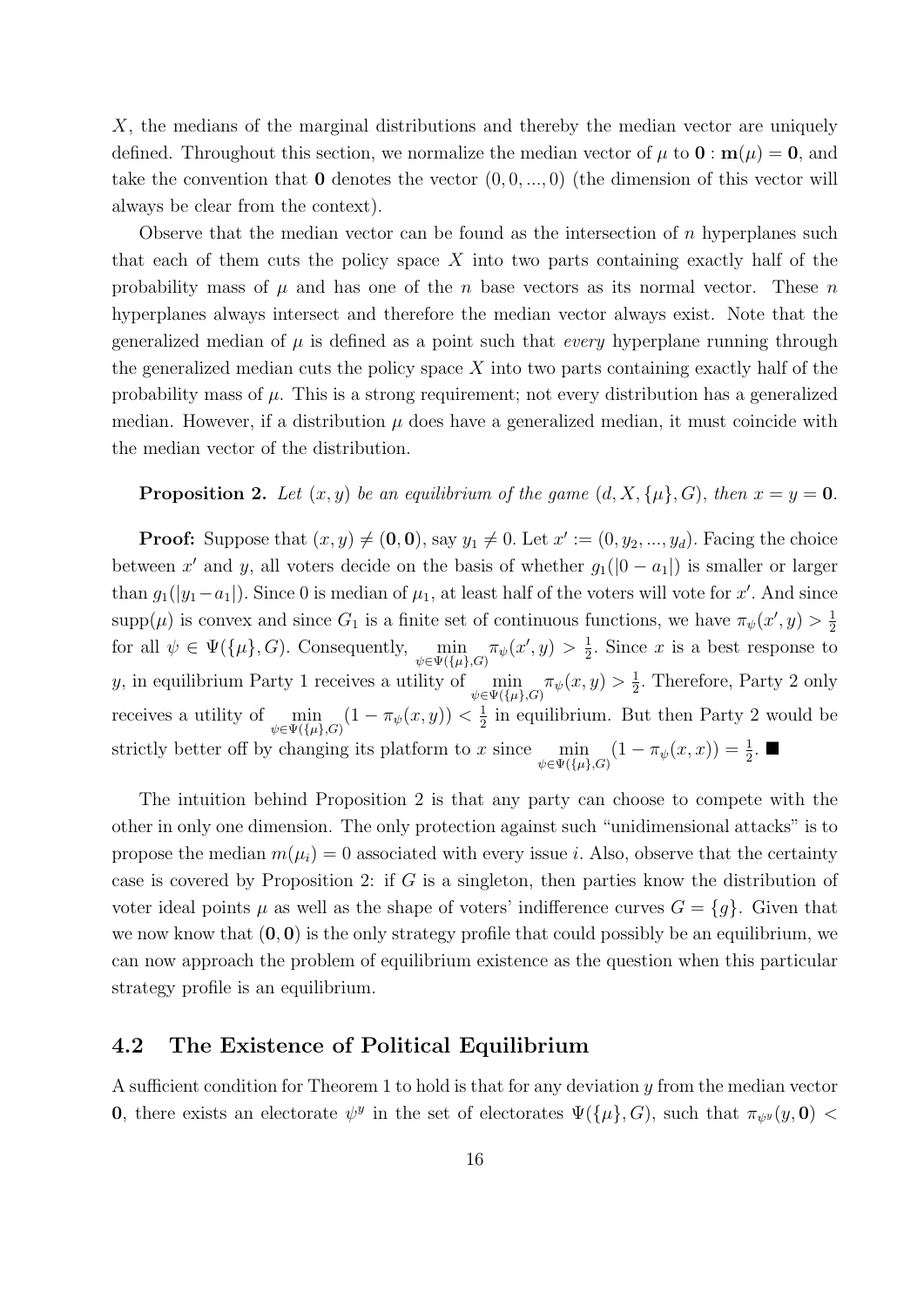1 <sup>1</sup>/<sub>2</sub>. If there is one such electorate, then  $\min_{\psi \in \Psi(\{\mu\}, G)} \pi_{\psi}(y, 0) < \frac{1}{2}$  while  $\min_{\psi \in \Psi(\{\mu\}, G)} \pi_{\psi}(0, 0)$  = 1  $\frac{1}{2}$ . Uncertainty aversion proves a strong force towards both parties announcing the same platform. The entire uncertainty is eliminated when both parties announce the same platform since in this case they both receive half the vote under any assumption on the electorate.

The complete proof that such a  $\psi^y$  exists can be found in the appendix. Here we give a sketch of the basic argument. First, we show that, given our assumption that parties are uncertain about the marginal rates of substitution, for any platform  $y \in X$  there exists some  $\psi^y \in \Psi(\{\mu\}, G)$  such that  $\pi_{\psi^y}(y, 0) \leq \pi_{\mu \times \alpha}(y, 0)$  where  $\alpha$  is chosen such that there exist  $h_i, k_i \in G_i$  with  $h'_i(t) \geq \alpha_i \geq k'_i(t)$  for all  $t \in \mathbb{R}_+$  and  $i = 1, 2$ . So while the shape  $\alpha$  itself might not be contained in G, for any y there exists some electorate  $\psi \in \Psi({\mu}, G)$  according to which the vote share of Party 1 is no higher than what it would get if all voters had shape  $\alpha$ . In fact, this holds independently of the dimension of the issue space of the game, and we conclude that whenever  $(0, 0)$  is an equilibrium of the game  $(d, X, {\mu}, {\alpha})$ , it is also an equilibrium of the game  $(d, X, \{\mu\}, G)$  for any  $d \in \mathbb{N}$ .

The last step of the proof builds on a fact that was discovered by Rae and Taylor (1971). It is shown that any game  $(2, X, \{\mu\}, \{\alpha\})$  has an equilibrium (which, according to Proposition 2, must be the profile  $(0, 0)$ . It should be noted that the present result is slightly different from Rae and Taylor's (1971) result, as they assumed a finite and odd number of voters. We provide our own proof of this very similar result for two reasons: first we consider infinite electorates, secondly, and more importantly, the argument in Rae and Taylor (1971) is flawed insofar as they claim that "the proof of this theorem [the existence of an equilibrium in the two-dimensional case] for any number of dimensions is immediate." Below (Example 3), we provide a counterexample to this claim (for the case with a finite and odd electorate, as well as for the case of a continuum of voters).

Without loss of generality, we only investigate deviations  $y \gg 0$ . First, we establish that for any deviation with  $y_1\alpha_1 \neq y_2\alpha_2$ , less than half of the electorate votes for the deviator; in this case, the partisans of the deviation can either be all found above the median line  $x_2 = 0$ or to the right of the median line  $x_1 = 0$ . (The dashed lines in Figures 3 and 4 show the set of all indifferent voters for different deviations y, and different shapes  $\alpha$ . In each case, the dashed lines separate the set of voters with a strict preference for y from the set of voters with a strict preference for **0**. Note, that in either case, this set is a strict subset of a "half" of the electorate, as described by the horizontal and vertical lines through 0.)

#### Insert Figures 3 and 4

Finally, for the case of  $y_1\alpha_1 = y_2\alpha_2$ , the set of voters who prefer y to **0** is a subset of the positive quadrant, while the set of voters preferring  $\bf{0}$  to  $y$  is a superset of the negative quadrant. The observation that the positive and the negative quadrant of any two-dimensional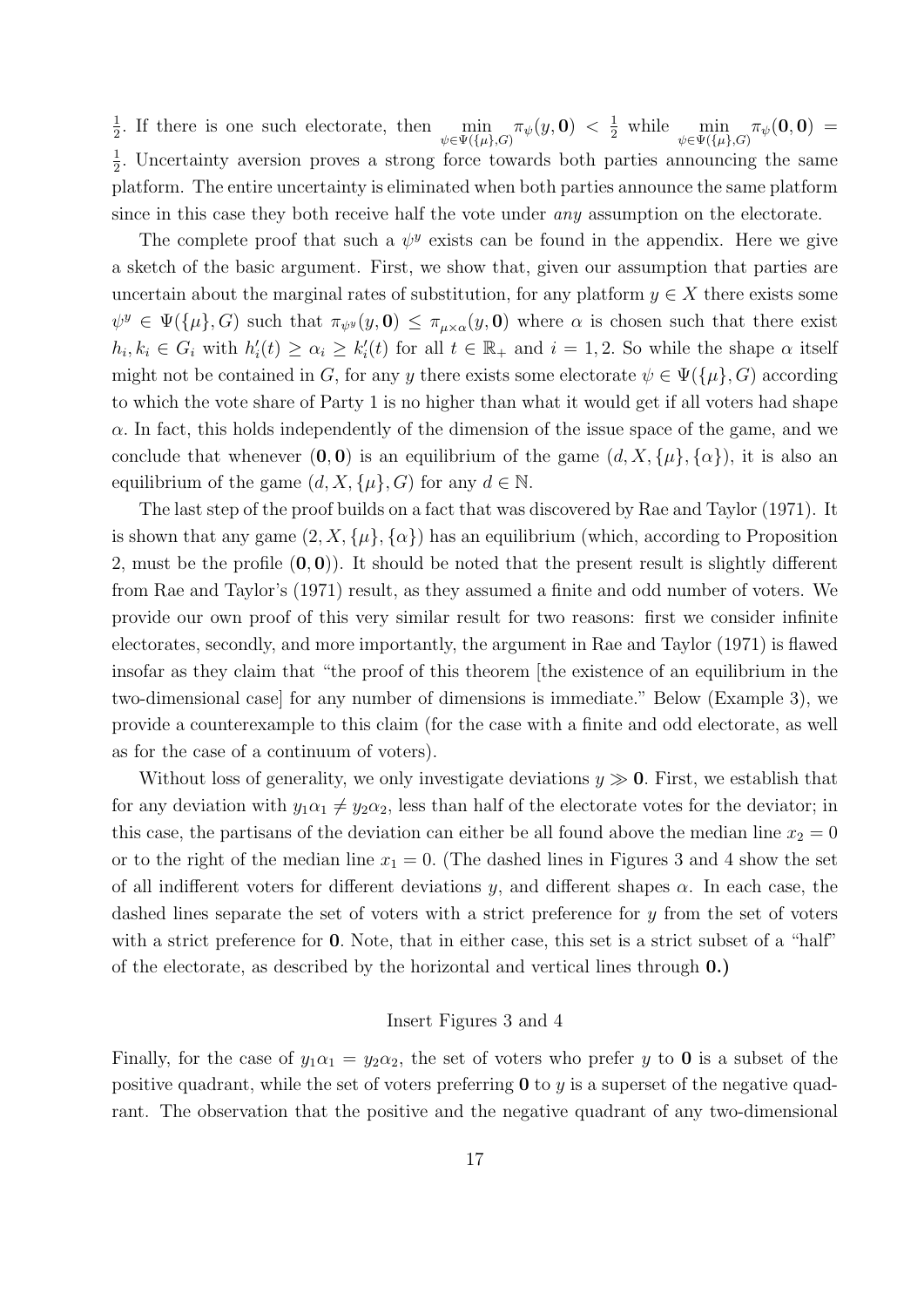distribution (with median vector **0**) must contain an equal amount of probability mass concludes the proof. (The dotted areas in Figure 5 represent the set of indifferent voters. It is important to note that the set of voters strictly preferring the deviation  $\gamma$  is a subset of the upper right quadrant, whereas the set of voters strictly preferring  $\bf{0}$  is a superset of the lower left quadrant.)

#### Insert Figure 5

So  $(0, 0)$  is indeed an equilibrium of the game  $(2, X, {\mu}, G)$  when parties are uncertain about the marginal rates of substitution.

Remarks: Observe that we do not use the "common prior" assumption in this proof. The proof would also hold true if both parties where to hold different beliefs on G, as long as each of the parties fulfills the assumption of uncertainty about the marginal rates of substitution (two different  $\alpha$ 's can be used). The only reason for the assumption of a "common prior" is that it allows us to reduce on notation. The same holds true for the results in the remainder of the paper.

Unfortunately, the result that any game  $(2, X, {\mu}, {\alpha})$  has an equilibrium does not extend to higher dimensions. If it did, we could apply the proof of Theorem 1 to games of any dimension, since the two-dimensionality of the game was used only to establish that any game  $(2, X, \{\mu\}, \{\alpha\})$  has an equilibrium. To obtain existence results for higher dimensional issue spaces, it appears that we need to introduce some uncertainty about the distribution of ideal points. But before doing so, let us conclude this section by providing an example of a three-dimensional game that does not have an equilibrium, even though the parties are uncertain about the marginal rates of substitution. Observe that this example at the same time shows that the games  $(d, X, \{\mu\}, \{\alpha\})$  might have no equilibria for  $d > 2$ .

**Example 3.** Consider the game  $(3, X, {\mu}, {\alpha})$ , with  $X = [-1, 1]^3$  and  $\mu$  given by the following chart, where the left column denotes subspaces of  $[-1, 1]^3$  and the right column the probability mass in those subspaces. We assume that the conditional distribution in any of the subspaces  $S$  is uniform.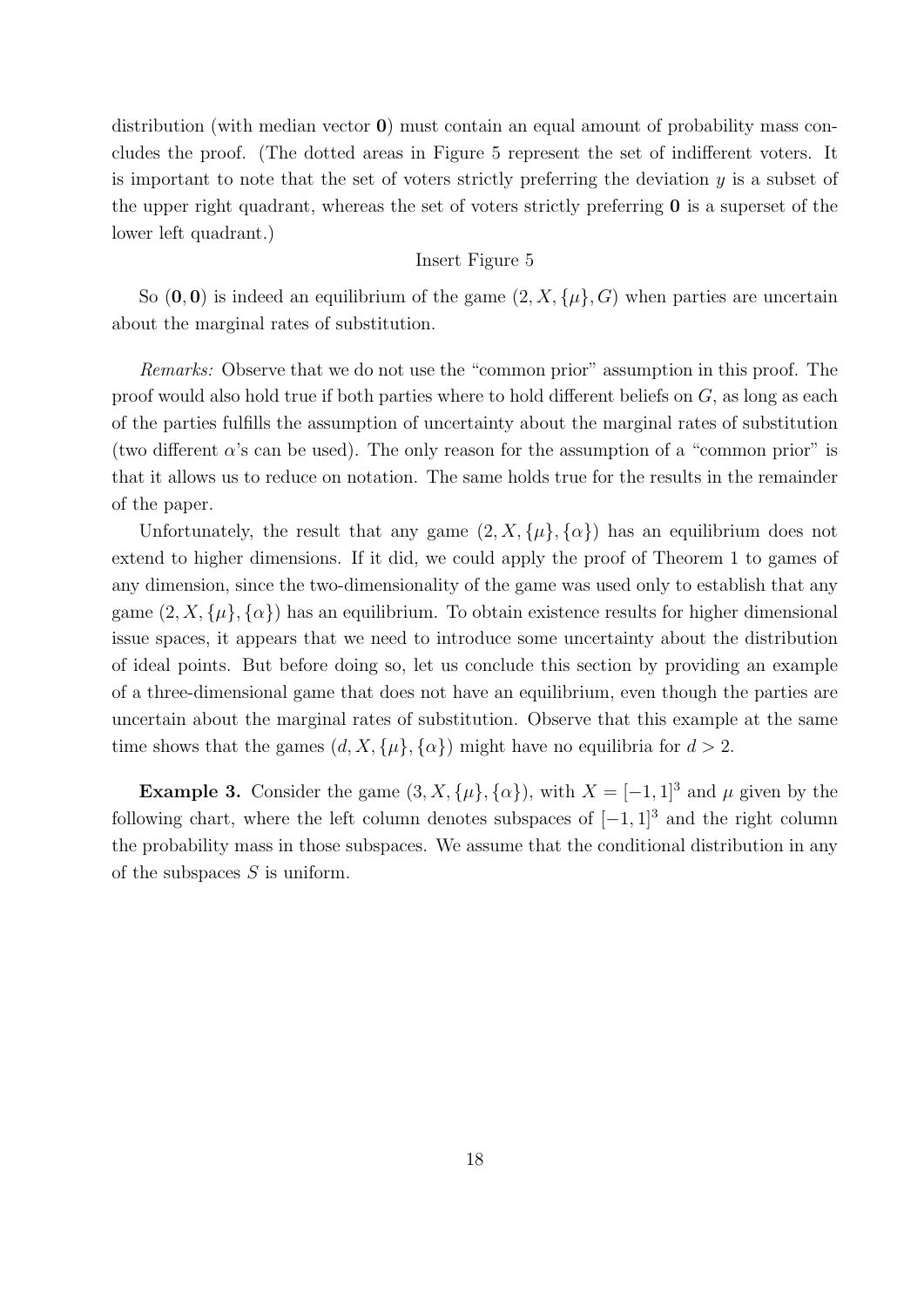| S                                   | $\mu(S)$  |
|-------------------------------------|-----------|
| $[0, 1]^{3}$                        | .3        |
| $[0,1]^2 \times [-1,0)$             | .05       |
| $[0,1] \times [-1,0] \times [0,1]$  | .05       |
| $[0,1] \times [-1,0)^2$             | $\cdot$ 1 |
| $[-1,0)^3$                          | .2        |
| $[-1,0)^2 \times [0,1]$             | .15       |
| $[-1,0) \times [0,1] \times [-1,0)$ | .15       |
| elsewhere                           | ∩         |

Assume that  $\alpha_1 = \alpha_2 = \alpha_3 = \frac{1}{3}$  $\frac{1}{3}$ , that is, assume that voters care equally much about all three issues. Observe that the median vector is at the origin,  $m(\mu) = 0$ , and therefore, by Proposition 2, (0, 0) is the only candidate for any equilibrium. But  $\left(-\frac{1}{1000}, -\frac{1}{1000}, -\frac{1}{1000}\right)$  is a preferred deviation from this platform profile as nearly all voters with ideal points in  $[-1, 0)^3$ ,  $[-1, 0]^2 \times [0, 1]$ ,  $[-1, 0] \times [0, 1] \times [-1, 0)$  and  $[0, 1] \times [-1, 0]^2$  will vote for the deviator, and these sets make up 60% of the electorate. All voters in these quadrants that are sufficiently far away from the origin prefer  $\left(-\frac{1}{1000}, -\frac{1}{1000}, -\frac{1}{1000}\right)$ , as this platform is closer to their ideal point with respect to at least two dimensions. Since there are only very few voters in the immediate proximity of  $\left(-\frac{1}{1000}, -\frac{1}{1000}, -\frac{1}{1000}\right)$  and **0**, this argument concerns nearly 60% of the electorate.<sup>10</sup>

## 5 Uncertainty about Electorates

In this section, we consider the case that parties are uncertain about the distribution of ideal points  $\mu$ , as well as about the marginal rates of substitution. This will not only add more realism to the model, but it will also allow us to extend our prior two-dimensional existence result (Theorem 1) to higher dimensions. In particular, the main result of this section is that if the two uncertainty-averse parties do not know whether the electorate leans left or right (in a sense to be defined precisely below), and if they are also uncertain about the marginal rates of substitution, then political equilibria exist in voting games with three-dimensional issue spaces.

<sup>10</sup>The original result by Rae and Taylor (1971) only concerns finite and odd electorates. Consider the following variation of the above example as a counterexample to their claim: let the issues space and  $\alpha$  be as in Example 3, but let there be 21 voters, whose ideal points are distributed as follows. 6 at  $(1,1,1)$ , 1 at  $(0, 0, 0)$ ,  $(1, 1, -1)$  and  $(1, -1, 1)$  each, 2 at  $(1, -1, -1)$ , 4 at  $(-1, -1, -1)$  and 3 each at  $(-1, -1, 1)$  and  $(-1, 1 - 1)$ . Observe that the median vector is at  $(0, 0, 0)$ . The deviation  $\left(-\frac{1}{1000}, -\frac{1}{1000}, -\frac{1}{1000}\right)$  from the profile (0, 0) yields an absolute majority of voters (12) for the deviating party.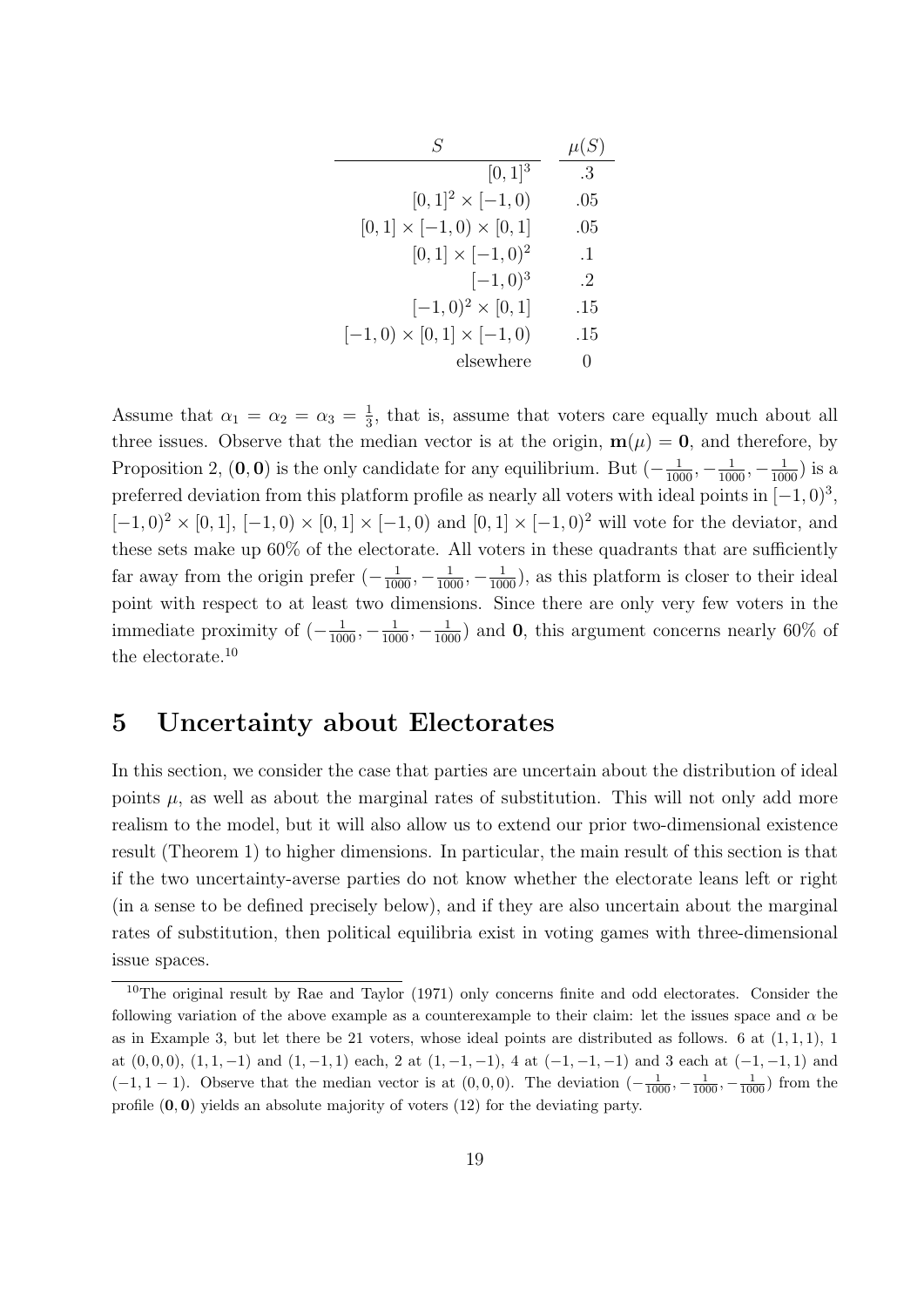### 5.1 Characterization of equilibria

Median vectors will again play an important role in the characterization of equilibria. In the present case, however, there is no one median vector, since parties hold multiple priors on the distribution of voter ideal points. We can characterize the set of possible equilibrium platform profiles as a function of the median vectors of all the electorate that parties take into account. Given a set  $\Lambda$  of voter ideal point distributions on  $\mathbb{R}^d$ , we thus concentrate on the **median set**  $M(\Lambda)$ , which is defined as

$$
M(\Lambda) := \left\{ x \in \mathbb{R}^d : \min_{\mu \in \Lambda} m(\mu_k) \le x_k \le \max_{\mu \in \Lambda} m(\mu_k) \text{ for all } 1 \le k \le d \right\}.
$$

This can be thought of as the set of all platforms in-between the median platforms of the different distributions  $\mu$  in  $\Lambda$ . The counterpart of Proposition 2 in the present context reads as follows:

**Proposition 3:** Let  $(x, y)$  be an equilibrium of the game  $(d, X, \Lambda, G)$ , then  $x, y \in M(\Lambda)$ .

**Proof:** Suppose that  $y \notin M(\Lambda)$ , say  $y_1 < \min_{\mu \in \Lambda} m(\mu_1)$ . Then, by the same argument as in the proof of Proposition 2, a deviation from  $x$  to  $x' := (\min_{\mu \in \Lambda} m(\mu_1), y_2, ..., y_d)$  yields for every  $\psi \in \Psi(\Lambda, G)$  a vote share  $\pi_{\psi}(x', y) > \frac{1}{2}$  $\frac{1}{2}$ . Thus  $\min_{\psi \in \Psi(\Lambda, G)} \pi_{\psi}(x', y) > \frac{1}{2}$  $\frac{1}{2}$  and as x is a best response to y, the utility of Party 1,  $\min_{\psi \in \Psi(\Lambda, G)} \pi_{\psi}(x, y)$ , is larger than  $\frac{1}{2}$ . So, in equilibrium, Party 2 only obtains a utility of  $\min_{\psi \in \Psi(\Lambda, G)} (1 - \pi_{\psi}(x, y)) < \frac{1}{2}$  $\frac{1}{2}$ , and hence it would be strictly better off to change its platform to x as  $\min_{\psi \in \Psi(\Lambda, G)} (1 - \pi_{\psi}(x, x)) = \frac{1}{2}$ .

Remarks: (a) In passing, we note that we do not know if in equilibrium both parties need to announce the same platform. In Bade (2004), I show that if we model uncertainty aversion in a different way following Bewley (2002), equilibria with both parties announcing different platforms should always be expected to arise.

(b) It may be tempting to presume that in any equilibrium both parties must announce the median vector of some distribution in  $\Lambda$ . It is easy to show that this is not true. Consider the game  $(2, X, \Lambda, \{\alpha\})$  where  $\Lambda := {\lambda \nu + (1 - \lambda)\phi : 0 \le \lambda \le 1}$ , and assume that supp $(\nu)$  $\text{supp}(\phi) = [-1, 2]^2$ ,  $\nu([-1, 1]^2) = \phi([0, 2]^2) = .999$ , and that the distribution of  $\nu$  conditional on  $[-1, 1]^2$  as well as the distribution of  $\phi$  conditional on  $[0, 2]^2$  are uniform. Let us finally also impose that  $m(\nu_1) = m(\nu_2)$  and  $m(\phi_1) = m(\phi_2)$ . Then  $\left(\left(\frac{1}{3}, \frac{2}{3}\right)\right)$  $(\frac{2}{3}), (\frac{1}{3})$  $\frac{1}{3}, \frac{2}{3}$  $(\frac{2}{3})$ ) is an equilibrium of this game, even though  $m(\mu_1) = m(\mu_2)$  holds for all  $\mu \in \Lambda$ .

(c) The equilibrium platforms depend on the actual preferences of voters only insofar as beliefs of parties about the electorate are related to the actual preferences of voters. We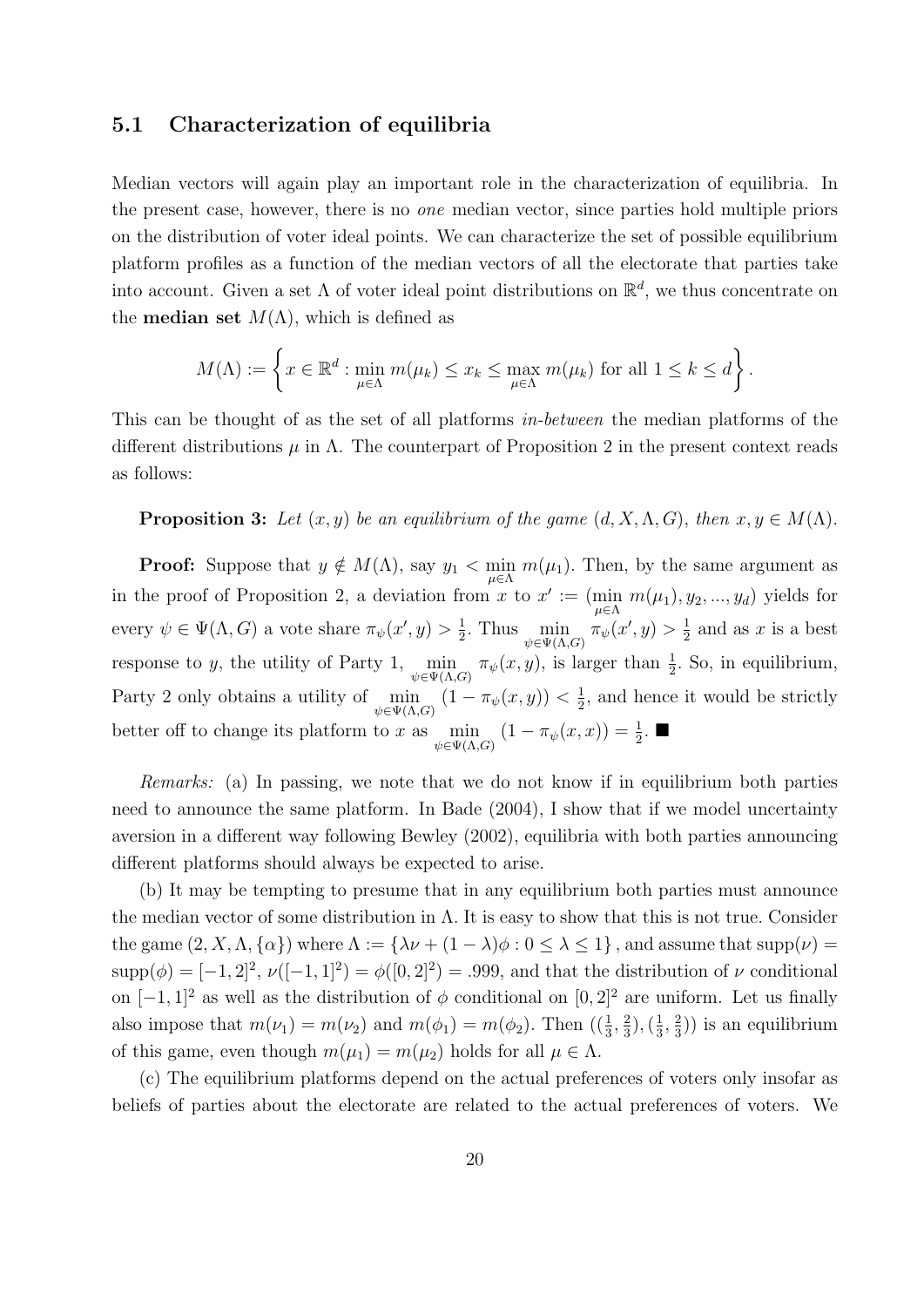consider this reasonable: the parties are picking the platforms so the outcome of the game should depend on whatever they know or believe about the electorate. The beliefs of parties depend on the information they have available; in particular a party cannot adopt a belief for strategic purposes. If we assume that the parties' information about the locations of the respective median voters is not too different from the information that is available to researchers, then the present theory can be used to predict equilibrium platforms.

(d) The assumption of common belief sets is not necessary. However, observe that the belief sets need to be close enough in the sense that in equilibrium both parties must locate in  $M(\Lambda_1)$  as well as in  $M(\Lambda_2)$ . They can do so if and only if the intersection between these two sets is not empty. If the intersection is empty, the beliefs of parties diverge so far as to allow for strategy profiles in which each party is sure it will win the election. Billot et al. (2000) develop a notion of "Sharing Beliefs" that generalizes the idea of common priors to environments with multiple agents that all have maxmin expected utilities following Gilboa and Schmeidler (1989). If the criterion mentioned in Billot et. al. (2000) is satisfied in the present context, then the intersection of  $M(\Lambda_1)$  and  $M(\Lambda_2)$  must be non-empty.

### 5.2 The Existence of Equilibrium

To state sufficient conditions for the existence of equilibria, we have to introduce some more concepts. Given a distribution of  $\mu$ , let us agree to call a voter a *leftist* if her ideal point lies below the median vector with respect to *all* issues. That is, a voter with ideal point  $a \in X$  is a leftist (rightist) iff  $a_i < m(\mu_i)$  ( $a_i > m(\mu_i)$ , respectively) for all issues i. Given some distribution  $\mu$  of voter ideal points, we denote the set of all leftists and rightists by  $A_l^{\mu}$  $l_l^{\mu}$  and  $A_r^{\mu}$  respectively. A distribution  $\mu$  is called **left-leaning** (right-leaning) if  $\mu(A_l^{\mu})$  $\mu_l^{\mu}$ )  $\geq \mu(A_r^{\mu}) \ (\mu(A_r^{\mu}) \leq \mu(A_l^{\mu})$  $\mu_l^{\mu}$ ) respectively). Finally, a distribution  $\mu$  with equally many leftists and rightists  $(\mu(A_l^{\mu}))$  $\mu_l^{\mu}$  =  $\mu(A_r^{\mu})$  is called **balanced**. Observe that any balanced distribution is left- and right- leaning at the same time. The condition of balance is much weaker than the condition that a generalized median exists: while the former imposes one equality on the distribution, the latter imposes a continuum of equalities, as in this case each hyperplane through the generalized median must cut the electorate into half spaces with an equal amount of voter ideal points in them. We say a party is uncertain as to whether the electorate leans to the left or to the right if there exists a left-leaning and a rightleaning distribution in the set of party beliefs on the distribution of voter ideal points. Just as with the definition of uncertainty about the marginal rates of substitution, the present definition covers one case of certainty. Parties who hold a singleton belief  $\Lambda = {\mu}$ , which is balanced, satisfy the definition of uncertainty as to whether the electorate leans left or right.

**Theorem 2:** Let  $(3, X, \Lambda, G)$  be a game where parties are uncertain about the marginal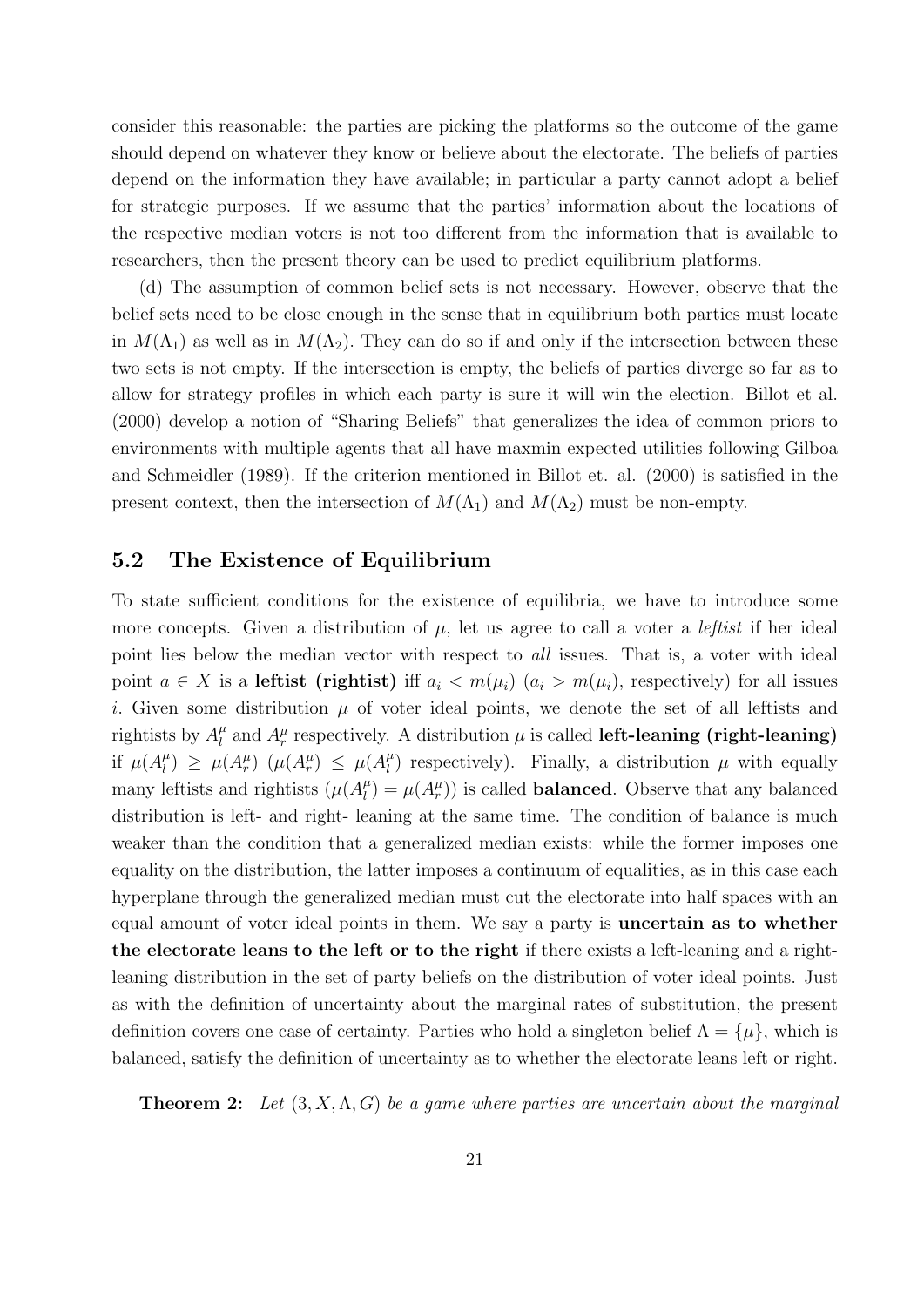rates of substitution and uncertain as to whether the electorate leans to the left or to the right. Then  $(3, X, \Lambda, G)$  has a political equilibrium.

Theorem 1 arises as a special case of Theorem 2 due to the following two observations: first of all, two-dimensional games are embedded in three-dimensional games (by simply adding a dummy dimension on which all players have the same ideal point  $a_3$  and attitude  $g_3$ ). Secondly, any two-dimensional distribution is balanced, since in the two-dimensional case  $\mu(A_l^{\mu}$  $\mu_l^{\mu}$  can be calculated as  $1 - \mu({a : a_1 > m(\mu_1)} - \mu({a : a_2 > m(\mu_2)}) + \mu(A_r^{\mu}) = \mu(A_r^{\mu}),$ where  $\{a : a_1 > m(\mu_1)\}\$  and  $\{a : a_2 > m(\mu_2)\}\$  denote the half spaces to the right of the median line  $m(\mu_1)$  and above the median line  $m(\mu_2)$ , respectively. Again in analogy to Theorem 1, Theorem 2 covers one case in which parties are expected utility maximizers. According to the theorem, equilibria exist in the knife-edge case of  $(3, X, {\mu}, \alpha)$  for any balanced  $\mu$  and any diamond-shaped indifference curves  $\alpha$ . The proof of Theorem 2 is reminiscent of the proof of Theorem 1. We showed already that under the assumption that parties are uncertain about the marginal rates of substitution, there exists an  $\alpha \in \mathbb{R}^d_{++}$  such that the equilibrium set of  $(3, X, \{\mu\}, \{\alpha\})$  is a subset of the equilibrium set of  $(3, X, \{\mu\}, G)$ for any fixed  $\mu$ . If we can find a  $\mu \in \Lambda$  such that  $(3, X, {\mu}, {\alpha})$  has an equilibrium, the proof is complete, since we know that any equilibrium for some game of electoral competition is also an equilibrium in a game with larger belief sets (Lemma 1). The main difficulty lies in the fact that  $(3, X, {\mu}, {\alpha})$  need not have an equilibrium (see Example 3). Yet, in the appendix we generalize Rae and Taylor (1971) and show that  $(3, X, {\mu}, {\alpha})$  has an equilibrium if and only if  $\mu$  is balanced. Given our assumption that the parties are uncertain as to whether the electorate is left- or right-leaning we can show that there exists some balanced  $\mu^*$  in  $\Lambda$ , and we thus obtain that  $(\mathbf{m}(\mu^*), \mathbf{m}(\mu^*))$  is an equilibrium of  $(3, X, \Lambda, G)$ .

The following example shows that the conditions given in Theorem 2 are sufficient, but not necessary, for the existence of an equilibrium.

**Example 4:** Let  $(3, [-1, 1]^3, \Lambda, G)$  be a game with  $\Lambda$  the set of all convex combinations of the voter ideal point distributions  $\mu^1, ..., \mu^8$ . Assume that all of these distributions  $\mu^i$  are right-leaning. Assume furthermore that, for each of the eight octants around 0, there is a distribution  $\mu^i$  amongst  $\mu^1, ..., \mu^8$  such that the interior of that octant contains at least .6 of the probability mass according to  $\mu^{i}$ . (Observe that we do **not** require **0** to be the median vector of any one of these distributions of voter ideal points.) We claim that 0 is an equilibrium of that game. Observe that, by our assumption that all voters' preferences are single-peaked, for any deviation  $y$  from  $\mathbf{0}$ , there exists some octant such that all voters in that octant are voting for 0. Now, by our construction of the set  $\Lambda$  there exists a  $\mu$  in it such that at least .6 of all voters prefer **0** to y according to that  $\mu$ . Consequently,  $(0, 0)$  is an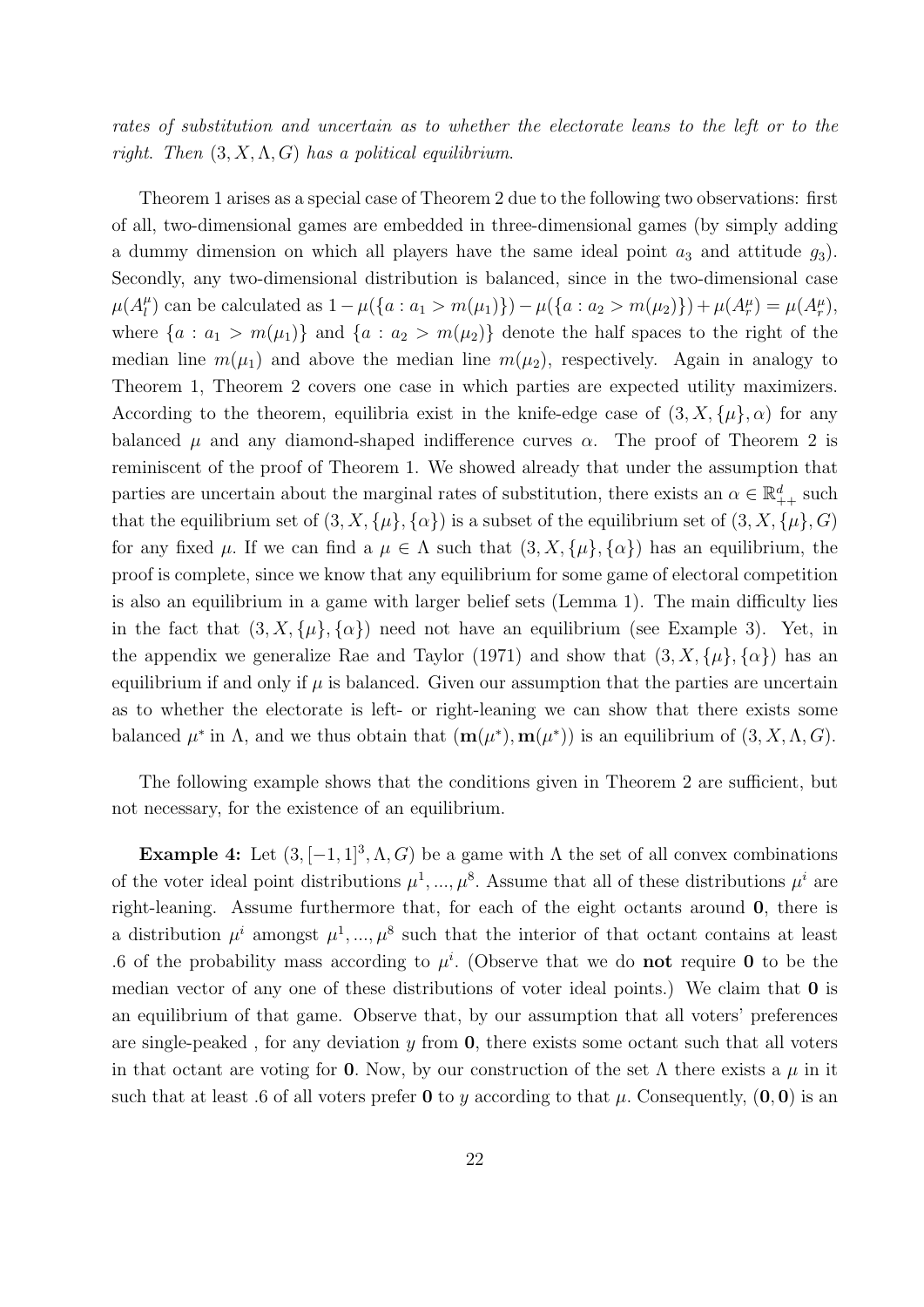equilibrium, even though by construction all distributions  $\mu \in \Lambda$  are right-leaning. Observe also that we did not specify  $G$  to obtain this result,  $G$  might even be a singleton.

Roughly speaking, Theorem 2 establishes that any three-dimensional game played amongst parties that are neither certain about the voters' marginal rates of substitution nor about the leanings of the electorate has an equilibrium. Example 4 shows that this amount of uncertainty is sufficient, but not necessary, for the existence of equilibria. However, from Proposition 3 we know that in any equilibrium, whether the sufficient conditions are fulfilled or not, both parties have to announce a policy from the median set. This means that with respect to every issue  $i$ , parties announce the ideal of a voter who is the median voter of the marginal distribution  $\mu_i$  of some  $\mu \in \Lambda$ .

# 6 Higher-Dimensional Issue Spaces

In the introduction, we argued that empirical studies on the dimensionality of policy spaces usually find that very few dimensions suffice to explain voting behavior. Consequently, the extension of the present results to policy spaces with more than three dimensions is mainly of technical interest. For completeness, we develop a variation of Theorem 3 that applies to higher-dimensional policy spaces. To this end, we need one further bit of notation.

Let us define the function sgn:  $\mathbb{R}^d \to \{1,0,-1\}^d$  by  $sgn(x) = (sgn(x_1),...,sgn(x_d))$ , and let

$$
A_f^{\mu} := \{x | \mathbf{sgn}(x - m(\mu)) = f\} \text{ for all } f \in \{1, -1\}^d.
$$

The expressions  $A^{\mu}_{f}$  $f \atop f$  describe the "quadrants" around the median vector of a distribution. We call a distribution  $\mu \in \mathbb{P}(X)$  equilibrated, if there is the same amount of probability mass in each pair of opposing quadrants, that is,  $\mu(A_f^{\mu})$  $f''_f$ ) =  $\mu(A^{\mu}_{-})$  $_{-f}^{\mu}$ ) for all  $f \in \{1, -1\}^d$ . Note that any balanced three-dimensional distribution and any two-dimensional distribution is equilibrated. Also note that the condition is less restrictive as the condition that a generalized median exists: while for a distribution to be equilibrated less than  $2<sup>d</sup>$  equations have to whole, the existence of a generalized median requires a continuum of equations to hold.

**Theorem 3:** Let  $d \in \mathbb{N}$  and let  $(d, X, \Lambda, G)$  be a game such that parties are uncertain about the marginal rates of substitution and that there exists an equilibrated  $\mu$  in  $\Lambda$ , then  $(d, X, \Lambda, G)$  has an equilibrium.

In this result, we require that there exists some equilibrated  $\mu$  in  $\Lambda$ , whereas Theorem 2 requires that parties do not know whether the electorate leans to the left or to the right. Within three-dimensional voting games, these conditions coincide. Consequently, Theorem 3 generalizes Theorem 2 (and thereby Theorem 1) to the context of a d- dimensional issue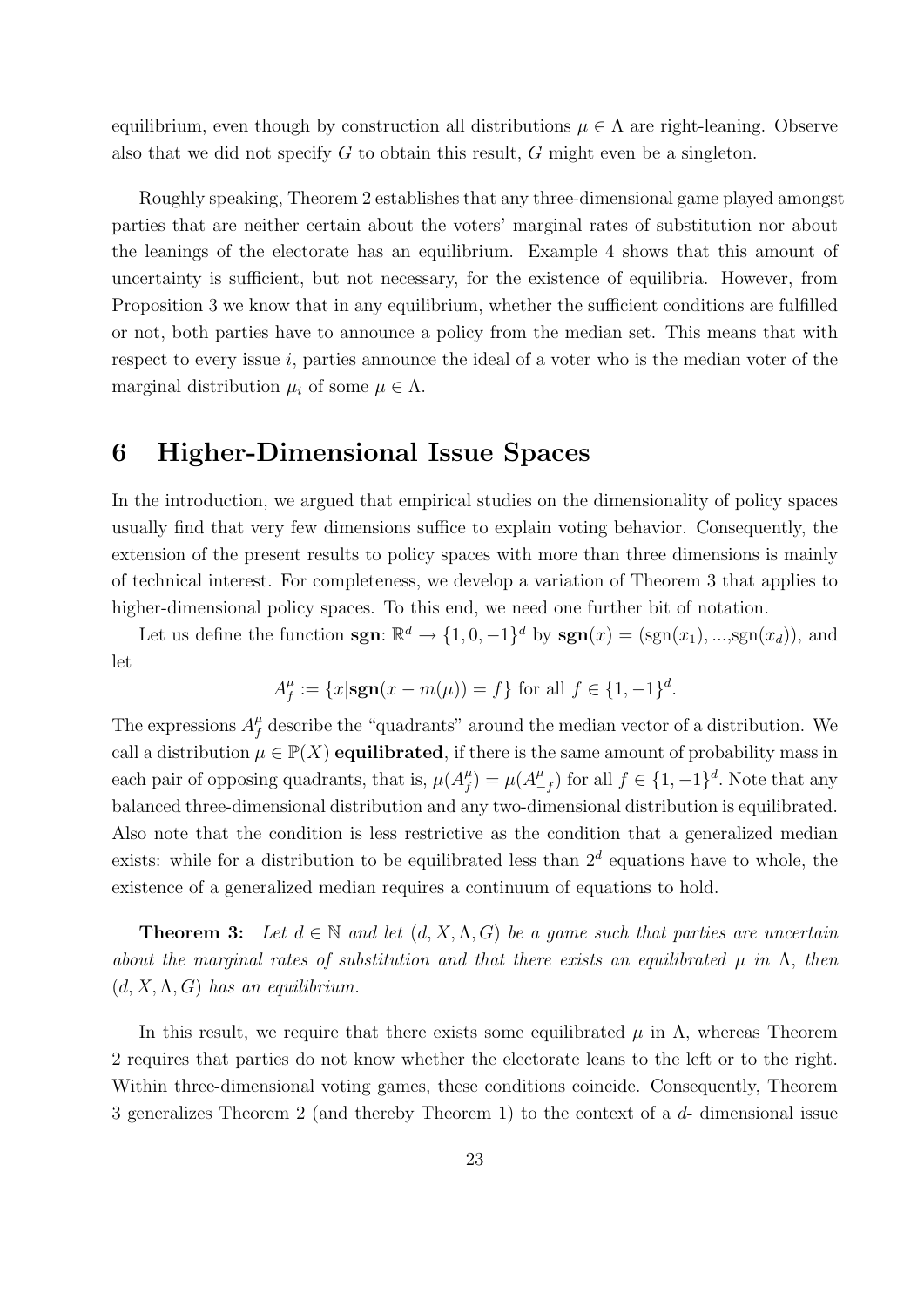space. The proof of Theorem 3 is analogous to that of Theorem 2. In fact, a crucial step in the proof of Theorem 2 was to establish the existence of an equilibrated  $\mu$  in  $\Lambda$  under the conditions of that theorem. In Theorem 3, we simply impose the existence of such a distribution as a hypothesis. From then on, both proofs are identical.

The condition that there exists an equilibrated  $\mu$  in  $\Lambda$  is, admittedly, not very intuitive. However, it may well be the case that the parties' uncertainty about electorates increases with the dimensionality of the issue space. Perhaps this uncertainty about the distribution of ideal points may indeed be large enough that some equilibrated distributions could be considered a plausible assumption on the voter ideal point distribution by the agenda setters of the parties. At any rate, Theorem 3 (like Theorem 2) provides only sufficient conditions. Example 4 demonstrates that there remains room for weaker conditions that would ensure the existence of equilibrium.

# 7 Conclusion

This paper provides an example for Ordeshook's claim that incorporation of an assumption that "candidates are uncertain about voters' exact preferences" can mitigate problems of equilibrium non-existence in games of electoral competition. Given that parties are sufficiently uncertain, equilibria exist in two-party games of electoral competition when multiple issues are at stake. To be precise, it was shown that any game of electoral competition with a policy space of at most three dimensions has an equilibrium if parties are uncertain about the marginal rates of substitution of voters and whether the electorate leans left or right. What is more, in these equilibria both parties announce issue by issue the policy preferred by the "median voter" that is relevant for the issue under consideration. So this theory can be used to justify the common practice to look at separate issues when modeling democratic processes.

It has to be said that the proofs in the paper rely on the assumption that the sets of party beliefs contain some belief according to which an equilibrium exists. Since according to these beliefs the games would also have equilibria if parties were not uncertainty-averse, one might ask: why introduce uncertainty aversion, when one could also obtain equilibrium existence by positing that parties hold exactly such beliefs about the electorate? The reason is that the assumption that parties would hold precisely the belief according to which an equilibrium exists seems overly strong. Why would parties believe that the indifference curves of voters are diamond shaped and that there are exactly as many leftists and rightists in the electorate? Conversely, the assumption that this is just one of the many beliefs that parties entertain seems much less demanding. The upshot of uncertainty aversion is that we do not need to impose some knife-edge condition on party beliefs to obtain equilibrium;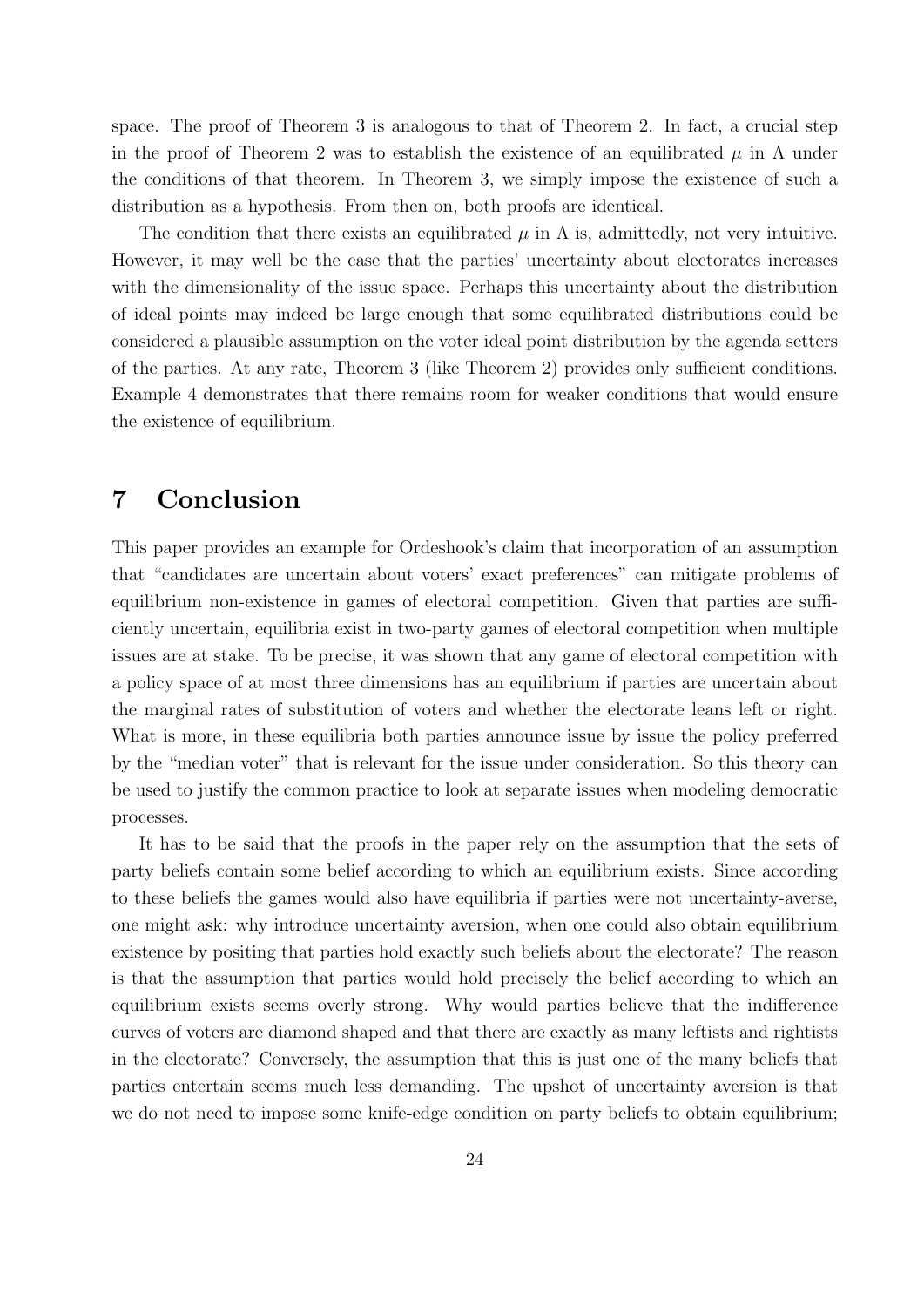instead, it is sufficient to establish that parties consider the cases in which an electorate leans left or right and that parties are uncertain about the marginal rates of substitution to obtain equilibria.

The conditions for the existence of equilibrium given in the theorems of this paper are sufficient, but not necessary. It is hoped that in the future some weaker conditions for the existence of equilibria will be established. A promising venue could be to assume Euclidean preferences and to restrict the set of permissible voter ideal point distributions and then ask what amount of uncertainty is sufficient to establish that equilibria exist. In particular, we hope to show that under the assumption that the society is not polarized (following Caplin and Nalebuff (1988)), a small amount of uncertainty on the voter ideal point distribution is sufficient to establish the existence of equilibria in d dimensional games.

Another extension of this research could be to apply the same model of uncertainty aversion to solve different but related non-existence problems in political economy. Some models of ideologically motivated parties, for example, are plagued by similar non-existence problems as the Downs model. A main challenge in extending the present framework to such models lies in defining the utilities of parties. Electoral competition with more than 2 parties could be another area of application. Platform-positioning models with more than two parties generally lack equilibria. Uncertainty aversion could be one of the modelling approaches to trim the model's incentives to deviate down to a more realistic lower level.

Furthermore, in a companion paper (Bade 2004), we show that with a different approach towards modelling uncertainty-averse actors (following Bewley 2002), there might be equilibria in which office-motivated parties announce different platforms. Our explanation for platform divergence does not need any ad hoc assumptions on the ideological motivation or parties; the driving force of this result are non-convexities in the preferences of voters.

## 8 Appendix

Proof of Proposition 1: We will need the following intermediate result.

Define  $\psi': \mathcal{B}(X \times H) \to [0,1]$  by  $\psi'(A) := \int_{\mathbb{P}^*(X \times H)} \psi(A)p(d\psi)$ , for an arbitrarily fixed  $p \in \mathcal{P}$ . This is well-defined as  $\psi \mapsto \psi(A)$  is a Borel-measurable function, which can be shown using Theorem 14.13 in Aliprantis and Border (1999), letting  $f = 1_A$ . Moreover, it is obvious that  $\psi'(\emptyset) = 0$  and  $\psi'(X \times H) = 1$ . To conclude that  $\psi'$  is a Borel probability measure on  $X \times H$ , let  $\{A_1, A_2, ...\}$  be a countable set of mutually disjoint Borel sets in  $X \times H$ , and notice that

$$
\psi'(\sum_{i=1}^{\infty} A_i) = \int_{\mathbb{P}^*(X \times H)} \psi(\sum_{i=1}^{\infty} A_i) p(d\psi) = \sum_{i=1}^{\infty} \int_{\mathbb{P}^*(X \times H)} \psi(A_i) p(d\psi) = \sum_{i=1}^{\infty} \psi'(A_i).
$$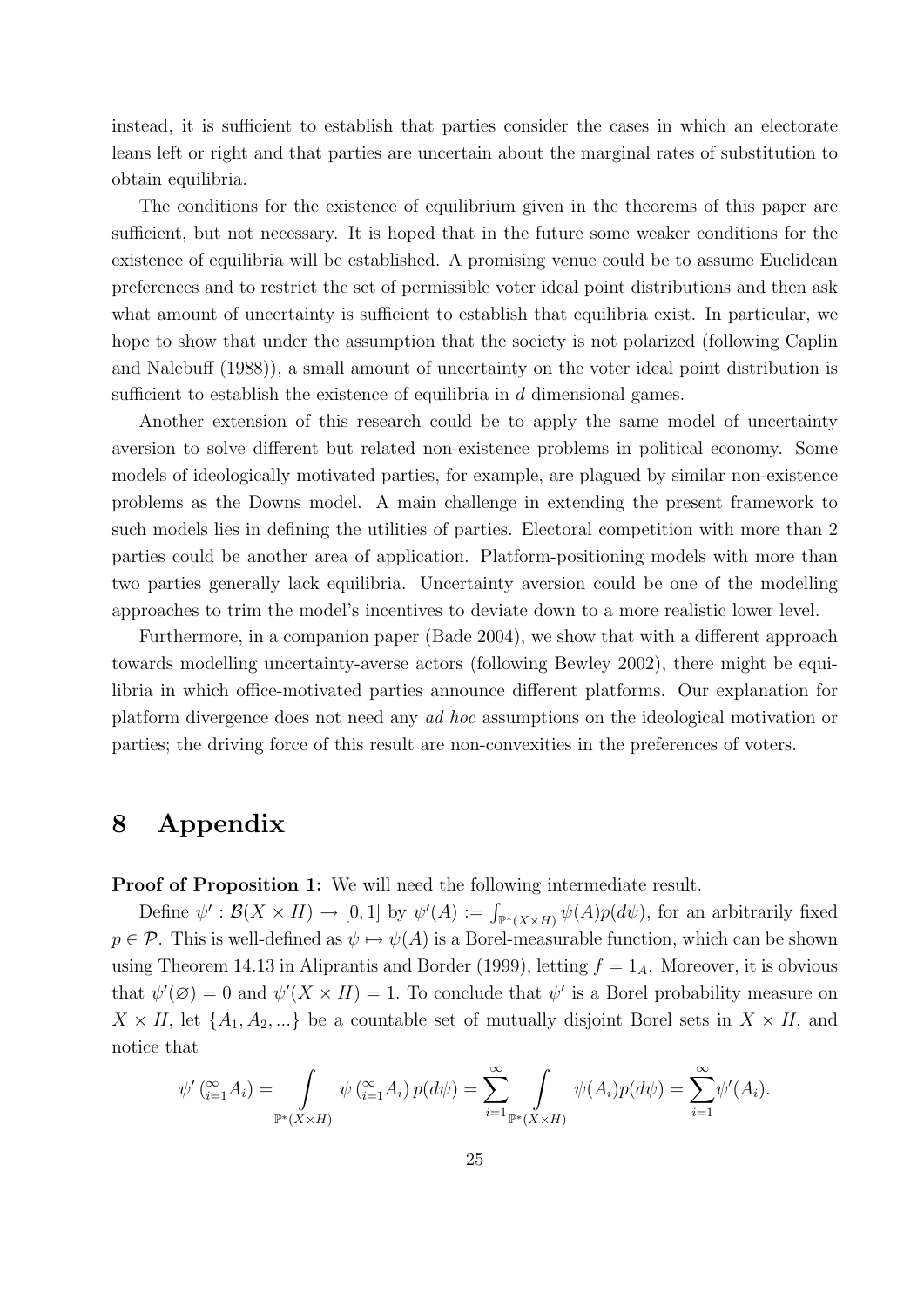by the monotone convergence theorem. Since it is also easy to show that  $\psi$  is non-atomic and  $\psi_a$  has full support, it follows that  $\Psi \subseteq \mathbb{P}^*(X \times H)$ . Moreover, for any  $p, q \in \mathcal{P}$  and any  $\lambda \in [0, 1]$ , we have

$$
\lambda \int_{\mathbb{P}^*(X \times H)} \psi p(d\psi) + (1 - \lambda) \int_{\mathbb{P}^*(X \times H)} \psi q(d\psi) = \int_{\mathbb{P}^*(X \times H)} \psi \, (\lambda p + (1 - \lambda) q)(d\psi),
$$

so the convexity of  $\Psi$  follows from that of  $P$ . Finally, for any  $(x, y) \in X^2$ , by the definition of  $\pi_{\psi}$ ,

$$
\int_{\mathbb{P}^*(X \times H)} \pi_{\psi}(x, y) p(d(\psi)) = \int_{\mathbb{P}^*(X \times H)} \left( \psi(T(x, y)) + \frac{1}{2} \psi(I(x, y)) \right) p(d\psi)
$$

$$
= \psi'(T(x, y)) + \frac{1}{2} \psi'(I(x, y)) = \pi_{\psi'}(x, y).
$$

This completes the proof of Proposition 1.

#### Proof of Theorem 1:

**Lemma 2** (Rae and Taylor, 1971): Any game of the form  $(2, X, {\mu}, {\alpha})$  has an equilibrium.

**Proof:** Suppose some profitable deviation  $y \ge 0$  existed (remember that we normalized  $m(\mu) = 0$ ). Let A be the set of voters that are indifferent between 0 and y. Given that every voter has the same shape  $\alpha$  we have that all voters  $a' \notin A$  for which there exists an  $a \in A$ such that  $a' \ll a$  strictly prefer **0** to y. If  $A \cap \{a|a_1 = 0\} = \emptyset$  or  $A \cap \{a|a_2 = 0\} = \emptyset$  then since the A is a connected set either all voters in  $\{a|a_1 \leq 0\}$  or all voters in  $\{a|a_2 \leq 0\}$  will prefer 0 to y. Figures 1 and 2 give two examples for these two cases; the dashed lines represent the set A, observe that in either there is one axis that does not intersect with the dashed lines. Since  $(0,0)$  is the median vector, we have  $\mu({a|a_1 \le 0}) \ge \frac{1}{2}$  $\frac{1}{2}$  and  $\mu({a | a_2 \le 0}) \ge \frac{1}{2}$  $\frac{1}{2}$ , so in either case at least half the electorate votes for  $\bf{0}$  and therefore such a deviation to  $y$  cannot raise the deviating party's vote share.

Let us now consider the remaining case in which  $A \cap \{a|a_1 = 0\} \neq \emptyset$  and  $A \cap \{a|a_2 = 0\}$  $0\} \neq \emptyset$ . This only holds for deviations y such that  $y_1\alpha_1 = y_2\alpha_2$ . In this case, all voters in  ${a|a_1 \leq 0}$  and  $a_2 \geq y_2$  and in  ${a|a_1 \geq y_1}$  and  $a_2 \leq 0$  are indifferent between **0** and y. Since we assume that all indifferent voters vote for either platform with equal probability, we only need to look at the voters that strictly prefer one platform to the other. The set of voters strictly preferring y to 0 is a subset of  $\{a|a_1 > 0, a_2 > 0\}$ , whereas the set of voters strictly prefer 0 to y is a superset of  $\{a|a_1 < 0, a_2 < 0\}$ . But since  $(0, 0)$  is the median vector of the non-atomic  $\mu$  we have  $\mu({a|a_1 > 0, a_2 > 0}) = \mu({a|a_1 < 0, a_2 < 0})$ . Consequently,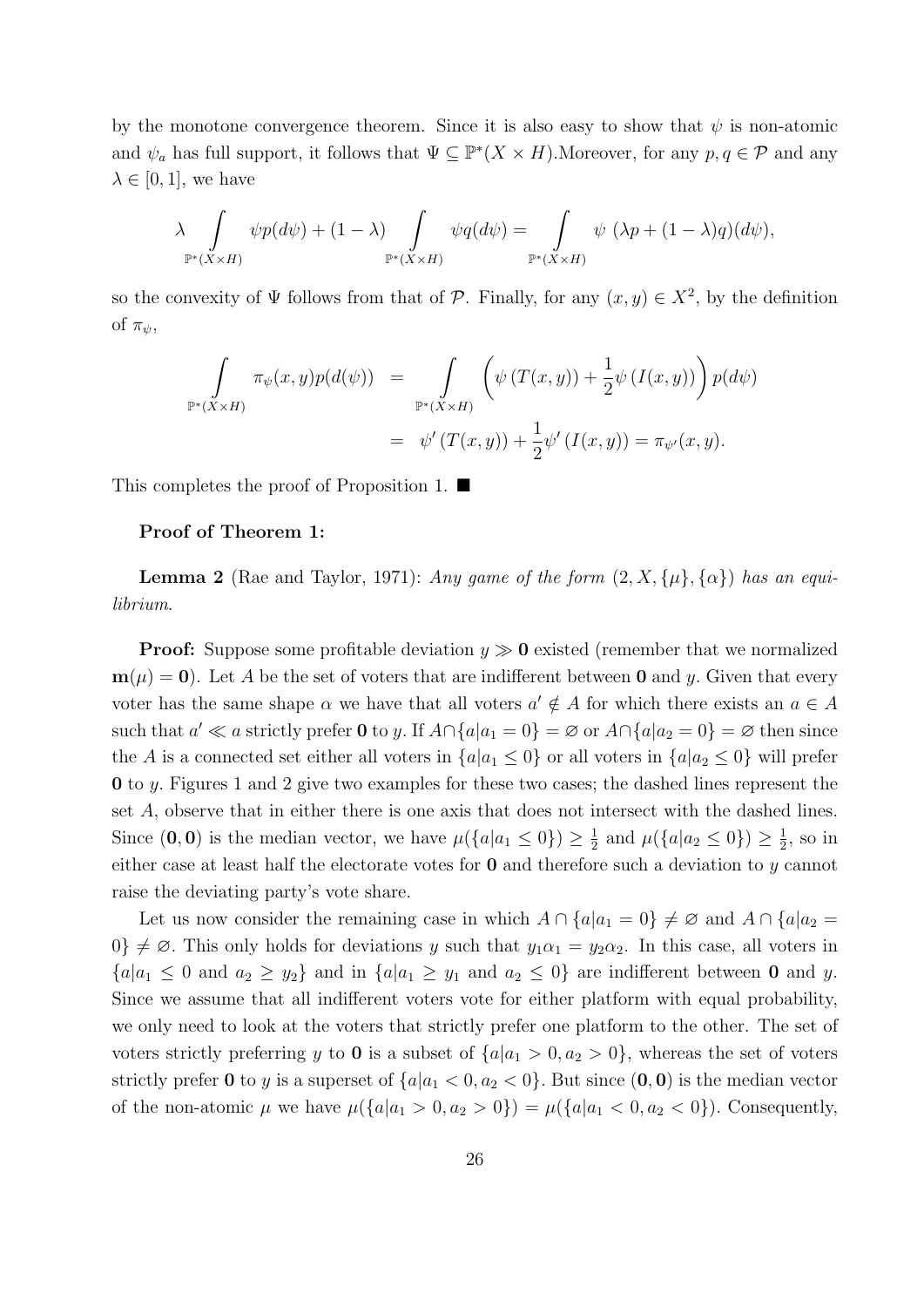it cannot be that such a deviation increases the vote share. But by the same arguments no other deviation y raises the vote share to the deviating party and  $(0, 0)$  is a political equilibrium.  $\blacksquare$ .

**Lemma 3:** Let  $d \in \mathbb{N}$ , and let  $(d, X, \{\mu\}, G)$  be a game in which parties are uncertain about the marginal rates of substitution. Then, for all  $y \in X$ , there exists an electorate  $\psi^y$ in  $\Psi(\{\mu\}, G)$  such that  $\pi_{\psi^y}(y, \mathbf{0}) \leq \pi_{\mu \times \alpha}(y, \mathbf{0}).$ 

**Proof:** Fix an arbitrary  $y \in X$ . Since parties are uncertain about the marginal rates of substitution, there exists an  $\alpha \in \mathbb{R}^d_{++}$  such that in all  $G_i$  there are some differentiable functions  $h_i$  and  $k_i$  with  $h'_i \geq \alpha_i \geq k'_i$ . Define the map  $a \longmapsto (g_1^a, ..., g_d^a) =: g^a$  by

$$
g_i^a := \begin{cases} h_i, & \text{if } |y_i - a_i| \ge |a_i| \\ k_i, & \text{otherwise} \end{cases}, i = 1, ..., d.
$$

We begin by showing that  $u^{\alpha}(\mathbf{0}, a) > u^{\alpha}(y, a)$  implies  $u^{g^a}(\mathbf{0}, a) > u^{g^a}(y, a)$  for all a. Observe, first of all, that  $u^{\alpha}(\mathbf{0},a) > u^{\alpha}(y,a)$  implies

$$
\sum_{i \in H} \alpha_i (|y_i - a_i| - |a_i|) > \sum_{i \notin H} \alpha_i (|a_i| - |y_i - a_i|),
$$

where  $H := \{i \in \{1, ..., d\} | |y_i - a_i| \ge |a_i|\}.$  Then, since  $h'_i \ge \alpha_i \ge k'_i$ ,

$$
\begin{cases} h_i(|y_i - a_i|) - h_i(|a_i|) \ge \alpha_i |y_i - a_i| - \alpha_i |a_i|, & \text{if } |y_i - a_i| \ge |a_i| \\ \alpha_i |a_i| - \alpha_i |y_i - a_i| \ge k_i(|a_i|) - k_i(|y_i - a_i|), & \text{otherwise.} \end{cases}
$$

Combining these inequalities with the definition of  $g^a$ , we obtain

$$
\sum_{i=1}^{d} (g_i^a(|y_i - a_i|) - g_i^a(|a_i|)) > 0,
$$

that is,  $u^{g^a}(\mathbf{0},a) > u^{g^a}(y,a)$ . One can show similarly that  $u^{\alpha}(\mathbf{0},a) = u^{\alpha}(y,a)$  implies  $u^{g^a}(\mathbf{0}, a) \geq u^{g^a}(y, a)$  for all a.

Next, define an electorate  $\psi^y$  such that on the one hand the conditional distribution of shapes given a voter ideal point a can be described by the map  $a \mapsto g^a$ , that is, we assume that  $\psi(g^a|a) = 1$  for all a and that, on the other hand, the voter ideal point distribution  $\psi_a$ equals  $\mu$ . Since the map  $a \mapsto g^a$  is measurable,  $\psi^y$  is well-defined. Moreover, by construction,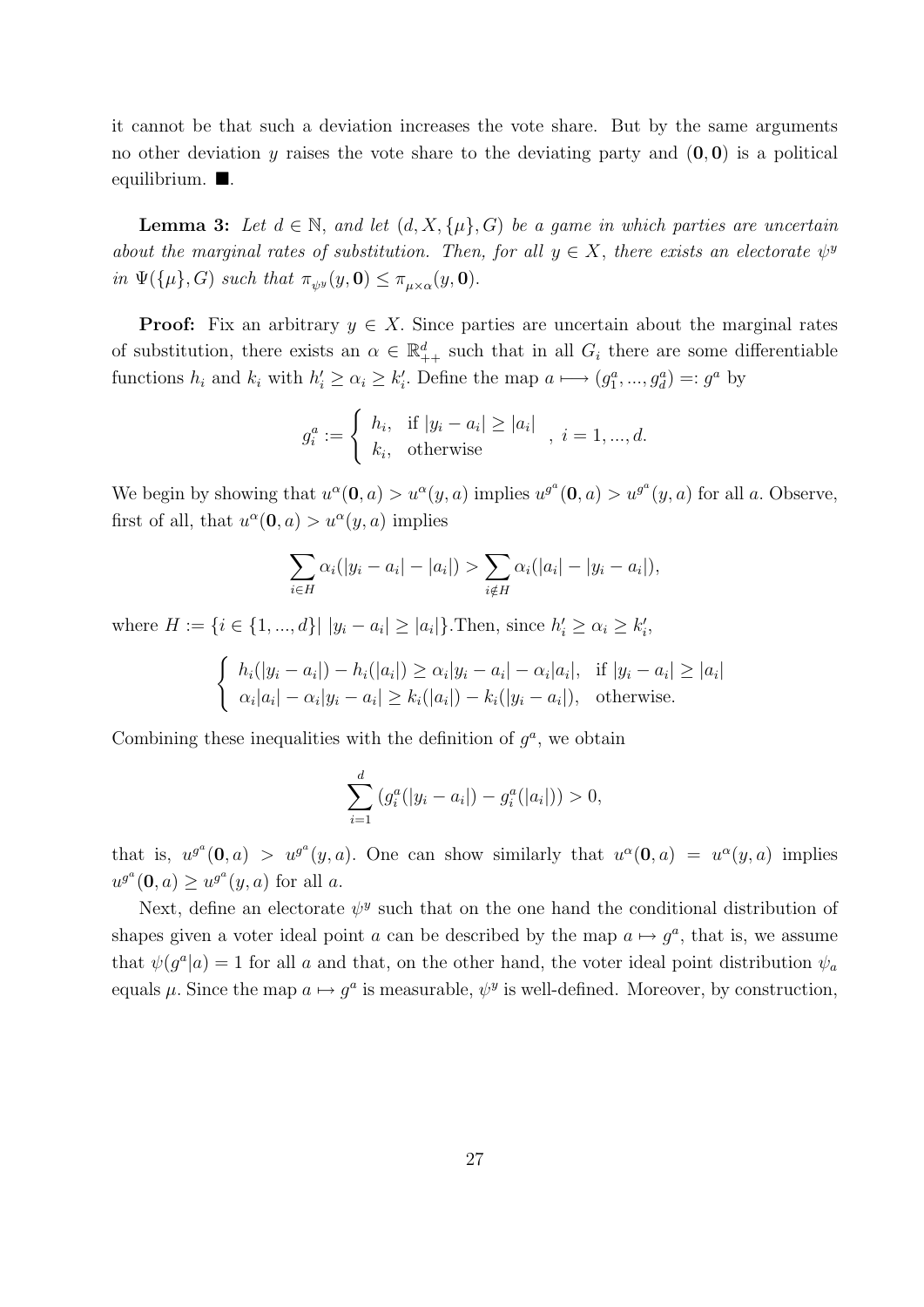we have that  $\psi^y \in \Psi({\{\mu\}}, G)$ . The construction of the map  $a \mapsto g^a$  also implies:

$$
\pi_{\psi^{y}}(y, \mathbf{0}) = 1 - \psi^{y} \{ (a, g) | u^{g}(\mathbf{0}, a) > u^{g}(y, a) \} - \frac{1}{2} \psi^{y} \{ (a, g) | u^{g}(\mathbf{0}, a) = u^{g}(y, a) \}
$$
  
\n
$$
= 1 - \mu \{ a | u^{g^{a}}(\mathbf{0}, a) > u^{g^{a}}(y, a) \} - \frac{1}{2} \mu \{ a | u^{g^{a}}(\mathbf{0}, a) = u^{g^{a}}(y, a) \}
$$
  
\n
$$
\leq 1 - \mu \{ a | u^{\alpha}(\mathbf{0}, a) > u^{\alpha}(y, a) \} - \frac{1}{2} \mu \{ a | u^{\alpha}(\mathbf{0}, a) = u^{\alpha}(y, a) \}
$$
  
\n
$$
= 1 - (\mu \times \delta_{\alpha}) \{ (a, g) | u^{g}(\mathbf{0}, a) > u^{g}(y, a) \} - \frac{1}{2} (\mu \times \alpha) \{ (a, g) | u^{g}(\mathbf{0}, a) = u^{g}(y, a) \}
$$
  
\n
$$
= \pi_{\mu \times \alpha}(y, \mathbf{0}),
$$

and the proof is complete.

Proof of Theorem 1: By Proposition 1, we know that the only candidate for an equilibrium is (0, 0). The payoff to a party that deviates to y is  $\min_{\psi \in \Psi(\{\mu\}, G)} \pi_{\psi}(y, 0)$ . By Lemma 3,  $\pi_{\mu \times \alpha}(y, 0)$  is an upper bound on this payoff. Finally, by Lemma 2, according to the electorate  $\mu \times \alpha$  no profitable deviation form  $(0, 0)$  exists. Thus,

$$
\min_{\psi \in \Psi(\{\mu\}, G)} \pi_{\psi}(y, \mathbf{0}) \leq \pi_{\psi^y}(y, \mathbf{0}) \leq \pi_{\mu \times \alpha}(y, \mathbf{0}) \leq \frac{1}{2} = \min_{\psi \in \Psi(\{\mu\}, G)} \pi_{\psi}(\mathbf{0}, \mathbf{0})
$$

where  $\psi^y$  is the electorate constructed in Lemma 3. So there is no profitable deviation for either party, and  $(0, 0)$  is an equilibrium of  $(2, X, {\mu}, G)$ .

The following Lemma 4 is a major building block of the proof of Theorem 2.

**Lemma 4:** A game of the form  $(3, X, \{\mu\}, \{\alpha\})$  has an equilibrium if and only if  $\mu$  is balanced.

**Proof:** We define the function  $\textbf{sgn} : \mathbb{R}^3 \to \{1, 0, -1\}^3$  by  $\textbf{sgn}(x) = (\text{sgn}(x_1), \text{sgn}(x_2), \text{sgn}(x_d)),$ and let  $A_f^{\mu}$  $f'_{f} := \{x | \textbf{sgn}(x - m(\mu)) = f\}$  for all  $f \in \{1, -1\}^3$ . As Lemma 4 covers games with certainty, we can, for ease of exposition, revert to the normalization  $\mathbf{m}(\mu) = \mathbf{0}$ . We therefore also drop  $\mu$  from the notation of these sets and now write  $A_l$ ,  $A_r$  and  $A_f$ .

We first show that  $\mu(A_l) = \mu(A_r)$  if and only if  $\mu(A_f) = \mu(A_{-f})$  for all f, then we show that this condition is necessary and sufficient for  $(0, 0)$  being an equilibrium.

Let  $\mu(A_l) = \mu(A_r)$ . Define 4 variables  $D_f := \mu(A_f) - \mu(A_{-f})$  for all f with  $f_1 = 1$ . Since **0** is the median vector of  $\mu$  we have that  $D_f = 0$  for all  $i = 1, 2, 3$ . Given  $D_{(1,1,1)} =$  $\mu(A_r) - \mu(A_l) = 0$  this reduces to a system of 3 linearly independent equations in 3 unknowns, the only solution is  $D_f = \mu(A_f) - \mu(A_{-f}) = 0$  for all f.

Given  $\mu(A_f) = \mu(A_{-f})$  for all f we show that for any deviation from  $(0,0)$  the party remaining at 0 gets at least half the vote share. First, we derive a condition under which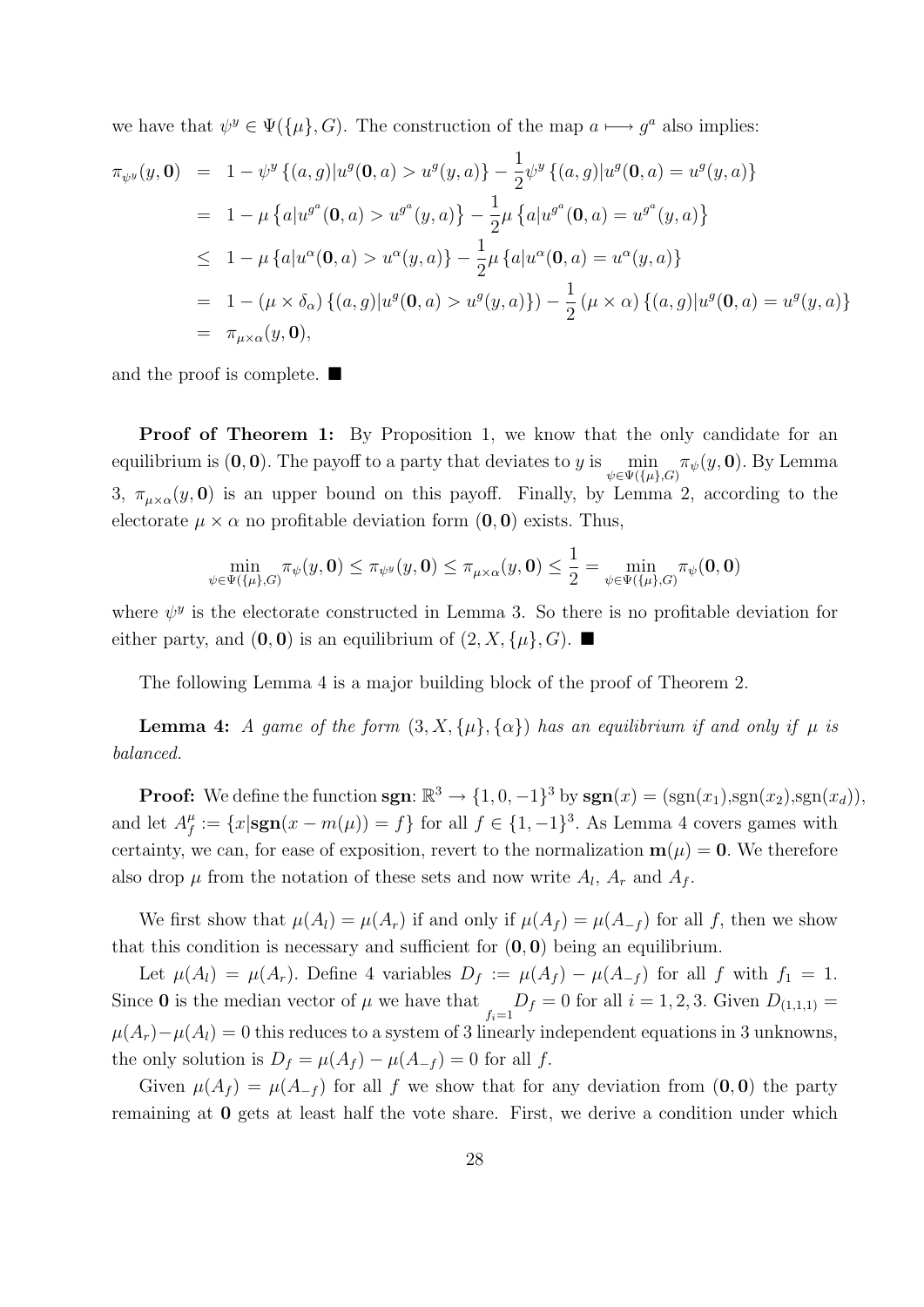all voters in some  $A_f$  vote for 0. Then we use this condition to show that given the choice between the platforms  $y \neq 0$  and 0, for any f, either all voters in  $A_f$  or all voters in  $A_{-f}$ vote for 0 or no voter in either  $A_f$  or  $A_{-f}$  strictly prefers y to 0.

All voters in  $A_f$  vote for **0** if for all  $a \in A_f$  the utility from platform  $\mathbf{0}: -\sum_{i=1}^3 \alpha_i |a_i|$ is larger than the utility from the other platform:  $-\sum_{i=1}^{3} \alpha_i |y_i - a_i|$ . So all voters in  $A_f$ strictly prefer  $\mathbf 0$  to  $y$  if

$$
\sup_{a \in A_f} \left( \sum_{i=1}^3 \alpha_i |a_i| - \sum_{i=1}^3 \alpha_i |y_i - a_i| \right) < 0.
$$

Considering all possible cases, we can solve for the absolute value of  $|a_i|$  and  $|y_i - a_i|$  and receive  $\overline{1}$ 

$$
\sup_{a \in A_f} \left( \sum_{y_i \ge 0 \ge a_i} (-\alpha_i y_i) + \sum_{0 \le a_i \le y_i} (2\alpha_i a_i - \alpha_i y_i) + \sum_{0 \le y_i \le a_i} \alpha_i y_i + \sum_{y_i < 0 < a_i} \alpha_i y_i + \sum_{y_i < 0 < a_i} (-2\alpha_i a_i + \alpha_i y_i) + \sum_{a_i < y_i \le 0} -\alpha_i y_i \right) = \sum_{i=1}^3 f_i \alpha_i y_i.
$$

So if this expression is negative the proof is complete as all voters in  $A_f$  vote for 0. If this expression is positive we have

$$
-\sum_{i=1}^{3} f_i \alpha_i y_i = \sum_{i=1}^{3} -f_i \alpha_i y_i < 0
$$

and therefore all voters in  $A_{-f}$  vote for 0. Finally, if  $\sum_{i=1}^{d} A_{-i}$  $i=1$  $f_i \alpha_i y_i = 0$  then

$$
\sup_{a \in A_f} \left( \sum_{i=1}^3 \alpha_i |a_i| - \sum_{i=1}^3 \alpha_i |y_i - a_i| \right) = \sup_{a \in A_{-f}} \left( \sum_{i=1}^3 \alpha_i |a_i| - \sum_{i=1}^3 \alpha_i |y_i - a_i| \right) = 0.
$$

and consequently no voter in either  $A_f$  or  $A_{-f}$  strictly prefers platform y.

Given that  $\mu(A_{-f}) = \mu(A_f)$  for all f we can now show that  $\sum$  $f_1 = 1$  $\mu(A_f)$  represents a lower bound on  $\pi(0, y)$ . This is so since, on the one hand, for any f with  $f_1 = 1$  and any deviation y either all voters with ideal point in  $A_f$  or all voters with ideal point in  $A_{-f}$  or one half of the voters with ideal point in  $A_f \cup A_{-f}$  vote for 0, and, on the other hand,  $\mu(A_{-f}) = \mu(A_f)$ for all f. Finally, since **0** is the median vector of  $\mu$  we know that  $\Sigma$  $f_1 = 1$  $\mu\left(A_{f}\right) = \frac{1}{2}$  and we have  $\pi_{\mu}(\mathbf{0},y) \geq \frac{1}{2}$  $\frac{1}{2}$  and therefore no deviation from  $(0,0)$  that raises the vote share of the deviating party exists.

Now suppose  $\mu$  were not balanced, that is, assume  $\mu(A_l) = p$  and  $\mu(A_r) = q$  with  $p > q$ . Let the values of all  $\mu(A_f)$  be given by the following chart: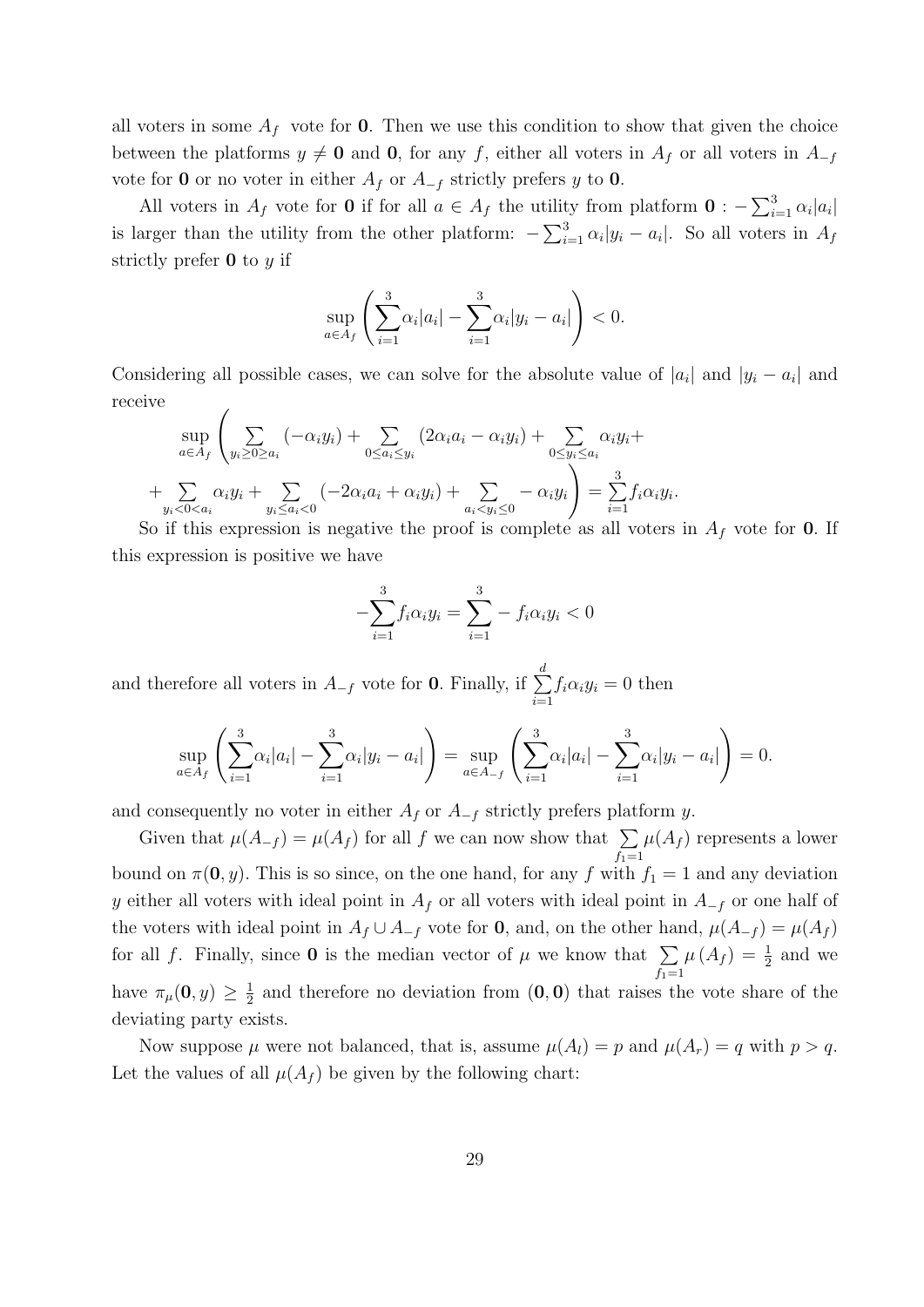|               | $\mu(A_f)$                        |
|---------------|-----------------------------------|
| (1, 1, 1)     | q                                 |
| $(1, 1, -1)$  | r                                 |
| $(1, -1, 1)$  | $\mathcal{S}_{0}$                 |
| $(1,-1,-1)$   | $rac{1}{2} - s - r - q$           |
| $(-1,-1,-1)$  | $\mathcal{D}$                     |
| $(-1,-1,1)$   | $s + (q - p)$                     |
| $(-1, 1, -1)$ | $r+(q-p)$                         |
| $(-1, 1, 1)$  | $rac{1}{2} - s - r - q - (q - p)$ |

When a deviator plays  $\lambda(\frac{1}{\alpha})$  $\frac{1}{\alpha_1}, \frac{1}{\alpha_2}$  $\frac{1}{\alpha_2}, \frac{1}{\alpha_3}$  $\frac{1}{\alpha_3}$ ) with  $\lambda > 0$  against **0**, then all voters in  $A_l$ ,  $A_{(1,-1,-1)}$ ,  $A_{(-1,-1,1)}$ and  $A_{(-1,1,-1)}$  are voting for 0. In the limit for  $\lambda \to 0$  only these voters will vote for 0. So in the limit the vote share of the remaining party is  $\frac{1}{2} + q - p$ . Since the vote share of the remaining party decreases continuously with  $\lambda$ , there exists some  $\lambda^* > 0$  such that  $\pi(\lambda^*(\frac{1}{\alpha}))$  $\frac{1}{\alpha_1}, \frac{1}{\alpha_2}$  $\frac{1}{\alpha_2}, \frac{1}{\alpha_3}$  $(\frac{1}{\alpha_3}), 0) > \frac{1}{2}$  $\frac{1}{2}$  and  $(0,0)$  cannot be an equilibrium.

Before proceeding with the proof of Theorem 2, let us remark that Lemma 4 generalizes Lemma 3 as any two-dimensional distribution of voter ideal points is balanced. Secondly, observe that balance of  $\mu$  does not imply  $\mu(A_f) = \mu(A_{-f})$  for all f, for higher-dimensional issue spaces.

**Proof of Theorem 2:** We start by showing that there exists a balanced  $\mu$  in  $\Lambda$ . By our assumption that the parties are uncertain as to whether the electorate leans to the left or right, there exists a left-leaning  $\mu_l$  and a right-leaning  $\mu_r$  in  $\Lambda$ . For all  $\lambda \in [0,1]$  define  $\mu_{\lambda} = \lambda \mu_l + (1 - \lambda) \mu_r$ . Define

$$
f : [0,1] \rightarrow [-1,1]
$$

$$
f(\lambda) = \mu_{\lambda}(A_l^{\mu_{\lambda}}) - \mu_{\lambda}(A_r^{\mu_{\lambda}})
$$

a continuous function. Clearly:  $f(1) > 0$  and  $f(0) < 0$  so there exists some  $\lambda^b \in (0, 1)$  such that  $f(\lambda^b) = 0$ . Observe that  $\mu_{\lambda^b}$  is balanced. Since  $\Lambda$  convex, we also have that  $\mu_{\lambda^b} \in \Lambda$ .

By the same argument as forwarded in the proof of Theorem 1, we know that  $(m(\mu_{\lambda^b}), m(\mu_{\lambda^b}))$ is an equilibrium of  $(3, X, {\mu_{\lambda^b}}), G$ . We can conclude by Lemma 1 that it is also an equilibrium of  $(3, X, \Lambda, G)$ .

**Proof of Theorem 3:** Following the proof of Theorem 2, observe that once we had established that  $\mu(A_f) = \mu(A_{-f})$  for all f in Lemma 3, we made no more use of either balance or three-dimensionality in the proofs of Lemma 3. So we note the following Lemma 5 in passing: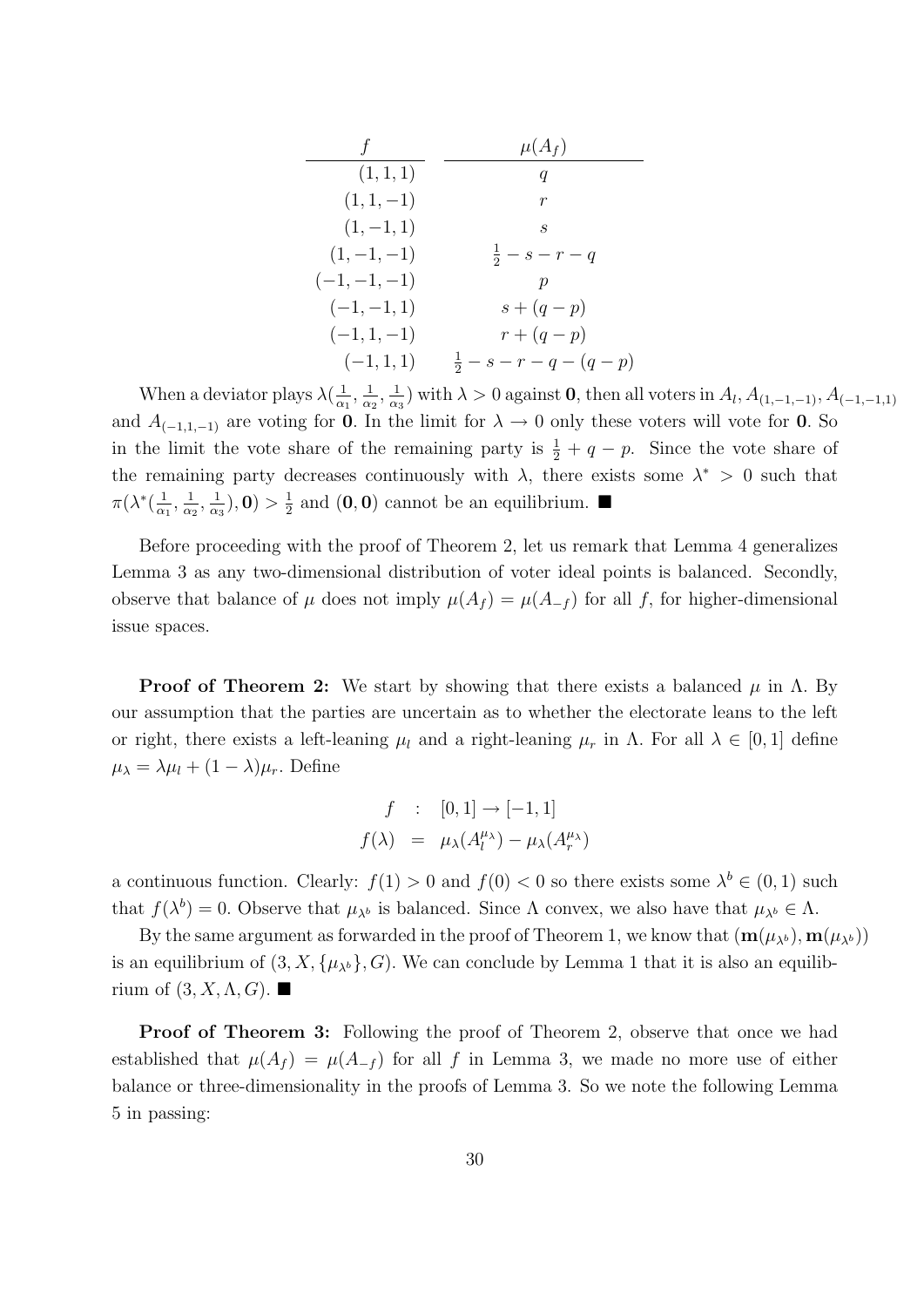**Lemma 5:** Take an d-dimensional game  $(d, X, \{\mu\}, \{\alpha\})$  with  $m(\mu) = 0$ . This game has an equilibrium if  $\mu(A_f) = \mu(A_{-f})$  for all f.

The proof of Theorem 3 proceeds like that of Theorem 2, replacing Lemma 4 by Lemma 5.

# 9 References

Aliprantis, C., Border, K., 1999. Infinite Dimensional Analysis, A Hitchiker's Guide. 2nd ed.. Springer, Berlin.

Ashworth, S., 2007. Targeted Campaigns with Ambiguity Averse Voters. mimeo, Princeton University.

Bade, S., 2004. Divergent Platforms. mimeo, New York University.

Banks, J. and Duggan J. 2006. Probabilistic Voting in the Spatial Model of Elections: The Theory of Office-Motivated Candidates. in Social Choice and Strategic Decisions: Essays in Honor of Jeffrey S. Banks, David Austen-Smith and John Duggan, eds., New York: Springer-Verlag.

Barbera, S., Gul, F., Stachetti, E., 1993. Generalized Median Voter Schemes and Committees. Journal of Economic Theory 61, 262-289.

Berliant, M., Konishi, H., 2005. Salience: Agenda Choices by Competing Candidates, Public Choice 125, 129-149.

Besley, T., Coate, S., 1997. An Economic Model of Representative Democracy, Quarterly Journal of Economics 112, 85-114.

Bewley, T., 2002. Knightian Utility Theory: Part 1. Decision is Economics and Finance 25, 79-110..

Billot, A., Chateauneuf, A., Gilboa, I., Tallon, J-M., 2000. Sharing Beliefs: Between Agreeing and Disagreeing. Econometrica 68, 685-694.

Black, D., 1948. On the Rationale of Group Decision-Making. Journal of Political Economy 56, 2334.

Camerer, C., Weber, M., 1992. Recent Developments in Modeling Preferences: Uncertainty and Ambiguity. Journal of Risk and Uncertainty 5, 325-370.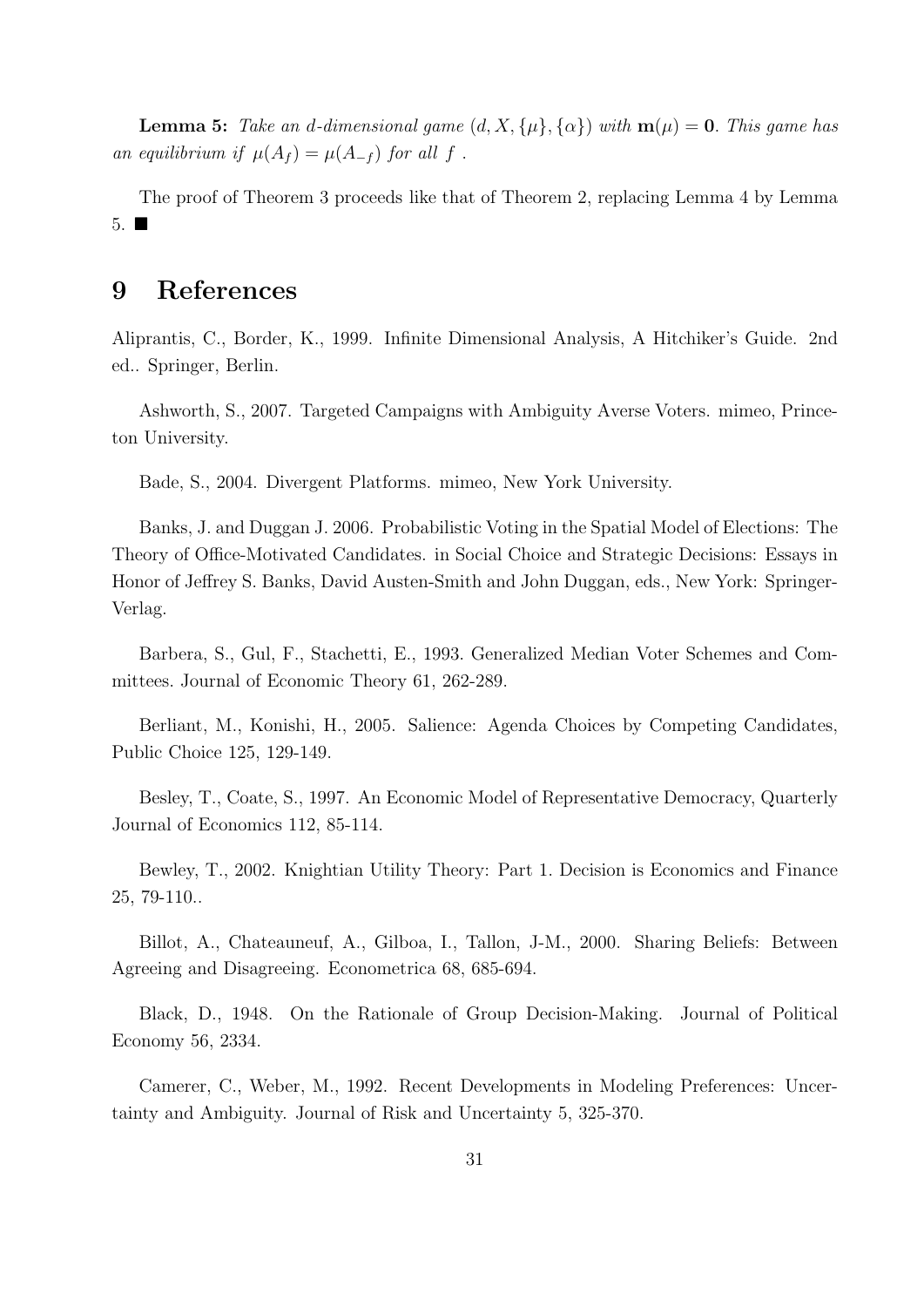Caplin, A., Nalebuff, B., 1988. On 64% Majority Rule. Econometrica 56, 787-814.

Coughlin, P., 1992. Probabilistic Voting Theory. Cambridge University Press.

Davis, O., de Groot M., Hinich, M., 1972. Social Preference Orderings and Majority Rule. Econometrica 40, 147-57.

Downs, A., 1957. An Economic Theory of Democracy, HarperCollins, New York.

Duggan, J. 2007. Equilibrium Existence for Zero-sum Games and Spatial Models of Elections. Games and Economic Behavior, 60, 52-74.

Duggan, J., Jackson, M., 2006. Mixed Strategy Equilibrium and Deep Covering in Multidimensional Electoral Competition. mimeo, University of Rochester.

Ellsberg, D., 1961. Risk, Ambiguity and the Savage Axioms. Quarterly Journal of Economics 76, 643-669.

Gilboa, I., Schmeidler, D., 1989. Maxmin Expected Utility with Non-Unique Prior. Journal of Mathematical Economics 18, 141-153.

Ghirardato P., 2004. Defining Ambiguity and Ambiguity Attitude. In: Gilboa I. (Ed.), Uncertainty in Economic Theory: A Collection of Essays in Honor of David Schmeidler's 65th Birthday. Routledge Publishers.

Ghirardato, P., Maccheroni, F., Marinacci, M., Siniscalchi, M., 2003. A subjective Spin on Roulette Wheels, Econometrica 71, 1897-1908.

Ghirardato, P., Katz, J., 2006. Indecision Theory: Quality of Information and Voting Behavior. Journal of Public Economic Theory 8, 379-399.

Grandmont, J.-M., 1978. Intermediate Preferences and the Majority Rule. Econometrica 46, 535-572.

Hix, S., 1999. Dimensions and Alignments in European Union Politics: Cognitive Constraints and Partisan Responses. European Journal of Political Research 35, 69-106.

Hix, S., Noury, A. and Roland, G., 2006. Dimensions of Politics in the European Parliament. American Journal of Political Science 50, 494-511.

Hotelling H., 1929. Stability in Competition. Economic Journal 39, 41-57.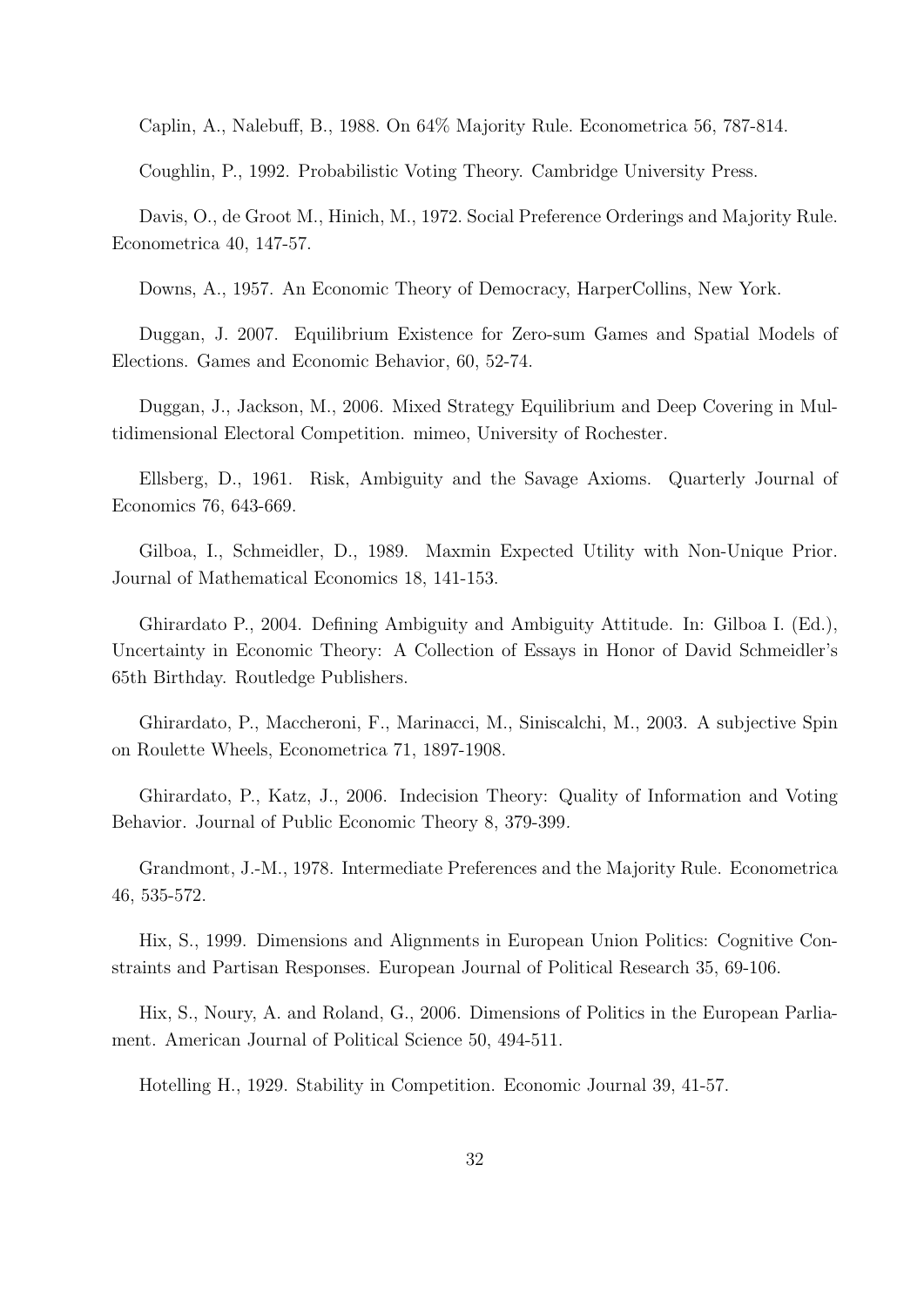Keller, R., Sarin, R., Sounderpandian, J., 2002. An Examination of Risk and Ambiguity Aversion in Decision Made by Dyads. UCLA Decisions, Operations, and Technology Management Working Paper kell001.

Klibanoff, P., Marinacci, M., Mukerji, S., 2005. A Smooth Model of Decision Making Under Uncertainty. Econometrica 73,1849-1892.

Laver, M., Benoit, K., Garry, J., 2003. Extracting Policy Positions from Political Texts Using Words as Data. American Journal of Political Science 97, 311-331.

Laver, M., Garry, J., 2000. Estimating Policy Positions from Political Texts. American Journal of Political Science 44, 619-634.

Levy, G., 2004. A Model of Political Parties. Journal of Economic Theory 115, 250-277.

Maccheroni, F., Marinacci, M., Rustichini, A., 2006. Ambiguity Aversion, Robustness, and the Variational Representation of Preferences. Econometrica 74, 1447-1498.

McKelvey, R., 1979. General Conditions for Global Intransitivities in Formal Voting Models. Econometrica 47, 1085-1112.

Mukerji, S., Tallon, J.-M., 2004. An Overview of Economic Applications of David Schmeidler's Models of Decision Making under Uncertainty. In: Gilboa I. (Ed.), Uncertainty in Economic Theory: A Collection of Essays in Honor of David Schmeidler's 65th Birthday. Routledge Publishers.

Plott, C., 1976. A Notion of Equilibrium and its Possibility Under Majority Rule. American Economic Review 57, 787-806.

Poole, K. T. and Rosenthal, H. 1997. Congress: A Political-Economic History of Roll Call Voting. Oxford University Press.

Poole, K. T. and Rosenthal, H. 1997. 2007. Ideology and Congress. New Brunswick, NJ: Transaction Publishers.

Rae, D., Taylor, M., 1971. Decision Rules and Policy Outcomes. British Journal of Political Science 1, 71-90.

Roemer, J., 1999. The Democratic Political Economy of Progressive Income Taxation. Econometrica 67, 1-19.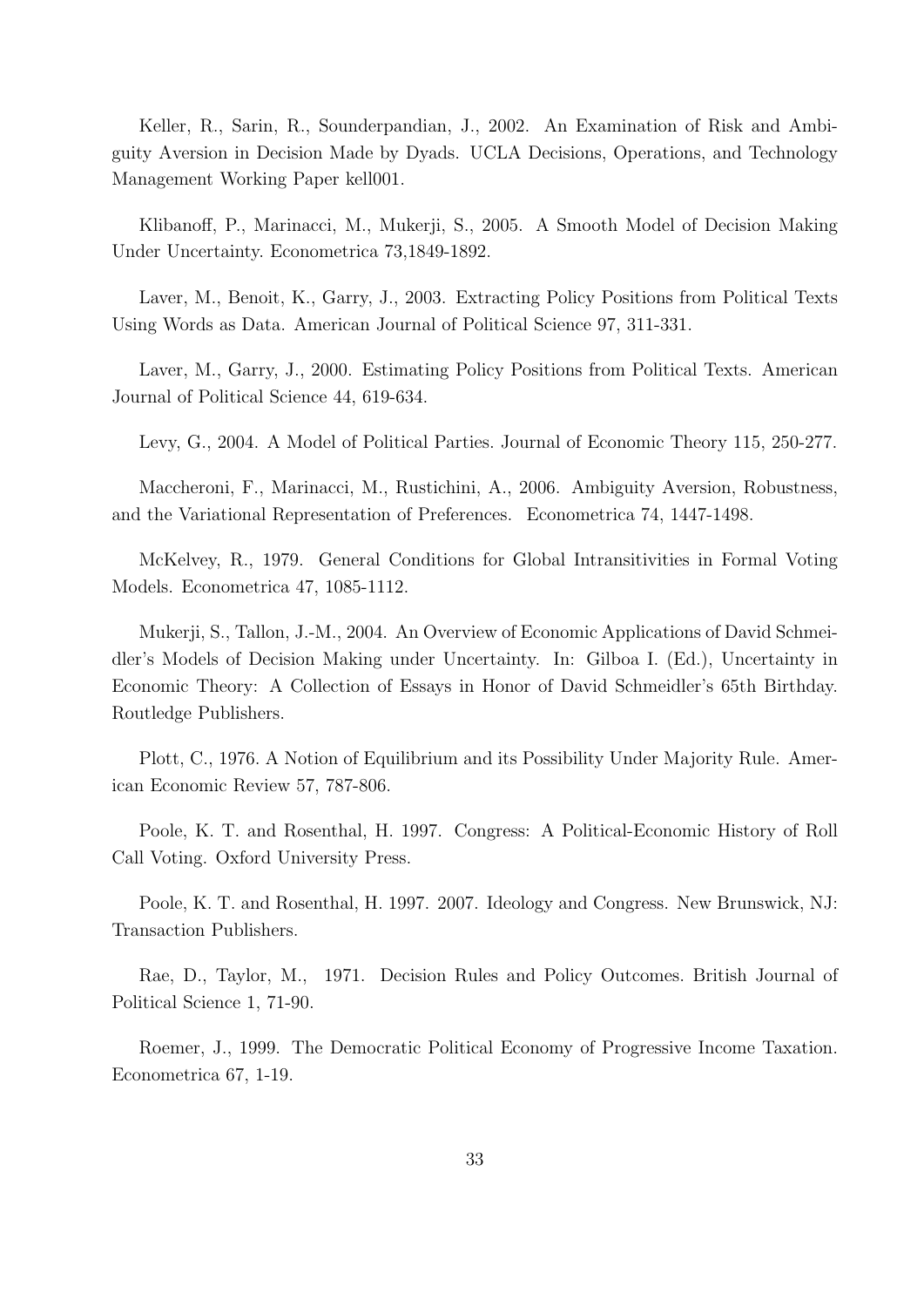Roemer, J., 2001. Political Competition: Theory and Applications, Harvard University Press, Cambridge, MA.

Simon, L., Zame, W., 1990. Discontinuous Games and Endogenous Sharing Rules. Econometrica 58, 861-872.

Schmeidler, D., 1989. Subjective probability and expected utility without additivity. Econometrica 57, 571-587.